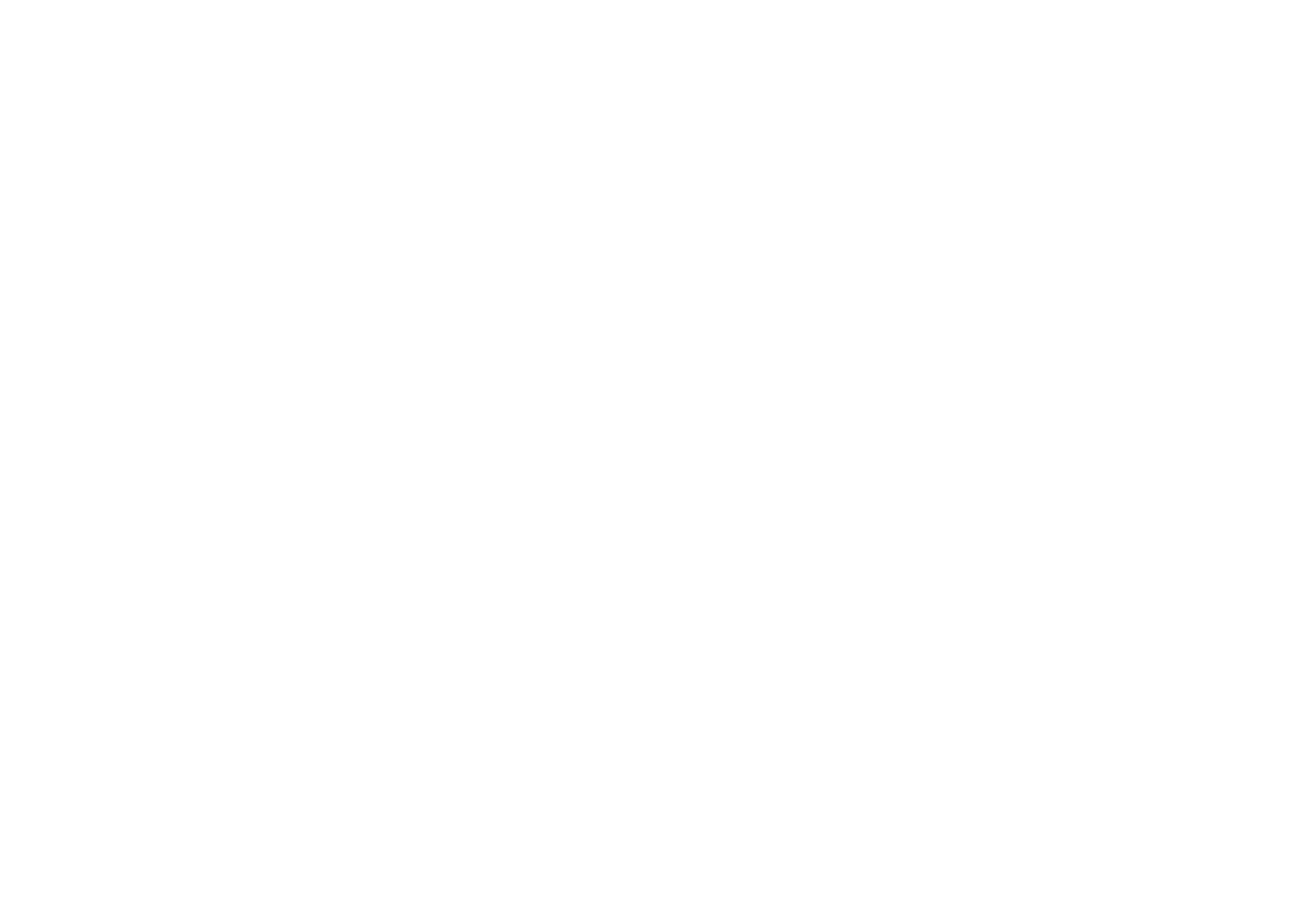# CONTENTS

| Liability Riskpool   Mission Statement                           |                |
|------------------------------------------------------------------|----------------|
| Chairman's Report                                                | 2              |
| Claims Management                                                | $\overline{4}$ |
| Independent Auditor's Report                                     | 7              |
| Statement of Financial Performance                               | 9              |
| Statement of Movements In Trust Funds                            | 11             |
| Statement of Financial Position                                  | 13             |
| Statement of Cash Flows                                          | 15             |
| Notes to the Financial Statements                                | 17             |
| Scheme Rules                                                     | 24             |
| 2011-12 Fund Year Membership                                     | 29             |
| Directory                                                        | 30             |
| Amalgamated Deed of Trust and Deed of Variation of Deed of Trust | 31             |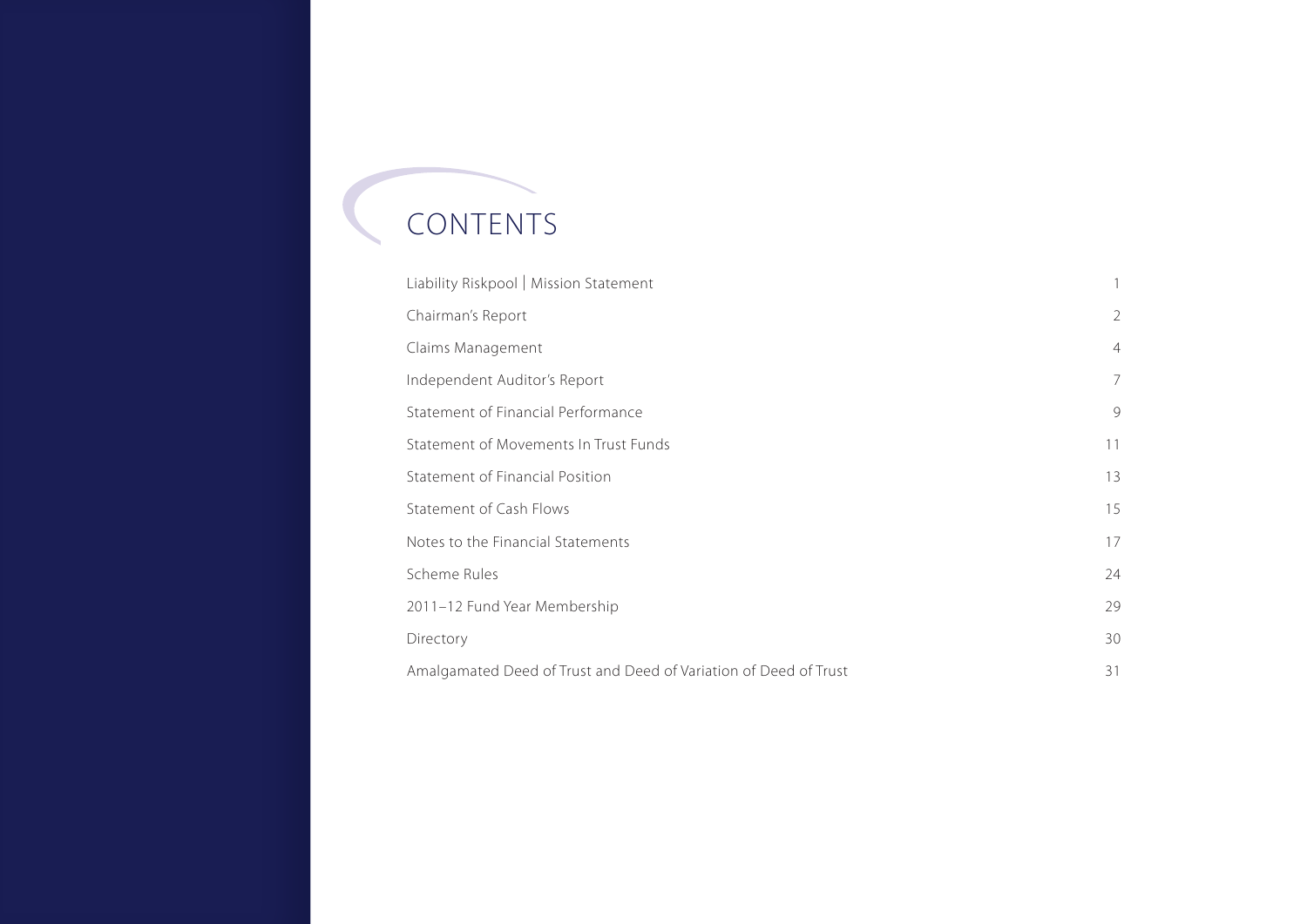# Liability Riskpool | Mission Statement

- Assisting and encouraging Local Government to take greater collective responsibility for managing liability risks.
- Facilitating group support and the dissemination of collective knowledge, expertise and experience.
- $\subset$  Proactively identifying, analysing and responding to emerging liability issues with practical and meaningful risk management advice and assistance.
- Providing a complete and balanced service to all Members, incorporating scheme administration, risk management, loss control advice, and claims management services.
- Providing a meaningful and practical risk management and loss control service which is effective, accountable and designed to meet the needs of Local Government.
- $\cap$  Providing a claims management service which is equitable and achieves financial efficiency whilst promoting better public relations between local authorities and their communities.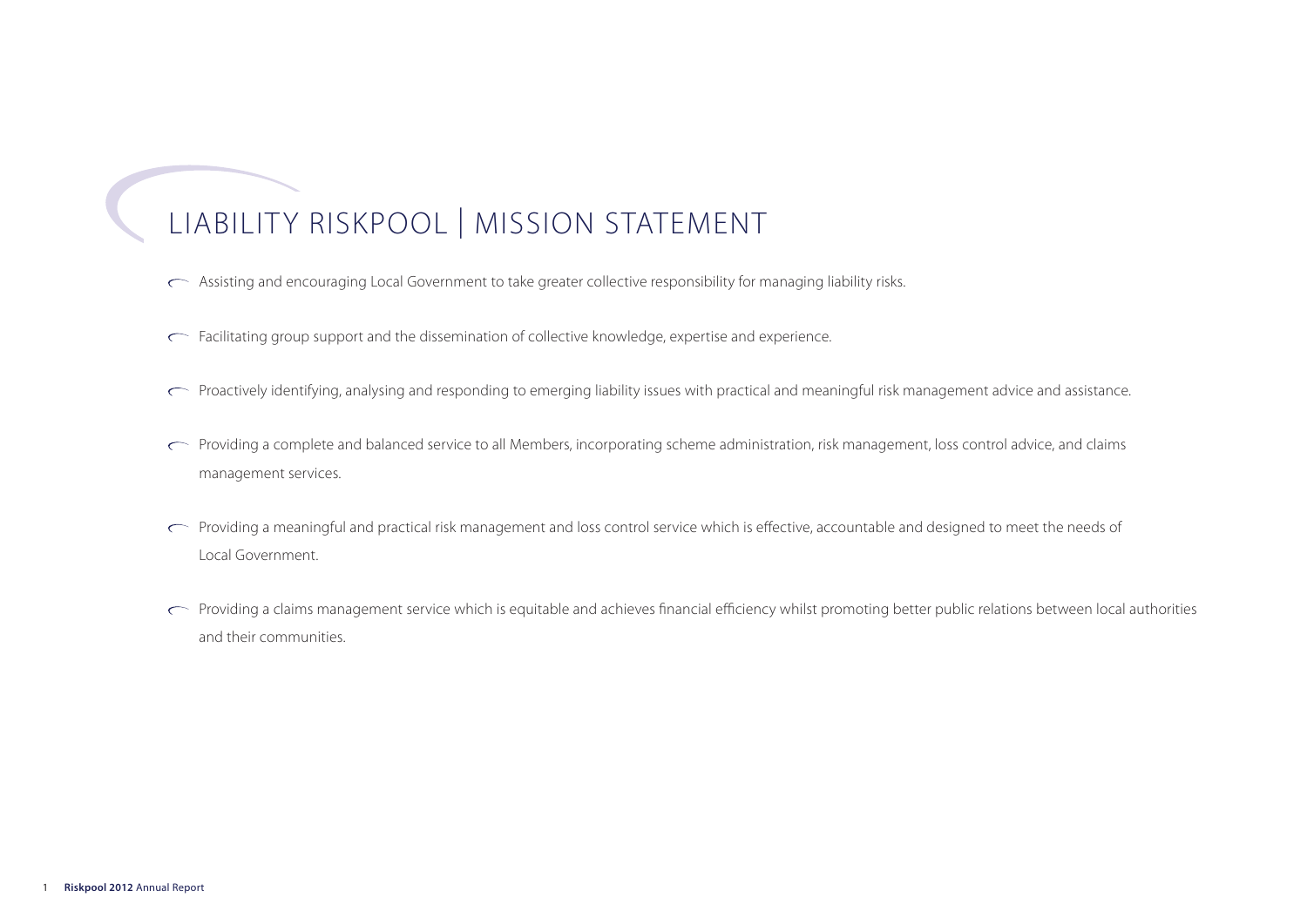# chairman's report

Riskpool has endured many changes and developments in the legal environment since its inception in 1997. Created as a result of the commercial market's lack of appetite for the unique risks which are associated with local authorities, Riskpool was developed to fill this market gap and continues to do so more than 15 years later.

These environmental changes and developments have brought significant challenges for the Fund over the last few years. The most well-known of these is the leaky home syndrome, which was neither expected nor foreseen by any commercial entity or government body. As you are aware, faced with this exposure your Board did its utmost to provide the cover the sector required which resulted in the undesirable necessity for calls to be made on members for various fund years. Whilst unfortunate, the calls made on members meant that Riskpool continued to be able to carry on the important business of protecting members' professional indemnity and public liability exposures.

As a result of the lessons learnt from the weather tight exposures, your Board determined that Riskpool would only offer cover for which it is able to obtain full reinsurance. This will ensure for claims that every dollar required in excess of a member's deductible will be borne by reinsurance. To execute this, for the fund years 2012-13, 2013-14 and 2014-15 Riskpool has secured ground up reinsurance for 100% of Riskpool's claims. The possibility of a call for these fund years is therefore minimal. (It would require a reinsurer to fail and for the Board of the day to then determine that Riskpool would make a call to contribute to any subsequent claims shortfall.)

It should be remembered that there are many other risks other than leaky homes that Riskpool covers including: RMA matters, flooding, LIM's, landslips and subsidence, sewage discharge, falling trees, defamation and other nonspecific exposures. In fact, the majority of new claims on which the Scheme Solicitor has been retained in 2012 are nonleaky matters. Riskpool has been able to meet these claims consistently since 1997.

2012 has seen some restructure of Riskpool's administration culminating in the appointment of a Riskpool General Manager, Juliet Martin, who was appointed in July 2012. Your Board recognised the need to have an individual retained to function as a conduit between members and the Board and to ensure that the relevant management functions are carried out seamlessly and in the best interests of the Fund.

The Board is very pleased to welcome Juliet into this role. Legally qualified, Juliet has worked in the insurance profession for over a decade. From her experience in both private practice and some of the world's largest

multinational insurance companies, Juliet has been exposed to the highly litigious Australian liability insurance environment and more recently management of the material damage and business interruption claims for local authorities arising out of the Canterbury earthquakes.

2011-12 saw a reduction in new claims as well as a reduction in the cost of resolving existing claims. For example, in 2002-03 Riskpool received 629 new Building Control matters alone; this number is down to 72 for the past Fund Year. Streamlined claims management coupled with risk management strategies put in place years ago that are now bearing fruit are what we believe has driven this improvement.

Public liability and professional indemnity claims are known as long-tail claims for the very reason that it takes a number of years for claims to manifest as well as a number of years for proactive risk management strategies to kick in. It is pleasing to now reap these rewards and it also demonstrates the importance of such proactive strategies. Going forward Riskpool will continue to place a significant emphasis on risk management and looks forward to providing all members with this value added service.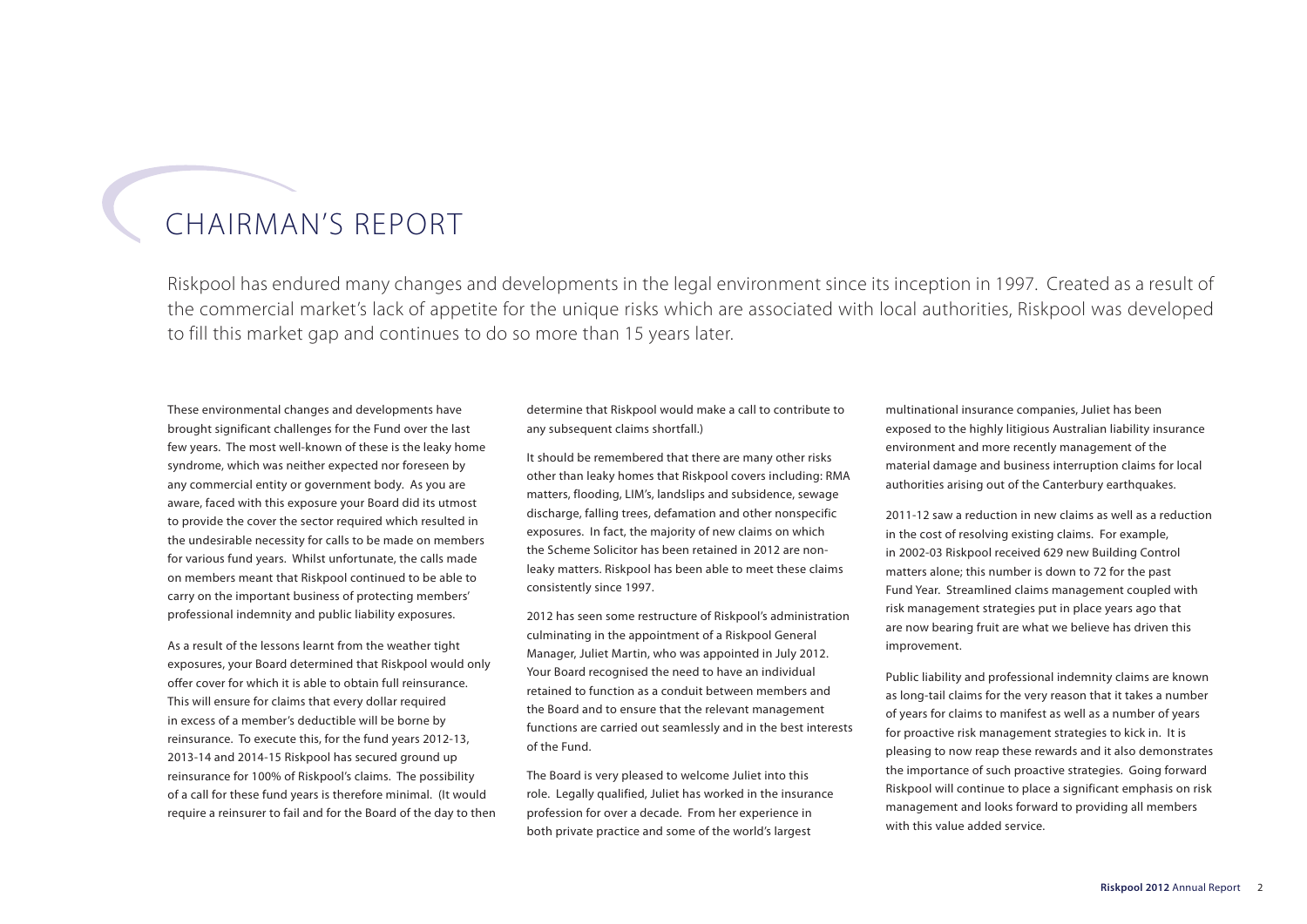Over the course of the last 12 months the Scheme Solicitor has reported that Mediations and adjudications are tracking smoothly, but where there are adjudications there is now a pattern of Appeals. In most every case where the Council achieves some success at Tribunal level the plaintiffs or other disgruntled parties lodge an appeal usually with the High Court. The High Court is not obliged to reconsider the claim unless it is satisfied that it has probably been decided wrongly. So far, the High Court has concluded for every Appeal that there is sufficient evidence to warrant it looking into the case and in almost every such case the High Court has then adjusted the Tribunal's decision.

The concern is that the costs are becoming high if matters are not settled at Mediation because almost everything is then ending up in the Court system.

Members are by now aware of the 11 October 2012 decision handed down by the Supreme Court in *Body Corporate 207624 v North Shore City Local Authority [2012] NZSC 83 (Byron Avenue)*. The case, run by North Shore City Council, has repercussions for the whole sector. Previously the case law in New Zealand was such that local authorities owed a duty of care when issuing building consents and code compliance certificates in respect of residential building works carried out under the Building Act. This judgment has broadened this duty to extend to all buildings regardless of its use. Furthermore, the decision is not limited to buildings which may be found to subsequently leak. It will have the effect that where a commercial building is found not to have been constructed in accordance with the Building Code, lacking sprinklers or insufficient earthquake mitigation for example, a Council could be pursued for breach of duty if it can be shown to have been negligent.

As you are aware from the communication sent by the General Manager on 23 October 2012 the Board is presently assessing the effect this judgment and change in the state of the law will have on Riskpool.

Riskpool has achieved a great deal this year, we have navigated our way through most of the legacy of leaky homes claims, managed and resolved the many other claims which arise from the various activities of our members, seen a reduction in Riskpool's overall deficit from \$21.1 million to \$10.8 million, continued to work with members proactively so as to avoid claims, and appointed a General Manager to better assist the members and the Board.

The accounts to 30 June 2012 have now been finalised and indicate a more positive outcome than we had previously anticipated. Cash flow forecasts demonstrate that Riskpool should be able to meet its commitments to June 2014.

# **The Board has therefore decided that there will be no call made during the 2013-2014 financial year.**

There is little doubt that there are many challenges for our members and the Fund going forward. We expect Riskpool to continue to meet these challenges in the best interests of its members.

We recognise the importance of being aware of the concerns and issues being faced by our members. We are pleased to see the regular communications being received by the General Manager from our members and hope this will continue. The Board both wants and needs to know your concerns and to hear your suggestions and I encourage you to continue to use this resource.

The Board takes this opportunity to formally thank those who have worked so hard for Riskpool during 2011-12: the Fund Manager (Civic Assurance), the Scheme Manager (JLT) and the Scheme Solicitor (Heaney & Co). Their efforts are appreciated.

By daylor

Bryan Taylor Chairman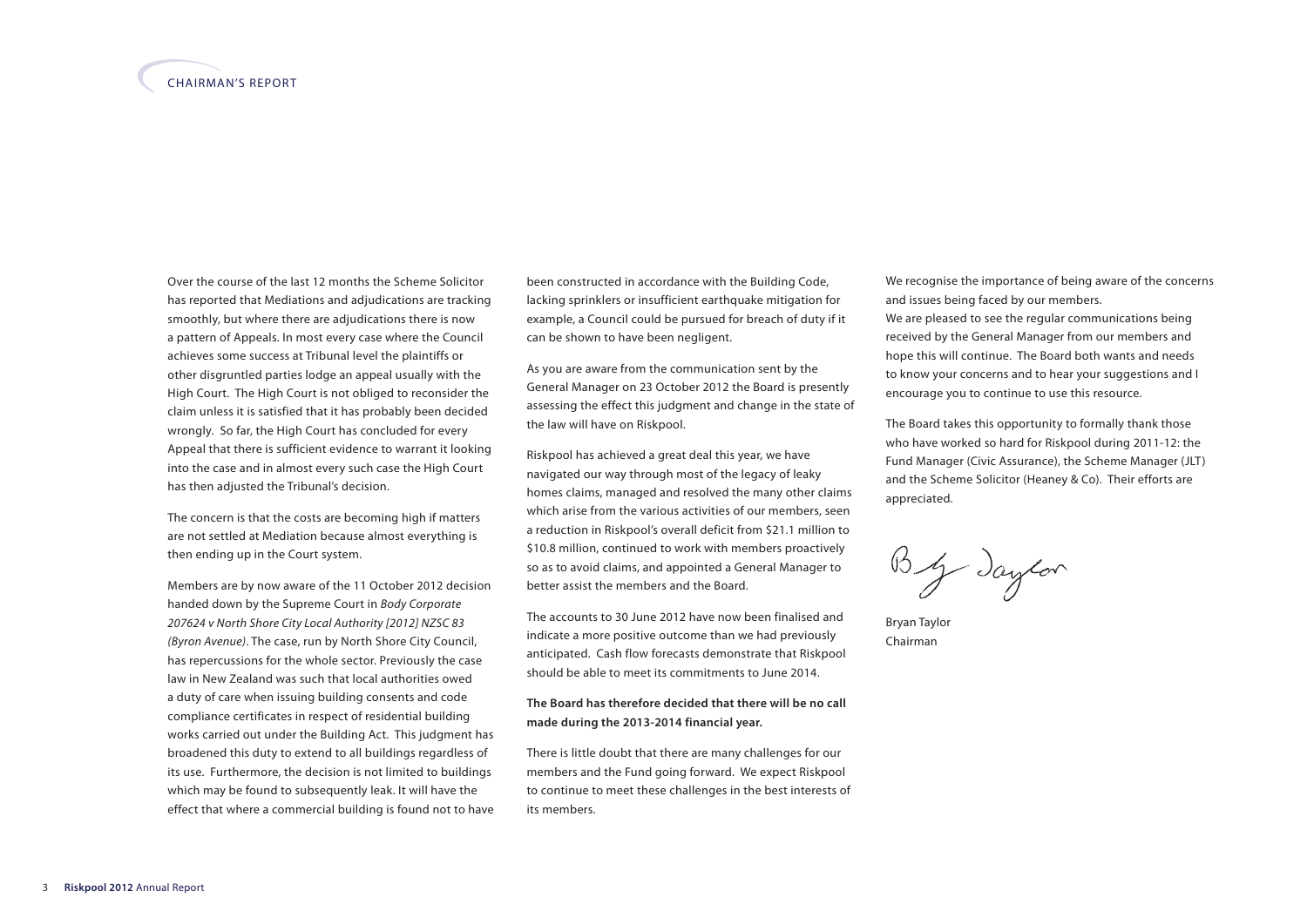# Claims Management

Over 10,500 claims or circumstances that might give rise to claims have been received and managed since 1997. Numbers across most categories of claims have reduced further again. The reduction in the number of building control claims is largely due to the progressive changes to coverage in respect of weathertight claims, and ultimately the exclusion introduced for most Councils on 30 June 2009, taking effect.

We think the reduced numbers for other types of Professional Indemnity claims, most notably Resource Management Act matters and Land Information Memoranda, is due to the former Auckland Region Councils harmonising their excesses with the then Auckland City Council from 30 June 2010 in advance of the re-organisation that took place in November that year. The effect of this was a substantial excess increase for predecessor Councils some of which historically notified relatively large numbers of claims.

We have made good progress disposing of outstanding multi-unit weathertight claims. Historically these claims have caused volatility in our overall claims liability due to the many variable aspects of the claims such as other judgment-worthy defendants and plaintiff expectation.

As these claims are resolved fewer remain to cause volatility, and with the various underwriting steps taken from June 2006 onwards the Fund's exposure to these claims has been reducing.

Public Liability claims which involving Council caused damage to third party property remain as expected. **The following table sets out our claims experience.**

|                                    | 1997-98        | 1998-99 | 1999-00 | $2000 - 01$ | $2001 - 02$    | $2002 - 03$ | $2003 - 04$ | 2004-05 | 2005-06 | 2006-07 | $2007 - 08$    | 2008-09        | 2009-10        | 2010-11      | $2011 - 12$ |
|------------------------------------|----------------|---------|---------|-------------|----------------|-------------|-------------|---------|---------|---------|----------------|----------------|----------------|--------------|-------------|
| <b>Number of Members</b>           | 57             | 70      | 74      | 76          | 79             | 80          | 81          | 83      | 82      | 82      | 78             | 78             | 72             | 64           | 57          |
| <b>Cause of Claim/Notification</b> | 1997-98        | 1998-99 | 1999-00 | 2000-01     | 2001-02        | 2002-03     | 2003-04     | 2004-05 | 2005-06 | 2006-07 | 2007-08        | 2008-09        | 2009-10        | 2010-11      | $2011 - 12$ |
| <b>Building Control Matters</b>    | 176            | 255     | 212     | 173         | 177            | 629         | 398         | 465     | 379     | 384     | 361            | 479            | 174            | 105          | 72          |
| <b>RMA Matters</b>                 | 81             | 159     | 86      | 98          | 76             | 90          | 78          | 76      | 47      | 31      | 32             | 58             | 72             | 33           | 9           |
| Flooding/Blocked Drains            | 57             | 90      | 68      | 64          | 58             | 40          | 43          | 57      | 51      | 35      | 23             | 33             | 68             | 41           | 27          |
| LIM's                              | 51             | 57      | 39      | 46          | 36             | 75          | 62          | 79      | 56      | 61      | 38             | 53             | 57             | 36           | 36          |
| Landslip/Subsidence                | 34             | 42      | 28      | 32          | 26             | 27          | 46          | 27      | 16      | 17      | 10             | 40             | 15             | 30           | 9           |
| Sewage Discharge                   | 11             | 19      | 12      | 15          | 10             | 14          | 16          | 20      | 15      | 24      | 10             | $\overline{7}$ | 15             | 15           | 6           |
| <b>Falling Trees</b>               | 10             | 12      | 11      | 9           | 8              | 6           | 17          | 10      | 25      | 16      | 11             | 13             | 11             | 14           | 12          |
| Defamation                         | $\overline{7}$ | 9       | 6       | 5           | $\overline{4}$ |             | 4           | 3       | 3       | 4       | $\overline{2}$ | $\mathbf 0$    | $\overline{2}$ | $\mathbf{1}$ | $\mathbf 0$ |
| Other                              | 223            | 212     | 346     | 234         | 290            | 196         | 149         | 145     | 146     | 163     | 155            | 186            | 148            | 102          | 65          |
| <b>Total</b>                       | 650            | 855     | 808     | 676         | 685            | 1,078       | 813         | 882     | 738     | 735     | 642            | 869            | 547            | 377          | 236         |
| <b>Claims per Member</b>           | 11.4           | 12.2    | 10.6    | 8.9         | 8.7            | 13.5        | 10.0        | 10.7    | 9.0     | 8.9     | 8.2            | 11.1           | 7.6            | 7.0          | 4.1         |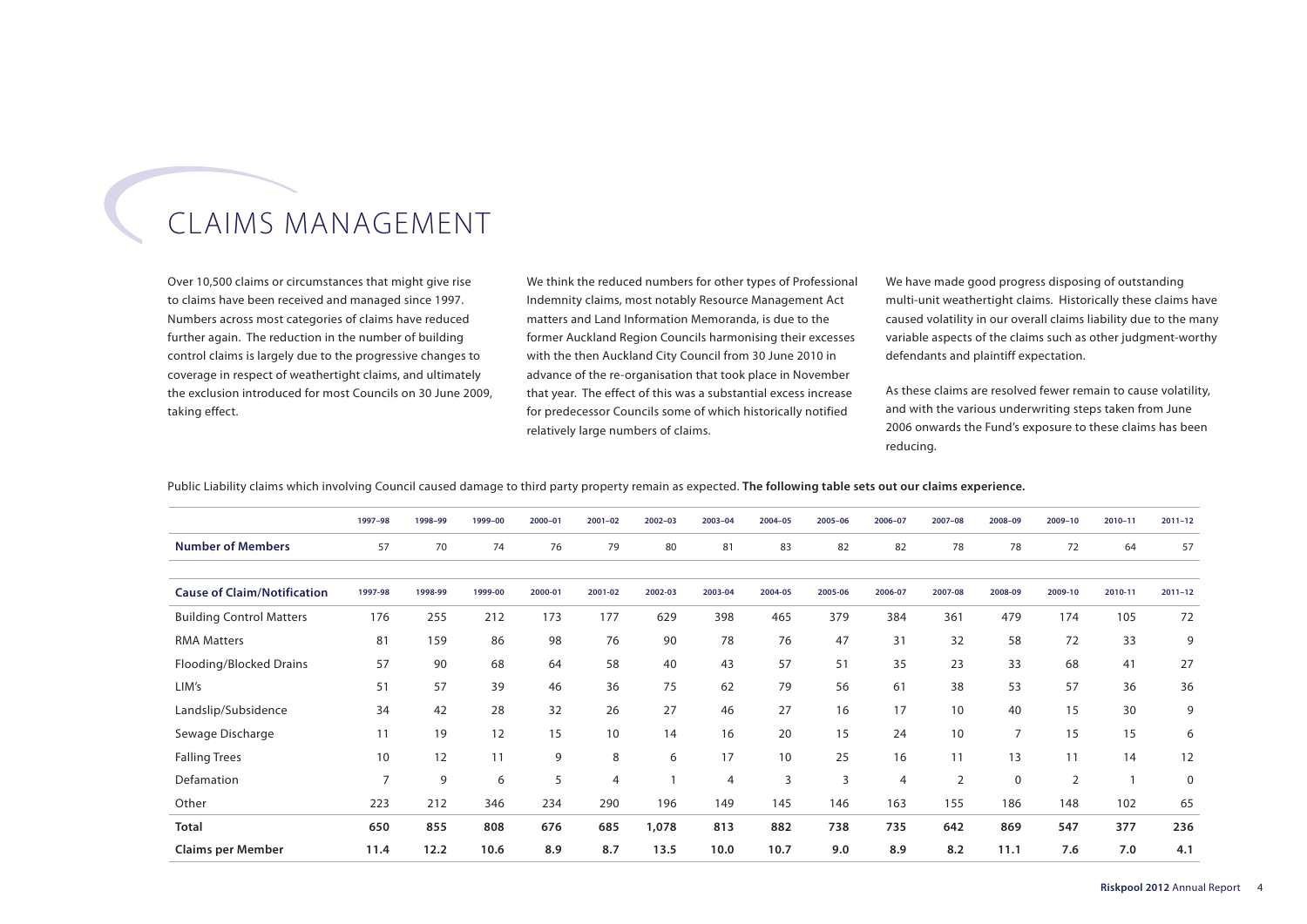#### **BUILDING CONTROL**

Building defect claims involve the alleged negligent issuing of building consents, allegedly negligent inspections during the course of construction and the issuing of allegedly erroneous Code Compliance Certificates which might be relied upon by third parties. Over the years we have successfully run litigation limiting the duty owed, or the liability of the Council:

- **•** *No. Three Meade Street v Rotorua District Council* Councils owe no duty of care to commercial property owners.
- **•** *Te Mata Properties v Hastings District Council*  Councils owe no duty of care to non-vulnerable plaintiffs who can otherwise protect their interests for example through the engagement of clerks of works, project managers or otherwise protect their interests through contractual warranties, but chose not to.
- **•** *Dicks v Waitakere City Council* directors of liquidated or wound up building companies (or others involved in the building process) can be found personally liable.



- **•** *Hartley v Waitakere City Council* plaintiffs can be found liable for failing to mitigate their losses, 33% in this case.
- **•** *Charterall Trustees v Queenstown Lakes District Council*  affirms that Councils do not owe a duty to commercial property owners. The rationale being that as more sophisticated owners commercial property owners are able to protect their own position unlike many residential property owners.
- **•** *"Byron Avenue" and "Sunset Terraces"*  confirms that Councils do owe a duty to residential property owners and *Hamlin* remains good law. This case also confirms that plaintiffs who are subsequent purchasers can be contributory negligent, typically for failing to make proper inquiries before purchasing.

During the year under review the Supreme Court heard an appeal against the Council's successful strike-out application in *Body Corporate No 207624 & Anor v North Shore City Council*, a case better known as *Spencer on Byron*. The majority held that Councils do owe a duty to nonresidential property owners to be satisfied on reasonable grounds that the building complies with the Building Code. This means that each claim involving non-residential property an assessment of whether the Council acted reasonably in the discharge of the duty, such as the reliance on producer statements and so forth, will need to be made.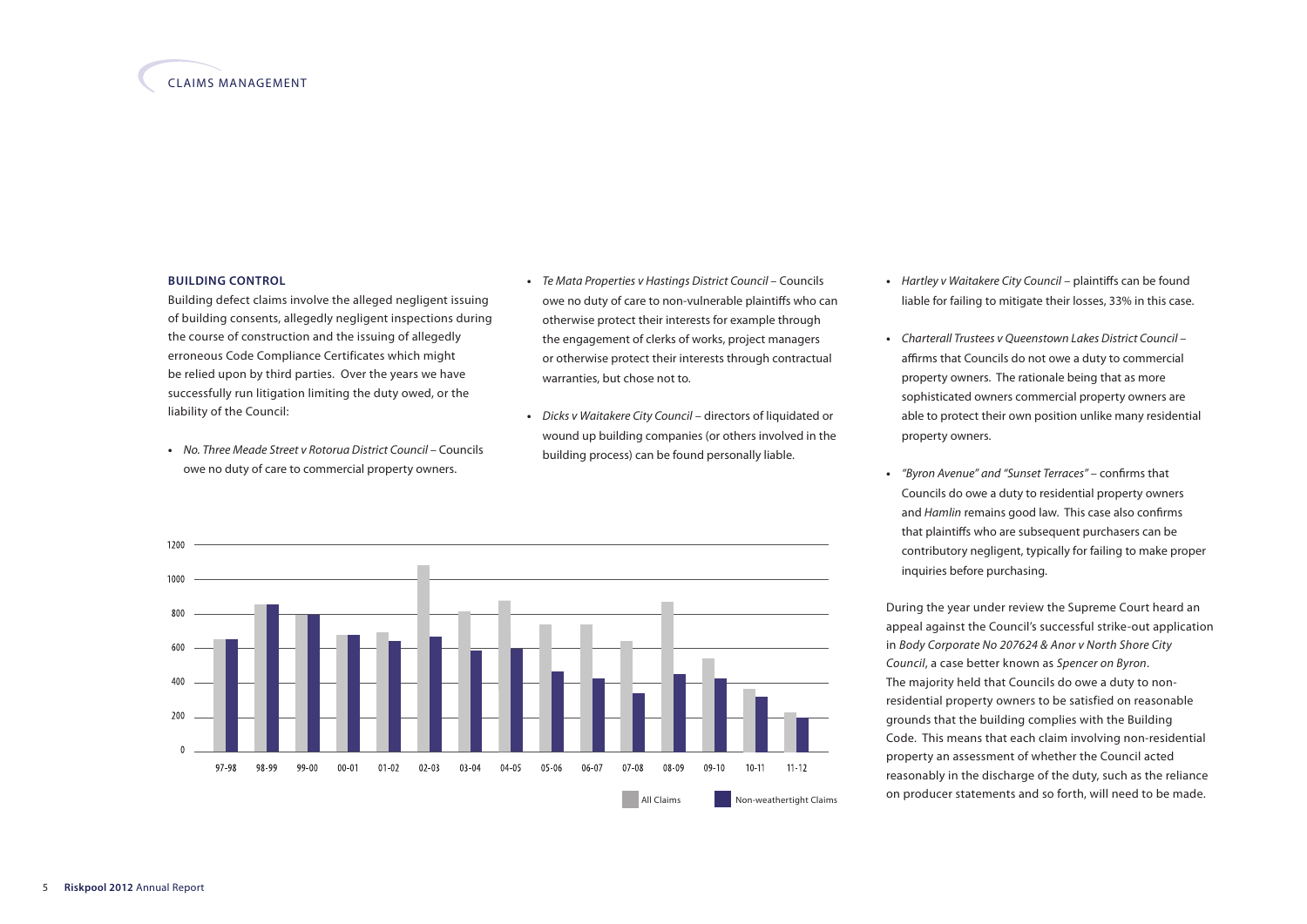#### **Planning Matters**

Planning claims tend to more quickly follow an alleged negligent act as the activity the subject of consent will generally become obvious to an affected party. Consent applicants that bring claims tend to do so reasonably quickly. Our strategies for managing these claims include a rigorous application of the test for negligence and the measure of damages for negligence. We have had the opportunity to develop case law in this area:

**•** *Bella Visa Limited v Western Bay of Plenty District Council* – Councils do not owe a duty of care to protect the economic interests of others when discharging their responsibilities under the Resource Management Act 1991.

#### **Council Infrastructure Failure**

This broad category of claim involves third party property damage arising from the failure of Council infrastructure or assets. Generally claims are in nuisance or negligence, although the latter is rarely pursued. Typically claims arise from sewage discharges, flooding from water mains or stormwater mains, trees falling or flood protection works failing during storm events. Typically the failure is difficult to foresee but this very fact gives rise to defences that we have developed in litigation.

Councils by their nature have in place asset management plans and they also plan financially for upgrading infrastructure. This gives rise to good risk management practices which have been promoted by Riskpool.

Drawing upon these opportunities we have run litigation with a view to achieving certainty for Councils:

- **•** *Atlas properties & Ors v Kapiti Coast District Council*  – providing Councils have acted reasonably in the planning for repairs and maintenance or the upgrade of infrastructure they will not be liable in negligence or nuisance. Further, the court had quite some sympathy for Councils because they have competing demands upon their limited resources.
- **•** *Tindall & Ors v Far North District Council*  the harm arising from the nuisance created or adopted by a Council must be reasonably foreseeable. This is a shift from what was probably a strict liability approach in New Zealand historically. The damage caused by the failure of Council infrastructure, by its very nature, is rarely "reasonably foreseeable".
- **•** *Easton Agriculture & Anor v Manawatu Wanganui Regional Council* – Regional Council owe a duty to properly manage and maintain their flood protection works. In this particular case, the court found that the Council had not reasonably maintained a stopbank that failed causing significant flooding of third party property. However, the court also found that the Council's negligence was not causative of the loss and that it would have occurred anyway. This claim is currently the subject of an appeal to the Court of Appeal.

#### **Land Information Memoranda**

These claims are characterised by being relatively modest in cost. Extensive risk management initiatives have been developed and are currently being implemented with Councils. In addition to that, we have run the first case involving an allegedly negligently issued LIM.

**•** *Altimarlock Limited v Marlborough District Council* – it was alleged that the Council omitted information (that arguably was not mandatory information) in a LIM. The Court confirmed that Council's owe a duty of care when releasing information in a LIM and whether a Council is liable will turn upon whether it has acted reasonably in the discharge of the duty unpon the facts of each case.

#### **Defamation**

These claims usually involve allegations being made against Councillors. Our experience is that with early legal assistance the claims can be resolved by way of retraction, apology or modest settlement within the Council's deductible. We actively remind our members that these claims are probably the most avoidable.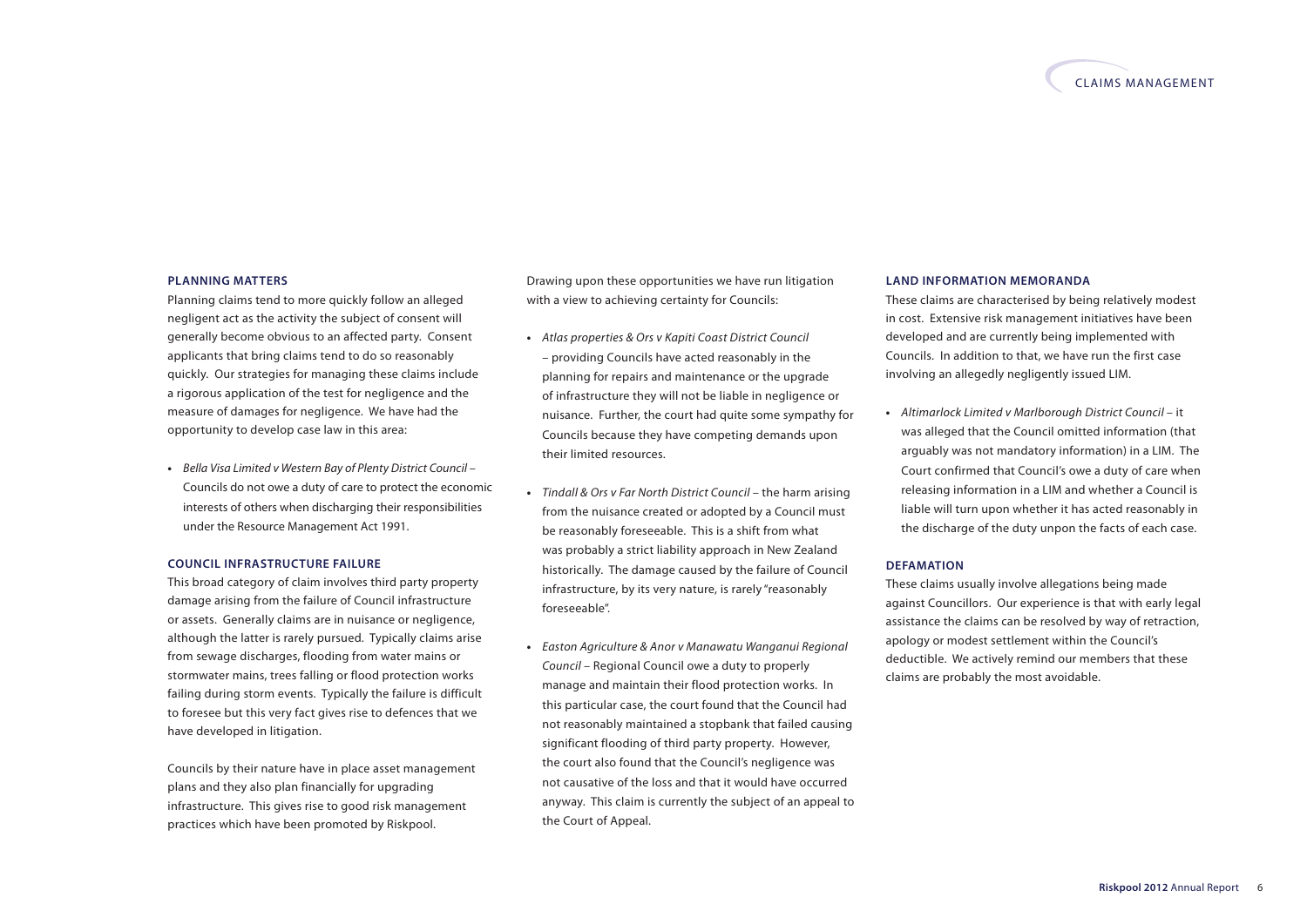# INDEPENDENT AUDITOR'S REPORT

To the readers of New Zealand Mutual Liability Riskpool's Financial Statements for the year ended 30 June 2012

The Auditor-General is the auditor of the New Zealand Mutual Liability Riskpool (the 'Scheme') comprising of Fund No.1 to Fund No. 15. The Auditor-General has appointed me, Michael Wilkes, using the staff and resources of Deloitte, to carry out the audit of the financial statements of the Scheme on her behalf.

We have audited the financial statements of the Scheme on pages 9 to 23, that comprise the statement of financial position as at 30 June 2012, the statement of financial performance, statement of movement in trust funds and statement of cash flows for the year ended on that date and the notes to the financial statements that include accounting policies and other explanatory information.

#### **Opinion**

#### *financial statements*

In our opinion the financial statements of the Scheme on pages 9 to 23:

**•** comply with generally accepted accounting practice in New Zealand; and

- **•** fairly reflect the Scheme's:
- financial position as at 30 June 2012; and
- financial performance and cash flows for the year ended on that date.

# **Uncertainties associated with the outstanding claims provision and reinsurance receivables, and the appropriateness of the going concern assumption**

Without modifying our opinion, we draw your attention to Notes 2 and 10 to the financial statements. Those notes describe the variables that may affect the outstanding claims provision and related reinsurance receivables. Those notes also describe the inherent uncertainties involved in estimating those amounts using actuarial assumptions. The valuation of the reinsurance receivables is subject to similar uncertainties as the valuation of the outstanding claims liability.

Also, without modifying our opinion, we draw your attention to Note 2 to the financial statements about the going concern assumption, which notes that for Fund No. 7, and

Funds No. 10 to No. 14 while the total liabilities exceed total assets, their ability to continue on a going concern basis is appropriate because the Trustee is able to levy the members of the Funds to cover any shortfall in equity in any Fund under the terms of the Deed of Trust.

We consider the disclosures about both of the above matters to be adequate.

Our audit was completed on 14 December 2012. This is the date at which our opinion is expressed.

The basis of our opinion is explained below. In addition, we outline the responsibilities of the Trustee and our responsibilities, and explain our independence.

#### **Basis of opinion**

We carried out our audit in accordance with the Auditor-General's Auditing Standards, which incorporate the International Standards on Auditing (New Zealand). Those standards require that we comply with ethical requirements and plan and carry out our audit to obtain reasonable assurance about whether the financial statements are free from material misstatement.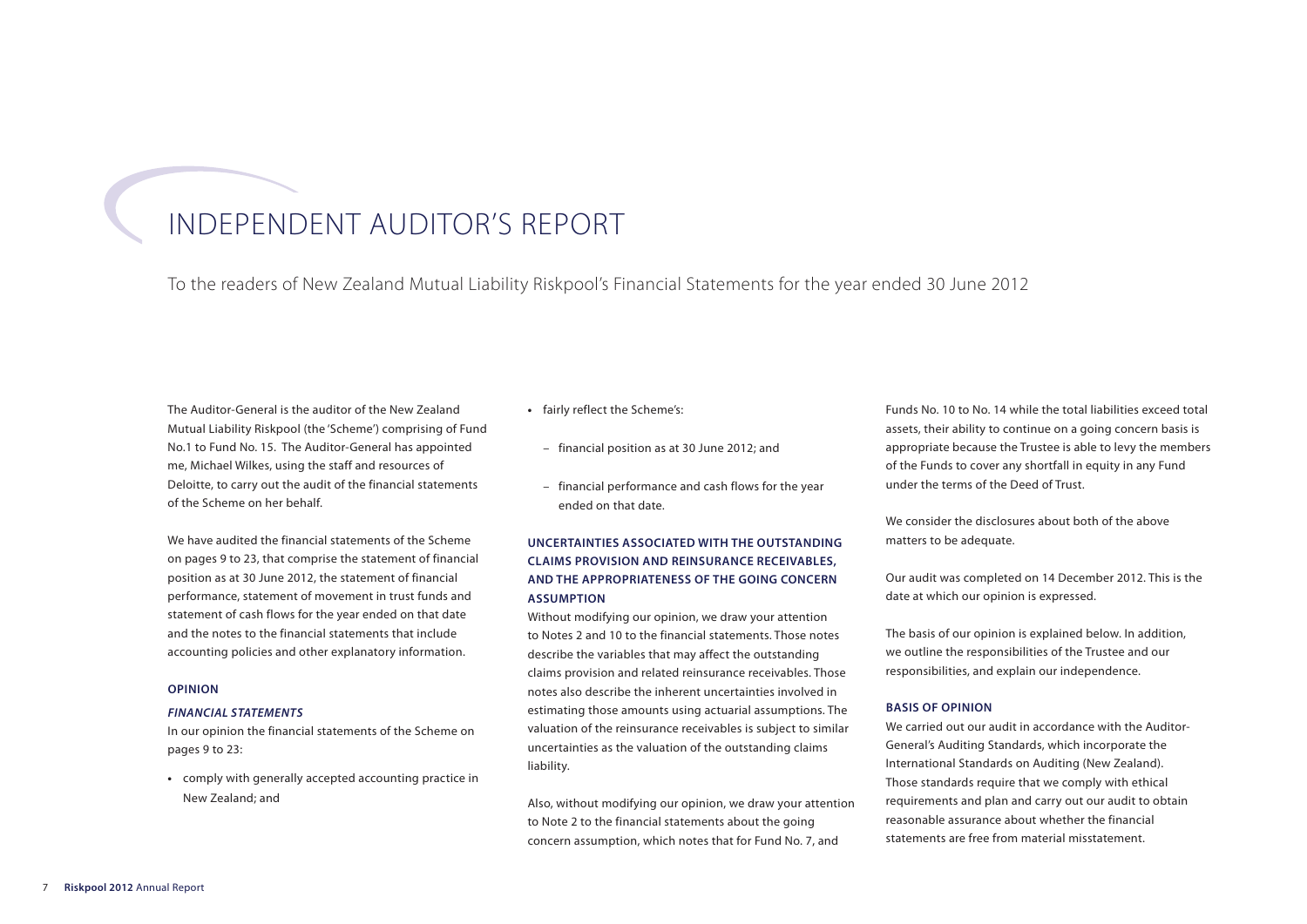# **Deloitte**

Material misstatements are differences or omissions of amounts and disclosures that would affect a reader's overall understanding of the financial statements. If we had found material misstatements that were not corrected, we would have referred to them in our opinion.

An audit involves carrying out procedures to obtain audit evidence about the amounts and disclosures in the financial statements. The procedures selected depend on our judgement, including our assessment of risks of material misstatement of the financial statements whether due to fraud or error. In making those risk assessments, we consider internal control relevant to the preparation of the Scheme's financial statements that fairly reflect the matters to which they relate. We consider internal control in order to design audit procedures that are appropriate in the circumstances but not for the purpose of expressing an opinion on the effectiveness of the Scheme's internal control.

An audit also involves evaluating:

- **•** the appropriateness of accounting policies used and whether they have been consistently applied;
- **•** the reasonableness of the significant accounting estimates and judgements made by the Trustee;
- **•** the adequacy of all disclosures in the financial statements; and
- **•** the overall presentation of the financial statements.

We did not examine every transaction, nor do we guarantee complete accuracy of the financial statements. We have obtained all the information and explanations we have required. We believe we have obtained sufficient and appropriate audit evidence to provide a basis for our audit opinion.

#### **Responsibilities of the Trustee**

The Trustee is responsible for preparing financial statements that:

- **•** comply with generally accepted accounting practice in New Zealand; and
- **•** fairly reflect the Scheme's financial position, financial performance and cash flows.

The Trustee is also responsible for such internal control as it determines is necessary to enable the preparation of financial statements that are free from material misstatement, whether due to fraud or error.

The Trustee's responsibilities arise from the Public Finance Act 1989.

#### **Responsibilities of the Auditor**

We are responsible for expressing an independent opinion on the financial statements and reporting that opinion to you based on our audit. Our responsibility arises from section 15 of the Public Audit Act 2001.

#### **Independence**

When carrying out the audit, we followed the independence requirements of the Auditor-General, which incorporate the independence requirements of the New Zealand Institute of Chartered Accountants.

In addition to the audit, our firm has provided taxation compliance services to the Scheme during the year which is compatible with those independence requirements. Other than the audit and taxation compliance services, we have no relationship with or interests in the Scheme.



**Michael Wilkes DELOITTE** On behalf of the Auditor-General Christchurch, New Zealand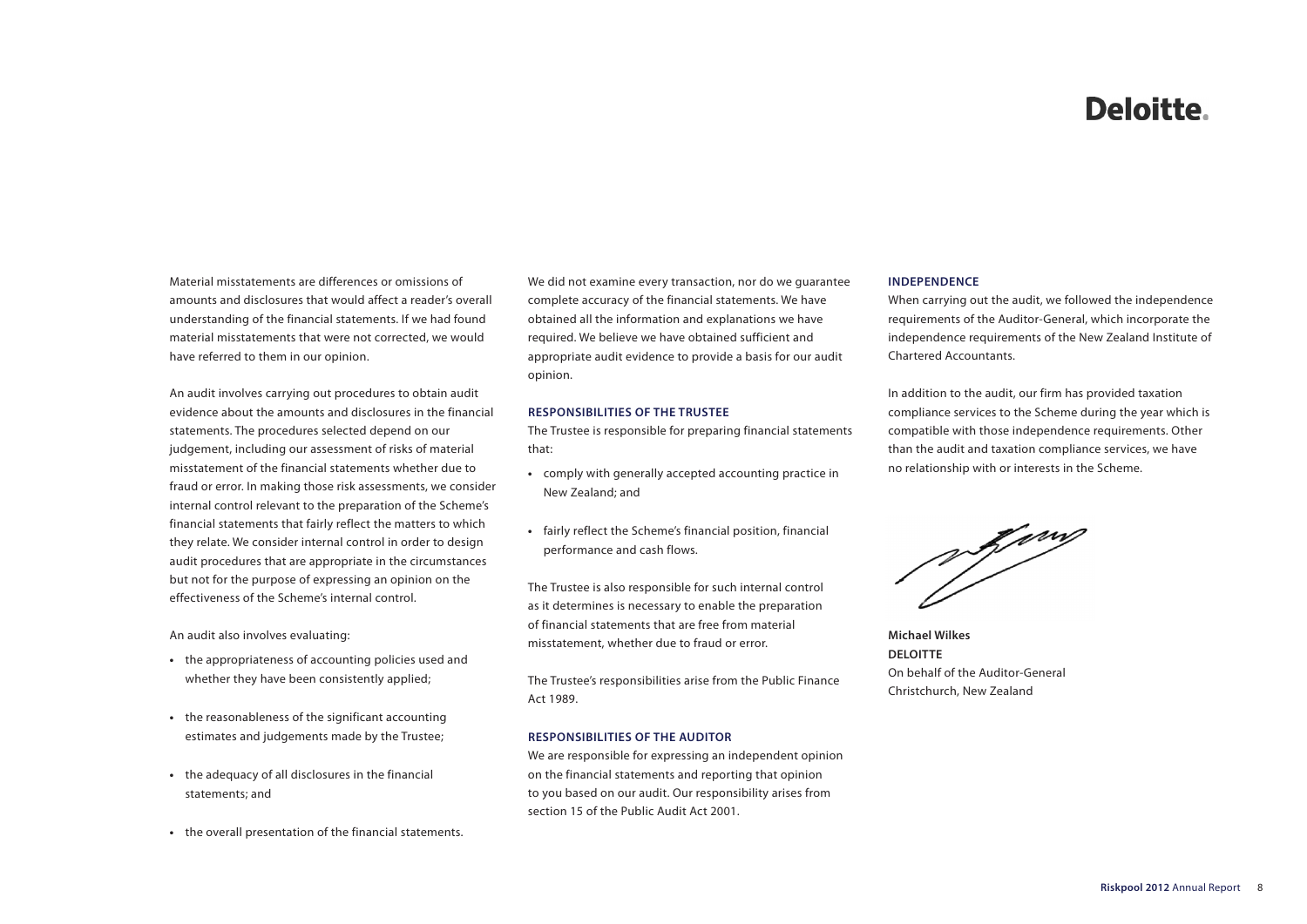# New Zealand Mutual Liability Riskpool

Statement of Financial Performance for the year ended 30 June 2012

|                                                |             | Fund No. 16 (12-13) | Fund No. 15 (11-12) |                          |                          | Fund No. 14 (10-11)      |                          | Fund No. 13 (09-10) |             | Fund No. 12 (08-09) |
|------------------------------------------------|-------------|---------------------|---------------------|--------------------------|--------------------------|--------------------------|--------------------------|---------------------|-------------|---------------------|
|                                                | <b>Note</b> | 2012                | 2012                | 2011                     | 2012                     | 2011                     | 2012                     | 2011                | 2012        | 2011                |
|                                                |             | \$                  | \$                  | \$                       | \$                       | \$                       | \$                       | \$                  | \$          | \$                  |
| Revenue                                        |             |                     |                     |                          |                          |                          |                          |                     |             |                     |
| <b>Members' Contributions</b>                  |             |                     | 3,866,000           |                          |                          | 3,752,667                |                          |                     |             |                     |
| <b>Calls Received</b>                          | 9           |                     |                     |                          |                          |                          |                          |                     |             |                     |
| Contribution to expenses from prior fund years |             |                     | 950,409             |                          | $\overline{\phantom{a}}$ | 688,918                  |                          |                     |             |                     |
| <b>Reinsurance Recoveries</b>                  | 10          |                     |                     | $\sim$                   | 313,287                  | 1,464,297                | (632, 634)               | 1,378,736           | (1,829,882) | 1,854,671           |
| <b>Direct Claims Expense</b>                   | 10          |                     | (1,798,447)         | $\sim$                   | (280, 381)               | (1,885,839)              | 845,131                  | (1, 230, 521)       | 3,667,678   | (3,640,903)         |
| <b>Claims Administration Expense</b>           |             |                     |                     | $\overline{\phantom{a}}$ | (126, 424)               | $\overline{\phantom{a}}$ | (356, 287)               | (204, 610)          | (385,016)   | (338, 271)          |
| Reinsurance Expense                            |             |                     | (1,408,427)         | $\sim$                   | $\overline{\phantom{a}}$ | (2, 140, 050)            | $\overline{\phantom{a}}$ | $\sim$              |             |                     |
| <b>Net Result for the Period</b>               |             |                     | 1,609,535           | $\blacksquare$           | (93, 518)                | 1,879,993                | (143, 790)               | (56, 395)           | 1,452,780   | (2, 124, 503)       |
| <b>Investment Revenue</b>                      |             |                     | 34,006              |                          | 161                      | 20,842                   | 62                       | 8,426               | 278         | 22,167              |
| <b>Total Revenue</b>                           |             |                     | 1,643,541           | $\overline{\phantom{a}}$ | (93, 357)                | 1,900,835                | (143, 728)               | (47, 969)           | 1,453,058   | (2, 102, 336)       |
| <b>Expenditure</b>                             |             |                     |                     |                          |                          |                          |                          |                     |             |                     |
| Scheme Manager's Fee                           |             |                     | 1,363,948           |                          | 11,191                   | 1,252,771                | $\overline{\phantom{a}}$ | (131, 850)          |             |                     |
| Fund Manager's Fee                             |             |                     | 285,600             | $\overline{\phantom{a}}$ | $\overline{\phantom{a}}$ | 280,000                  | $\overline{\phantom{a}}$ | 13,337              |             |                     |
| <b>Audit Fees</b>                              |             |                     | 10,892              | $\overline{\phantom{a}}$ | 12,017                   | 9,157                    | 1,943                    | 1,294               | 1,943       | 1,850               |
| Other Fees Paid to Auditors                    |             |                     | 5,000               | $\sim$                   | 5,500                    | 10,000                   | $\overline{\phantom{a}}$ | 2,200               |             |                     |
| Consultancy                                    |             |                     | 56,239              |                          | (7,500)                  | 152,005                  | $\overline{\phantom{a}}$ | 34,793              |             |                     |
| Directors' Fees                                |             |                     | 46,500              |                          | $\overline{\phantom{a}}$ | 45,917                   |                          | 1,500               |             |                     |
| <b>Meeting/Travel Expenses</b>                 |             |                     | 41,386              | $\sim$                   | $\overline{\phantom{a}}$ | 22,099                   | $\overline{\phantom{a}}$ | 563                 |             |                     |
| Directors & Officers Liability Insurance       |             |                     |                     |                          | $\overline{\phantom{a}}$ | 11,400                   |                          | $\sim$              |             |                     |
| Legal Fees                                     |             |                     | 854                 |                          | ٠                        | 7,460                    |                          |                     |             |                     |
| Printing and Stationery                        |             |                     | 4,500               | $\overline{\phantom{a}}$ | 5,231                    | 4,500                    | $\overline{\phantom{a}}$ | 14,061              |             |                     |
| <b>Sundry Expenses</b>                         |             |                     | 7,016               | $\sim$                   | $\overline{\phantom{a}}$ | 4,233                    | $\overline{\phantom{a}}$ | $\sim$              |             | 9                   |
| <b>Total Expenditure</b>                       |             | $\blacksquare$      | 1,821,935           | $\blacksquare$           | 26,439                   | 1,799,542                | 1,943                    | (64, 102)           | 1,943       | 1,859               |
| Net Surplus/(Deficit) before Tax               |             | $\sim$              | (178, 394)          | $\sim$                   | (119, 796)               | 101,293                  | (145, 671)               | 16,133              | 1,451,115   | (2,104,195)         |
| <b>Tax Expense</b>                             |             | $\sim$              |                     | $\sim$                   | $\overline{\phantom{a}}$ |                          | $\overline{\phantom{a}}$ |                     |             |                     |
| Net Surplus/(Deficit) after Tax                |             | $\blacksquare$      | (178, 394)          | $\blacksquare$           | (119, 796)               | 101,293                  | (145, 671)               | 16,133              | 1,451,115   | (2, 104, 195)       |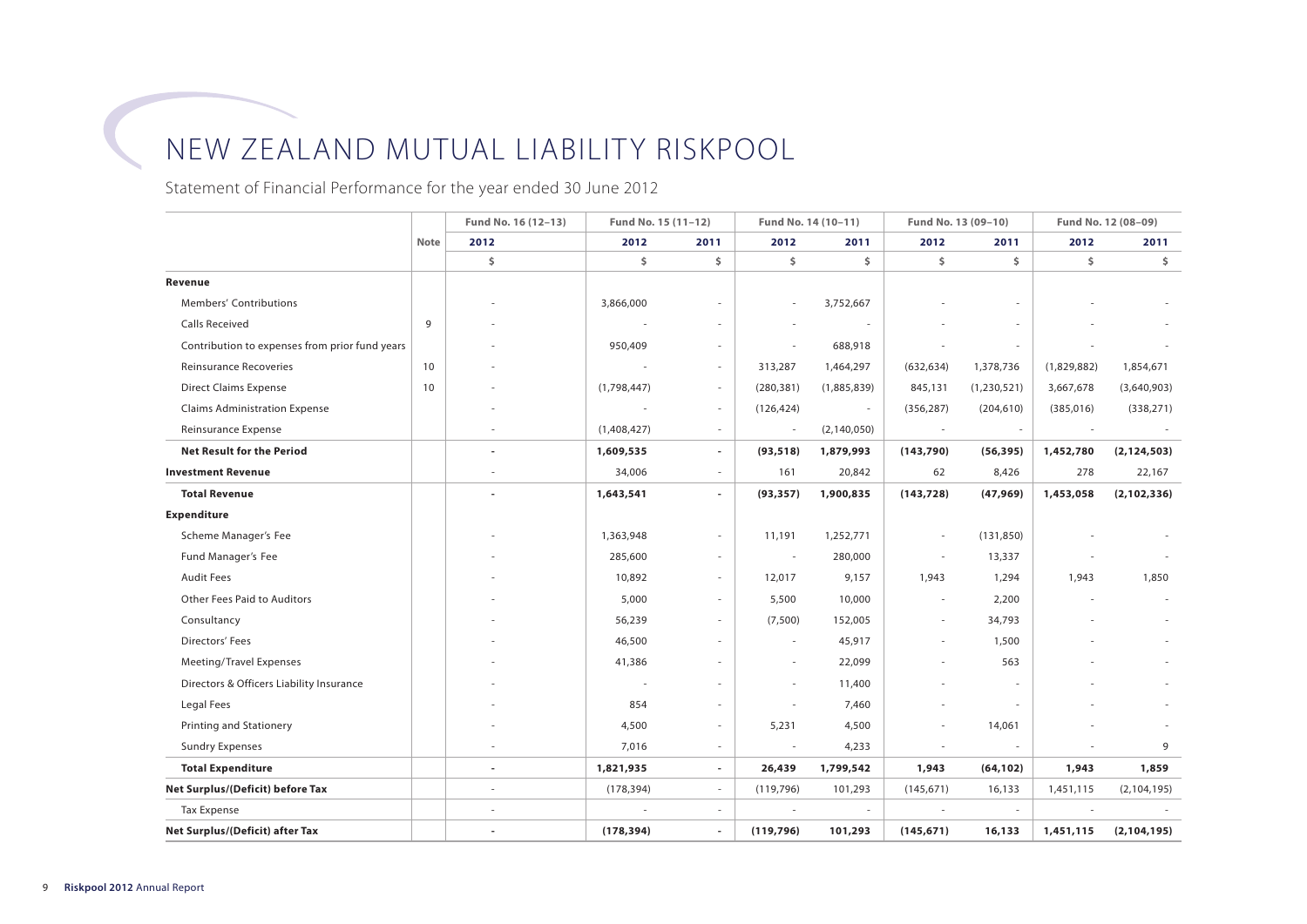| Fund No. 11 (07-08)      |          |            | Fund No. 10 (06-07)      |           | Fund No. 9 (05-06) |                          | Fund No. 8 (04-05) |                         | Fund No. 7 (03-04)       |                          | Fund No. 6 (02-03)       |           | Fund No. 1-5 (97-02)     |                         | <b>TOTAL</b>   |
|--------------------------|----------|------------|--------------------------|-----------|--------------------|--------------------------|--------------------|-------------------------|--------------------------|--------------------------|--------------------------|-----------|--------------------------|-------------------------|----------------|
| 2012                     | 2011     | 2012       | 2011                     | 2012      | 2011               | 2012                     | 2011               | 2012                    | 2011                     | 2012                     | 2011                     | 2012      | 2011                     | 2012                    | 2011           |
| \$                       | \$       | $\ddot{s}$ | \$                       | \$        | \$                 | \$                       | \$                 | \$                      | \$                       | \$                       | \$                       | \$        | \$                       | \$                      | \$             |
|                          |          |            |                          |           |                    |                          |                    |                         |                          |                          |                          |           |                          |                         |                |
|                          |          |            | $\overline{\phantom{a}}$ |           |                    |                          |                    |                         |                          |                          |                          |           | $\sim$                   | 3,866,000               | 3,752,667      |
|                          |          |            | $\overline{\phantom{a}}$ | 3,089,657 | 3,089,653          | 3,129,946                | 3,129,945          | 788,659                 | 788,657                  |                          |                          |           | $\sim$                   | 7,008,262               | 7,008,255      |
|                          |          |            | $\overline{\phantom{a}}$ |           | $\sim$             | $\overline{\phantom{a}}$ | $\sim$             | $\sim$                  | $\sim$                   |                          |                          |           | $\overline{\phantom{a}}$ | 950,409                 | 688,918        |
| (458, 601)               | 747,611  |            | $\overline{\phantom{a}}$ | 139,440   | (1, 289, 281)      | 459,633                  | (573,068)          | (2, 231, 694)           | 3,152,892                | 27,090                   | 383,906                  | 26,032    | 1,447,794                | (4, 187, 329)           | 8,567,558      |
| (57, 540)                | 87,426   | 93,835     | (3,738,575)              | 918,488   | 692,509            | (41, 847)                | 352,383            | 2,782,585               | (3,648,442)              | 488,381                  | (575, 775)               | (22, 487) | (1,530,956)              | 6,595,396               | (15, 118, 693) |
| (42, 129)                | (96,600) | (21, 467)  | (21, 884)                | (9,239)   | (4, 352)           | $\sim$                   | (9, 122)           | (5,770)                 | (4,871)                  | $\sim$                   | (8, 252)                 | (4,076)   | (956)                    | (950, 408)              | (688, 918)     |
| $\sim 10^{11}$ m $^{-1}$ | $\sim$   | $\sim$     | $\alpha=1$               | $\sim$    | $\sim$             | $\sim$                   | $\sim$             | $\sim 100$ km s $^{-1}$ | $\sim$                   | $\overline{\phantom{a}}$ | $\sim$                   | $\sim$    | $\sim$                   | (1,408,427)             | (2, 140, 050)  |
| (558, 270)               | 738,437  | 72,368     | (3,760,459)              | 4,138,346 | 2,488,529          | 3,547,732                | 2,900,138          | 1,333,780               | 288,236                  | 515,471                  | (200, 121)               | (531)     | (84, 118)                | 11,873,903              | 2,069,737      |
| 6,837                    | 17,953   | 2,234      | 29,305                   | 94,784    | 4,377              | 42,435                   | 2                  | 3,977                   | 1,288                    | 64,977                   | 7,928                    | 98,795    | 77,003                   | 348,546                 | 189,291        |
| (551, 433)               | 756,390  | 74,602     | (3,731,154)              | 4,233,130 | 2,492,906          | 3,590,167                | 2,900,140          | 1,337,757               | 289,524                  | 580,448                  | (192, 193)               | 98,264    | (7, 115)                 | 12,222,449              | 2,259,028      |
|                          |          |            |                          |           |                    |                          |                    |                         |                          |                          |                          |           |                          |                         |                |
|                          |          |            |                          |           |                    |                          |                    |                         |                          |                          |                          |           | $\overline{\phantom{a}}$ | 1,375,139               | 1,120,921      |
|                          |          |            | $\overline{\phantom{a}}$ |           |                    |                          |                    |                         | $\sim$                   |                          | $\overline{\phantom{a}}$ |           | $\sim$                   | 285,600                 | 293,337        |
| 1,943                    | 1,850    | 1,943      | 1,850                    | 1,943     | 1,850              | 1,943                    | 1,850              | 1,943                   | 1,850                    | 1,943                    | 1,850                    | 1,943     | 1,850                    | 40,396                  | 25,251         |
|                          |          |            | $\overline{\phantom{a}}$ |           |                    |                          |                    |                         | $\overline{\phantom{a}}$ |                          | $\overline{\phantom{a}}$ |           | $\overline{\phantom{a}}$ | 10,500                  | 12,200         |
|                          |          |            | $\overline{\phantom{a}}$ |           |                    |                          |                    |                         |                          |                          |                          |           | $\overline{\phantom{a}}$ | 48,739                  | 186,798        |
|                          |          |            | $\overline{\phantom{a}}$ |           |                    |                          |                    |                         |                          |                          |                          |           | $\sim$                   | 46,500                  | 47,417         |
|                          |          |            |                          |           |                    |                          |                    |                         |                          |                          |                          |           | $\sim$                   | 41,386                  | 22,662         |
|                          |          |            | $\overline{\phantom{a}}$ |           |                    |                          |                    |                         |                          |                          |                          |           | $\sim$                   | $\sim 100$ km s $^{-1}$ | 11,400         |
|                          |          | 6,927      |                          |           |                    |                          |                    |                         |                          |                          |                          |           | $\sim$                   | 7,781                   | 7,460          |
|                          |          |            | $\overline{\phantom{a}}$ |           |                    |                          |                    |                         |                          |                          |                          |           | $\sim$                   | 9,731                   | 18,561         |
|                          |          |            |                          |           |                    |                          | 15                 |                         |                          |                          |                          |           | $\sim$                   | 7,016                   | 4,257          |
| 1,943                    | 1,850    | 8,870      | 1,850                    | 1,943     | 1,850              | 1,943                    | 1,865              | 1,943                   | 1,850                    | 1,943                    | 1,850                    | 1,943     | 1,850                    | 1,872,788               | 1,750,264      |
| (553, 376)               | 754,540  | 65,732     | (3,733,004)              | 4,231,187 | 2,491,056          | 3,588,224                | 2,898,275          | 1,335,814               | 287,674                  | 578,505                  | (194, 043)               | 96,321    | (8,965)                  | 10,349,661              | 508,764        |
|                          | ×.       |            | $\overline{\phantom{a}}$ |           |                    |                          |                    |                         | $\overline{\phantom{a}}$ |                          |                          |           | $\sim$                   |                         |                |
| (553, 376)               | 754,540  | 65,732     | (3,733,004)              | 4,231,187 | 2,491,056          | 3,588,224                | 2,898,275          | 1,335,814               | 287,674                  | 578,505                  | (194, 043)               | 96,321    | (8, 965)                 | 10,349,661              | 508,764        |

|  | This statement is to be read in conjunction with the Statement of Accounting Policies and Notes to the Financial Statements |
|--|-----------------------------------------------------------------------------------------------------------------------------|
|--|-----------------------------------------------------------------------------------------------------------------------------|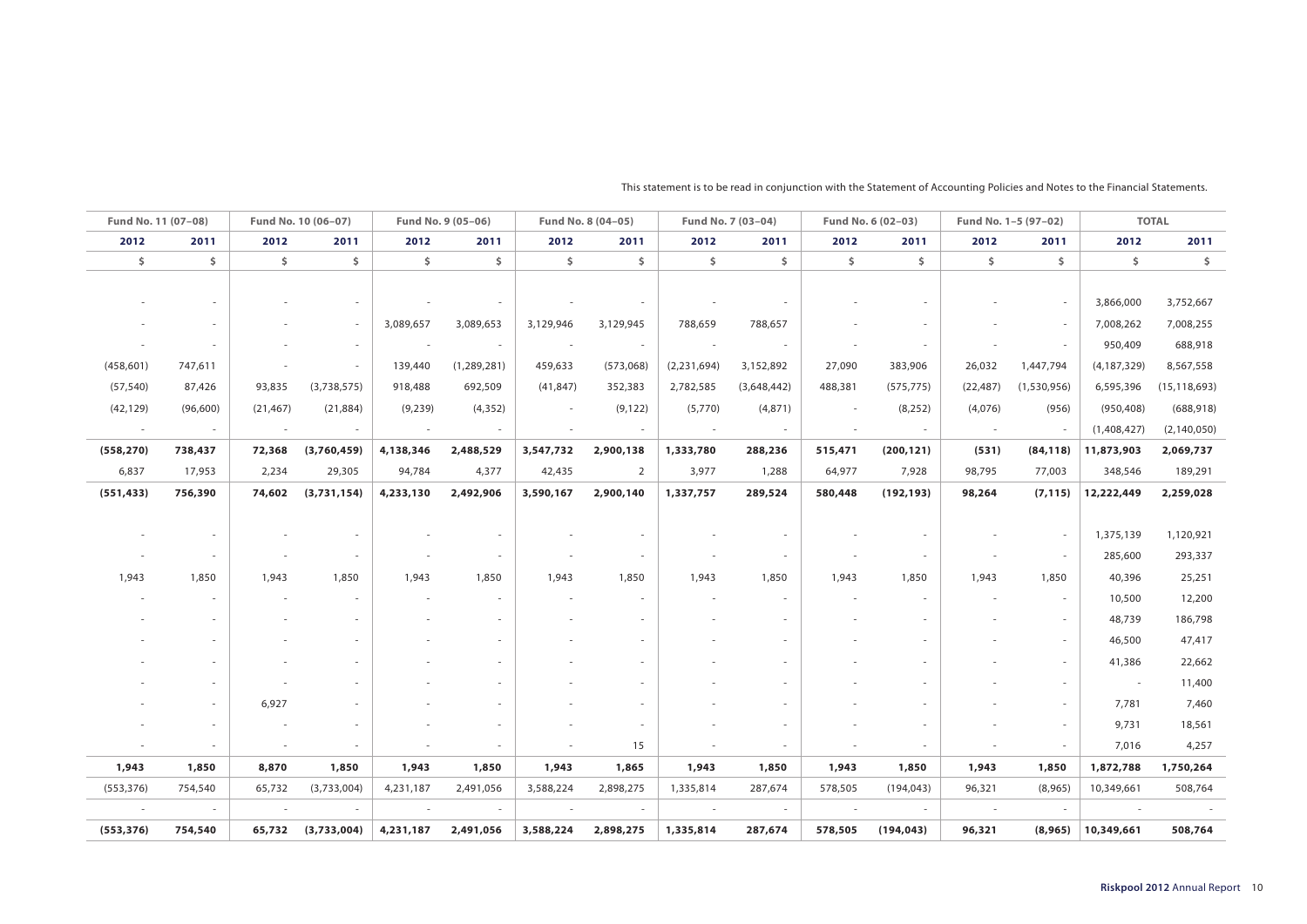# New Zealand Mutual Liability Riskpool

Statement of Movements in Trust Funds for the year ended 30 June 2012

|                                     | Fund No. 16 (12-13)<br><b>Note</b> |      | Fund No. 15 (11-12)      |                          | Fund No. 14 (10-11) |         | Fund No. 13 (09-10) |            |             | Fund No. 12 (08-09) | Fund No. 11 (07-08) |               |
|-------------------------------------|------------------------------------|------|--------------------------|--------------------------|---------------------|---------|---------------------|------------|-------------|---------------------|---------------------|---------------|
|                                     |                                    | 2012 | 2012                     | 2011                     | 2012                | 2011    | 2012                | 2011       | 2012        | 2011                | 2012                | 2011          |
|                                     |                                    |      |                          |                          |                     |         |                     |            |             |                     |                     |               |
| <b>Total Trust Funds at 1 July</b>  |                                    |      | $\sim$                   | $\sim$                   | 101.293             |         | (690.183)           | (706, 316) | (5,331,380) | (3,227,185)         | (1,358,454)         | (2, 112, 994) |
| Net Surplus/(Deficit)               |                                    |      | (178, 394)               | $\sim$                   | (119, 796)          | 101,293 | (145, 671)          | 16,133     | ,451,115    | (2, 104, 195)       | (553, 376)          | 754,540       |
| <b>Capital Contribution</b>         |                                    |      | $\overline{\phantom{a}}$ | $\sim$                   |                     |         |                     |            | $\sim$      |                     |                     |               |
| <b>Total Trust Funds at 30 June</b> | 9                                  |      | (178,394)                | $\overline{\phantom{a}}$ | (18, 503)           | 101,293 | (835, 854)          | (690, 183) | (3,880,265) | (5,331,380)         | (1,911,830)         | (1,358,454)   |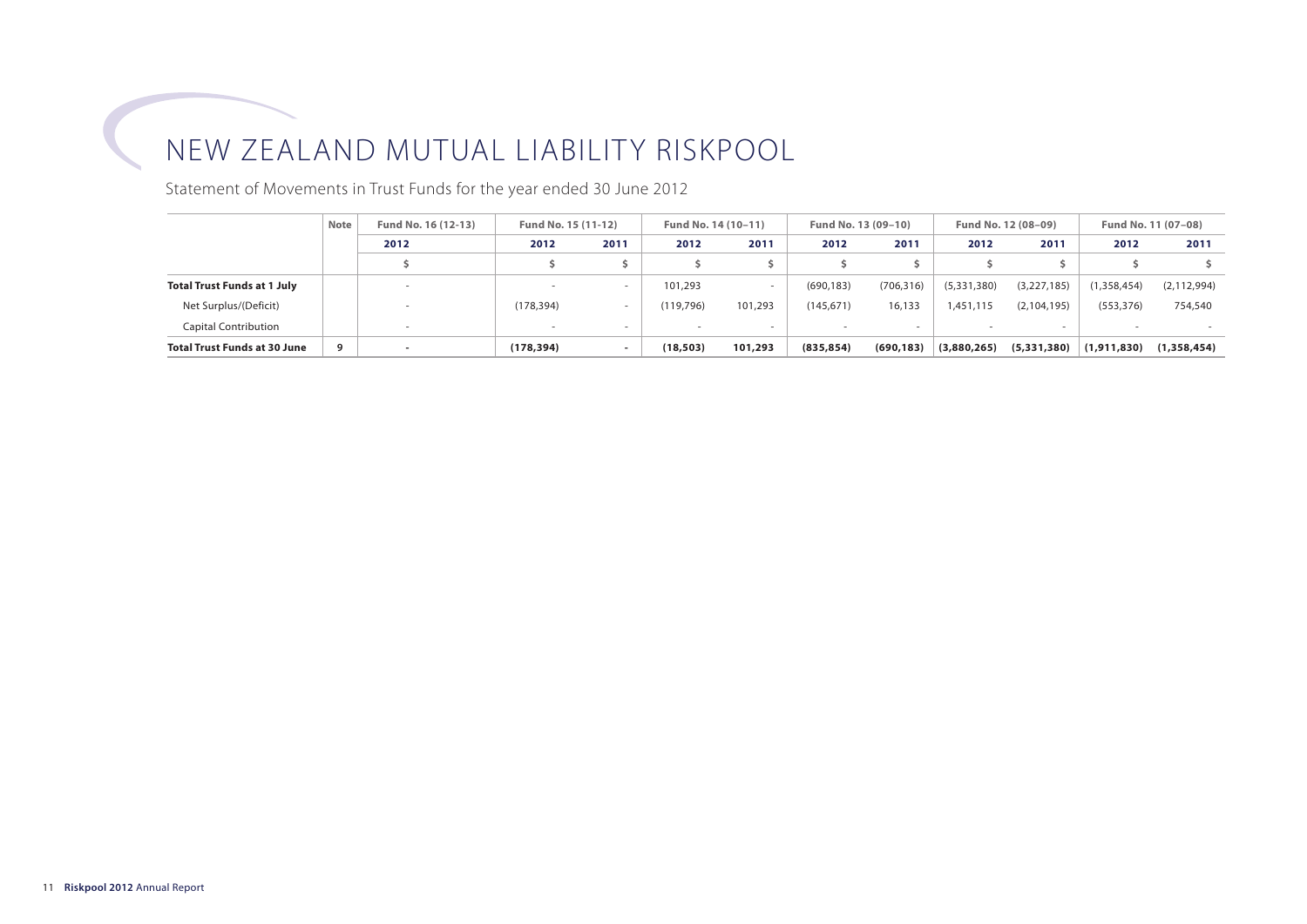| Fund No. 10 (06-07)      |               | Fund No. 9 (05-06)       |               | Fund No. 8 (04-05) |             |               | Fund No. 7 (03-04) | Fund No. 6 (02-03) |            | Fund No. 1 - 5 (97-02) |           | <b>TOTAL</b>   |                |
|--------------------------|---------------|--------------------------|---------------|--------------------|-------------|---------------|--------------------|--------------------|------------|------------------------|-----------|----------------|----------------|
| 2012                     | 2011          | 2012                     | 2011          | 2012               | 2011        | 2012          | 2011               | 2012               | 2011       | 2012                   | 2011      | 2012           | 2011           |
|                          |               |                          |               |                    |             |               |                    |                    |            |                        |           |                |                |
| (8, 141, 819)            | (4,408,815)   | (3,630,071)              | (6, 121, 125) | (2,311,273)        | (5,209,549) | (4,879,173)   | (5, 166, 848)      | 194,779            | 388,824    | 4.925.075              | 4,934,035 | (21, 121, 206) | (21,629,973)   |
| 65,732                   | (3,733,004)   | 4,231,187                | 2,491,056     | 3,588,224          | 2,898,275   | 1,335,814     | 287,674            | 578,505            | (194, 043) | 96,321                 | (8,965)   | 10,349,661     | 508,764        |
| $\overline{\phantom{a}}$ |               | $\overline{\phantom{a}}$ | $\sim$        |                    | $\sim$      | $\sim$        |                    | $\sim$             | $\sim$     |                        | $\sim$    | $\sim$         |                |
| (8,076,087)              | (8, 141, 819) | 601,116                  | (3,630,069)   | 1,276,951          | (2,311,274) | (3, 543, 359) | (4,879,174)        | 773,284            | 194,781    | 5,021,396              | 4,925,070 | (10,771,545)   | (21, 121, 209) |

This statement is to be read in conjunction with the Statement of Accounting Policies and Notes to the Financial Statements.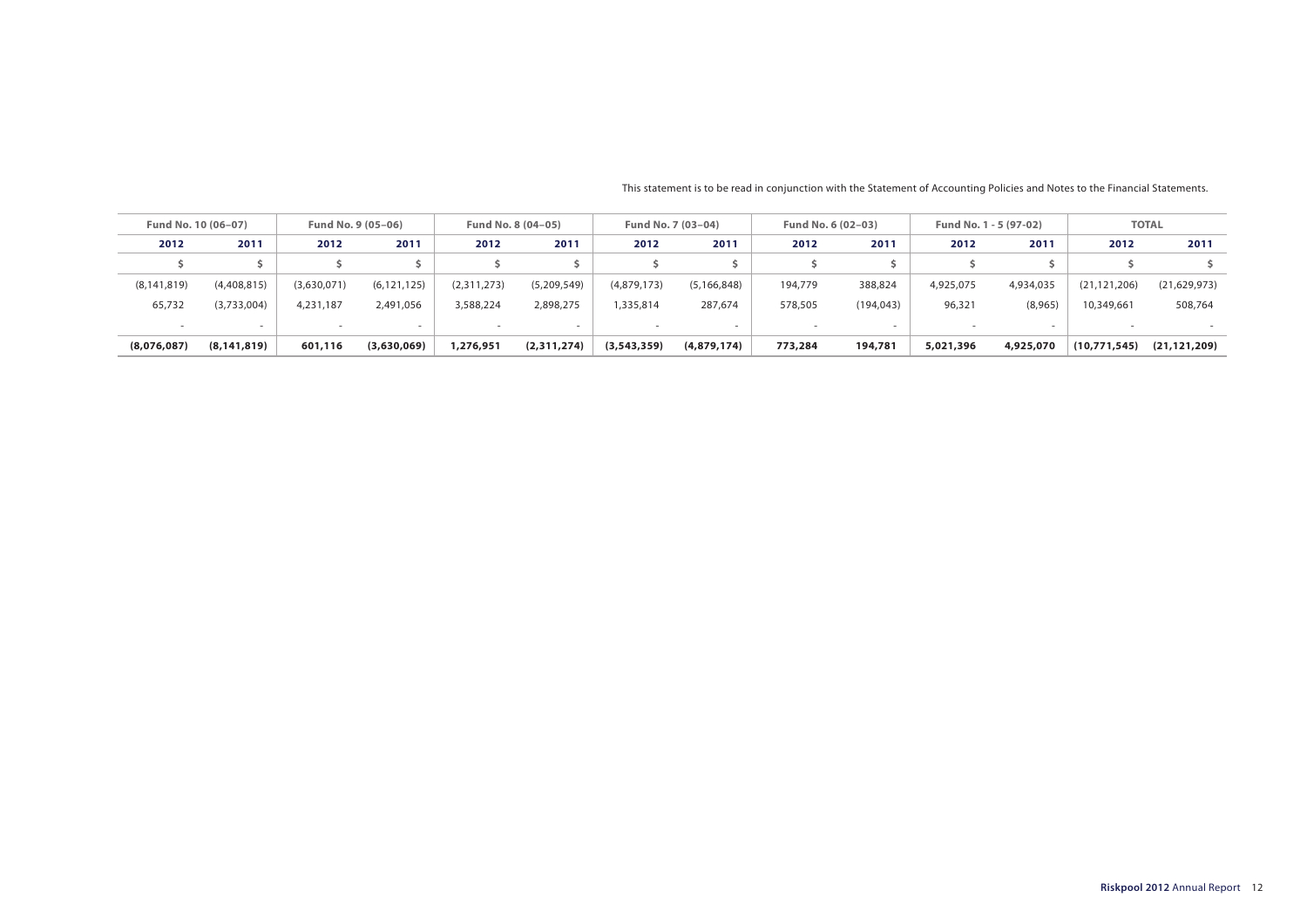# New Zealand Mutual Liability Riskpool

Statement of Financial Position as at 30 June 2012

|                                                 |             | Fund No. 16 (12-13)      | Fund No. 15 (11-12)      |                          | Fund No. 14 (10-11)      |                          | Fund No. 13 (09-10)      |            | Fund No. 12 (08-09) |               |
|-------------------------------------------------|-------------|--------------------------|--------------------------|--------------------------|--------------------------|--------------------------|--------------------------|------------|---------------------|---------------|
|                                                 | <b>Note</b> | 2012                     | 2012                     | 2011                     | 2012                     | 2011                     | 2012                     | 2011       | 2012                | 2011          |
|                                                 |             | \$                       | \$                       | \$                       | \$                       | \$                       | \$                       | \$         | \$                  | \$            |
| <b>Trust Funds</b>                              |             |                          |                          |                          |                          |                          |                          |            |                     |               |
| <b>Trust Accounts</b>                           |             |                          | (178, 394)               |                          | (18, 503)                | 101,293                  | (835, 854)               | (690, 183) | (3,880,265)         | (5,331,380)   |
| <b>Trust Capital Account</b>                    |             |                          |                          |                          | $\overline{\phantom{a}}$ | $\overline{\phantom{a}}$ |                          |            |                     |               |
| <b>Total</b>                                    | 9           | $\blacksquare$           | (178, 394)               | $\sim$                   | (18, 503)                | 101,293                  | (835, 854)               | (690, 183) | (3,880,265)         | (5,331,380)   |
| Represented by:                                 |             |                          |                          |                          |                          |                          |                          |            |                     |               |
| Assets                                          |             |                          |                          |                          |                          |                          |                          |            |                     |               |
| Bank - ANZ Banking Group                        |             |                          | 1,096,776                | 409,583                  | (367, 169)               | (209, 949)               | (434,065)                | 155,568    | (2,538,516)         | (1,922,625)   |
| Short Term Bank Deposits                        |             |                          | 390,000                  |                          |                          |                          |                          |            |                     |               |
| <b>Accrued Interest</b>                         |             |                          |                          |                          |                          | ٠                        |                          |            |                     |               |
| <b>Accounts Receivable</b>                      |             |                          |                          | $\overline{\phantom{a}}$ | 11,500                   | $\overline{a}$           | 2,300                    | 131,850    | 339,012             |               |
| Prepayments                                     |             |                          |                          | 30,841                   |                          | $\sim$                   |                          |            |                     |               |
| Taxation Receivable/(Payable)                   |             |                          | 5,496                    |                          | 1,375                    | 7,955                    | 10                       | 946        | 36                  | 4,587         |
| GST Receivable/(Payable)                        |             |                          | 50,237                   | (53, 424)                | 49,999                   | 60,029                   | 29,247                   | 38,862     | 238,301             | 269,318       |
| Reinsurance Receivable                          | 10          |                          | $\overline{\phantom{a}}$ | $\overline{\phantom{a}}$ | 1,777,584                | 1,464,297                | 1,127,059                | 1,759,693  | 933,511             | 2,763,393     |
| <b>Total Assets</b>                             |             | $\overline{\phantom{a}}$ | 1,542,509                | 387,000                  | 1,473,289                | 1,322,332                | 724,551                  | 2,086,919  | (1,027,656)         | 1,114,673     |
| <b>Current Liabilities</b>                      |             |                          |                          |                          |                          |                          |                          |            |                     |               |
| <b>Accounts Payable</b>                         |             |                          | 17,557                   |                          | 1,921                    | 81,709                   | 1,921                    | 2,035      | 1,921               | 2,035         |
| Interfund Payable/(Receivable)                  |             |                          |                          |                          |                          | (688, 918)               |                          | 196,611    |                     | (1, 138, 315) |
| Contributions Received in Advance               |             |                          | $\sim$                   | 387,000                  | $\sim$                   | $\sim$                   | $\overline{\phantom{a}}$ | $\sim$     | $\sim$              |               |
| <b>Total Current Liabilities</b>                |             |                          | 17,557                   | 387,000                  | 1,921                    | (607, 209)               | 1,921                    | 198,646    | 1,921               | (1, 136, 280) |
| <b>Claims Provision</b>                         | 10          |                          | 1,703,346                | $\sim$                   | 1,489,871                | 1,828,248                | 1,558,484                | 2,578,456  | 2,850,688           | 7,582,333     |
| <b>Total Liabilities</b>                        |             | $\overline{\phantom{a}}$ | 1,720,903                | 387,000                  | 1,491,792                | 1,221,039                | 1,560,405                | 2,777,102  | 2,852,609           | 6,446,053     |
| <b>EXCESS/(DEFICIT) ASSETS OVER LIABILITIES</b> |             | $\overline{\phantom{a}}$ | (178, 394)               | $\blacksquare$           | (18, 503)                | 101,293                  | (835, 854)               | (690, 183) | (3,880,265)         | (5,331,380)   |

Signed on behalf of the Trustee, Local Government Mutual Funds Trustee Limited on 23 November 2012

**B Taylor** By daylor CHAIRMAN

**J Palmer** Atratme Director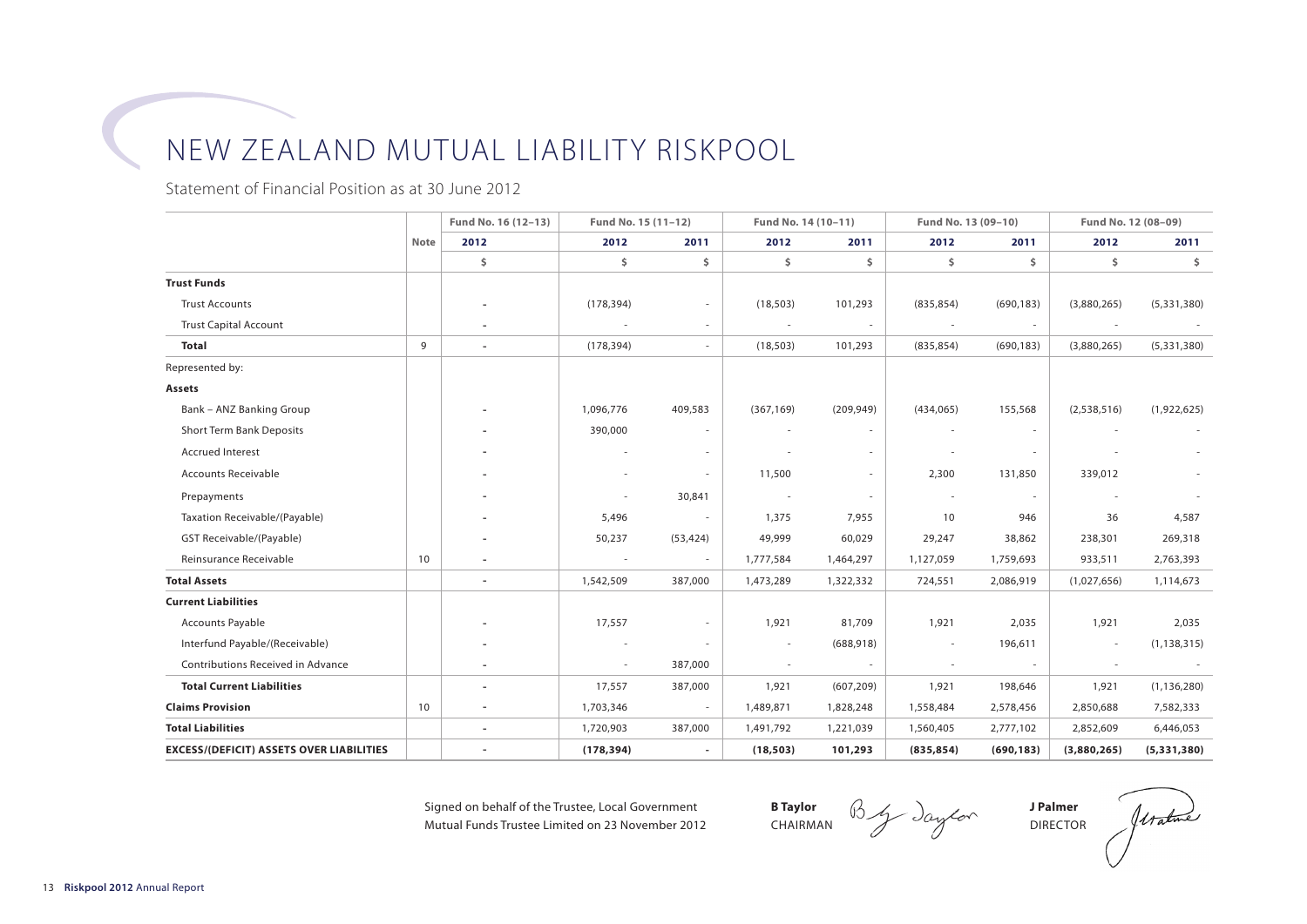|             | Fund No. 11 (07-08) |                          | Fund No. 10 (06-07) |             | Fund No. 9 (05-06)       |           | Fund No. 8 (04-05) |               | Fund No. 7 (03-04) | Fund No. 6 (02-03)       |            |                          | Fund No. 1-5 (97-02) |                | <b>TOTAL</b>                  |
|-------------|---------------------|--------------------------|---------------------|-------------|--------------------------|-----------|--------------------|---------------|--------------------|--------------------------|------------|--------------------------|----------------------|----------------|-------------------------------|
| 2012        | 2011                | 2012                     | 2011                | 2012        | 2011                     | 2012      | 2011               | 2012          | 2011               | 2012                     | 2011       | 2012                     | 2011                 | 2012           | 2011                          |
| \$          | \$                  | \$                       | \$                  | \$          | \$                       | \$        | \$                 | \$            | \$                 | \$                       | \$         | \$                       | \$.                  | $\mathsf{S}$   | \$                            |
|             |                     |                          |                     |             |                          |           |                    |               |                    |                          |            |                          |                      |                |                               |
| (1,911,830) | (1,358,454)         | (8,076,087)              | (8, 141, 819)       | 601,116     | (3,630,069)              | 1,276,951 | (2,311,274)        | (3,689,550)   | (5,025,365)        | 642,119                  | 63,616     | 4,644,982                | 4,548,656            | (11, 425, 315) | (21, 774, 979)                |
|             | $\sim$              |                          |                     |             |                          |           | $\sim$             | 146,191       | 146,191            | 131,165                  | 131,165    | 376,414                  | 376,414              | 653,770        | 653,770                       |
| (1,911,830) | (1,358,454)         | (8,076,087)              | (8, 141, 819)       | 601,116     | (3,630,069)              | 1,276,951 | (2,311,274)        | (3, 543, 359) | (4,879,174)        | 773,284                  | 194,781    | 5,021,396                | 4,925,070            | (10, 771, 545) | (21, 121, 209)                |
|             |                     |                          |                     |             |                          |           |                    |               |                    |                          |            |                          |                      |                |                               |
|             |                     |                          |                     |             |                          |           |                    |               |                    |                          |            |                          |                      |                |                               |
| (487, 534)  | 481,412             | (4, 179, 802)            | 550,958             | 3,762,391   | 830,495                  | 997,800   | (477, 400)         | (3, 111, 615) | (1,522,972)        | 4,075,109                | (951, 658) | 3,433,431                | 3,457,614            | 2,226,055      | 801,026                       |
| $\sim$      | 425,000             | $\sim$                   | 400,000             | 1,110,000   | 850,000                  |           | $\sim$             |               | $\sim$             | 1,000,000                |            | 2,210,000                | 2,445,000            | 4,710,000      | 4,120,000                     |
|             | 64                  |                          | 60                  | $\sim$      | 128                      |           |                    |               | $\sim$             |                          |            | $\overline{\phantom{a}}$ | 367                  |                | 619                           |
| 57,500      | $\sim$              | 12,876                   |                     |             | $\sim$                   | 119,499   |                    | 842           |                    | 57,500                   |            | 5,751                    |                      | 606,780        | 131,850                       |
| $\sim$      | $\sim$              |                          | $\sim$              |             | ٠                        |           | $\sim$             |               | $\sim$             | $\overline{\phantom{a}}$ |            |                          |                      | 18,044         | 30,841                        |
| 959         | 2,811               | 480                      | 7,417               | 16,859      | 1,157                    | 8,202     | $\sim$             | 669           | 396                | 13,477                   | 2,028      | 17,136                   | 13,563               | 64,699         | 40,860                        |
| 75,011      | 46,511              | 237,726                  | 55,159              | 270,497     | 225,511                  | (5,688)   | 1,681              | (288,904)     | (224, 888)         | (115, 174)               | (85, 605)  | (71, 459)                | (71, 442)            | 472,500        | 261,712                       |
| 289,010     | 747,611             | (259, 683)               | (59, 683)           | (2,753,924) | 4,644,518                | 3,016,139 | 3,184,582          | 3,675,167     | 6,701,150          | 186,061                  | 8,374,956  | 145,837                  | 319,804              | 8,136,761      | 29,900,321                    |
| (65, 054)   | 1,703,409           | (4, 188, 403)            | 953,911             | 2,405,823   | 6,551,809                | 4,135,952 | 2,708,863          | 276,159       | 4,953,686          | 5,216,973                | 7,339,721  | 5,740,696                | 6,164,906            | 16,234,839     | 35,287,229                    |
|             |                     |                          |                     |             |                          |           |                    |               |                    |                          |            |                          |                      |                |                               |
| 1,921       | 2,256               | 1,921                    | 202,035             | 1,921       | 6,441                    | 1,921     | 2,035              | 1,921         | 141,447            | 1,921                    | 52,035     | 1,921                    | 2,035                | 36,767         | 494,063                       |
| $\sim$      | 502,904             | $\overline{\phantom{a}}$ | 847,463             | $\sim$      | (548, 972)               | $\sim$    | 393,839            | $\sim$        | (309, 526)         | $\sim$                   | 256,524    | $\sim$                   | 488,390              |                |                               |
| $\sim$      | $\sim$              |                          | $\sim$              | $\sim$      | $\overline{\phantom{a}}$ |           | $\sim$             |               | $\sim$             | $\sim$                   |            | $\sim$                   | $\sim$               |                | 387,000                       |
| 1,921       | 505,160             | 1,921                    | 1,049,498           | 1,921       | (542, 531)               | 1,921     | 395,874            | 1,921         | (168, 079)         | 1,921                    | 308,559    | 1,921                    | 490,425              | 36,767         | 881,063                       |
| 1,844,855   | 2,556,703           | 3,885,763                | 8,046,232           | 1,802,786   | 10,724,409               | 2,857,080 | 4,624,263          | 3,817,597     | 10,000,939         | 4,441,768                | 6,836,381  | 717,379                  | 749,411              | 26,969,617     | 55,527,375                    |
| 1,846,776   | 3,061,863           | 3,887,684                | 9,095,730           | 1,804,707   | 10,181,878               | 2,859,001 | 5,020,137          | 3,819,518     | 9,832,860          | 4,443,689                | 7,144,940  | 719,300                  | 1,239,836            | 27,006,384     | 56,408,438                    |
| (1,911,830) | (1,358,454)         | (8,076,087)              | (8, 141, 819)       | 601,116     | (3,630,069)              | 1,276,951 | (2,311,274)        | (3, 543, 359) | (4,879,174)        | 773,284                  | 194,781    | 5,021,396                | 4,925,070            |                | $(10,771,545)$ $(21,121,209)$ |

This statement is to be read in conjunction with the Statement of Accounting Policies and Notes to the Financial Statements.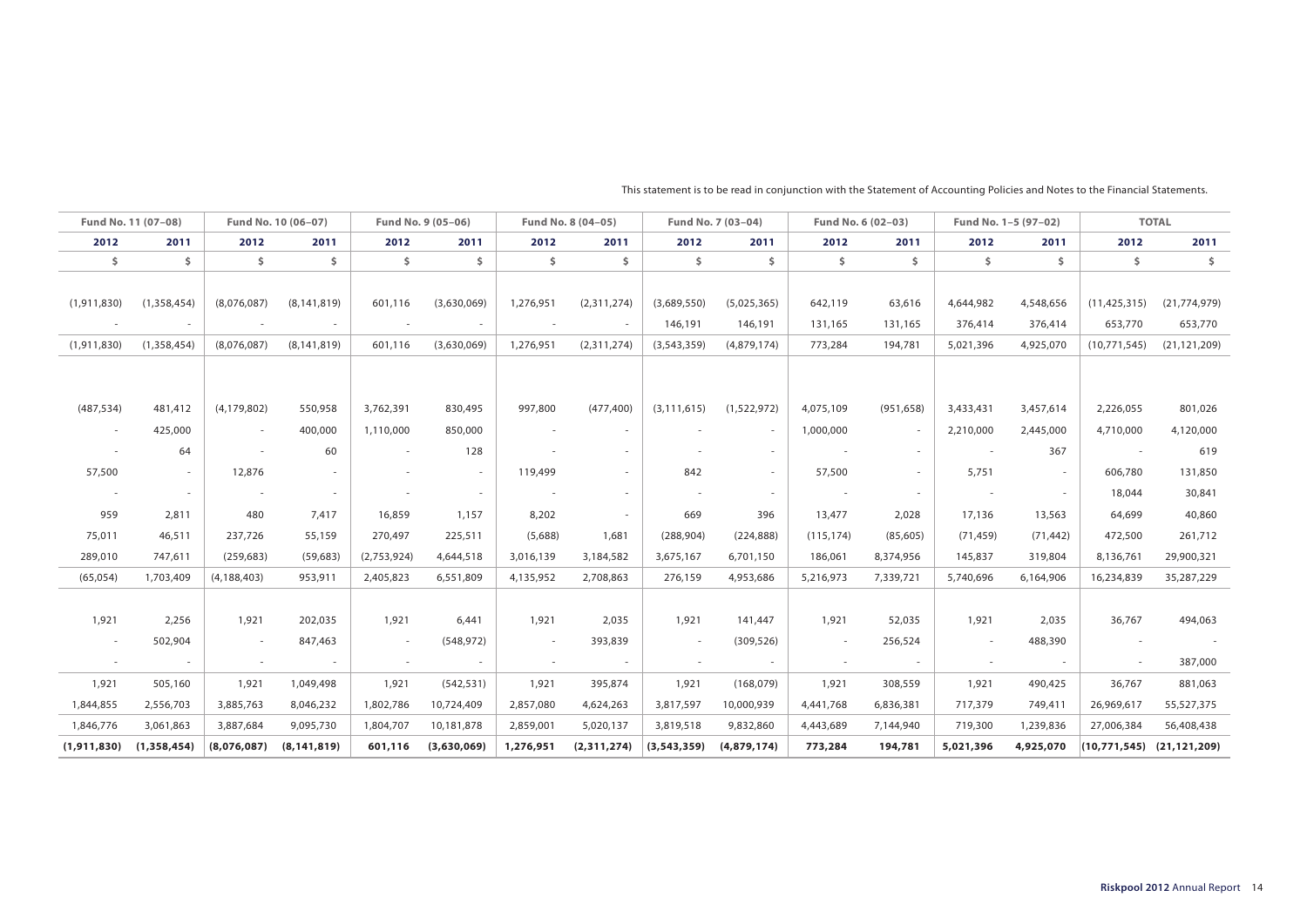# New Zealand Mutual Liability Riskpool

Statement of Cash Flows for the year ended 30 June 2012

|                                                               |             | Fund No. 16 (12-13) | Fund No. 15 (11-12)      |                          | Fund No. 14 (10-11)      |               | Fund No. 13 (09-10)      |                          | Fund No. 12 (08-09)      |               |
|---------------------------------------------------------------|-------------|---------------------|--------------------------|--------------------------|--------------------------|---------------|--------------------------|--------------------------|--------------------------|---------------|
|                                                               | <b>Note</b> | 2012                | 2012                     | 2011                     | 2012                     | 2011          | 2012                     | 2011                     | 2012                     | 2011          |
|                                                               |             | \$                  | \$                       | \$                       | \$                       | \$            | \$                       | \$                       | \$                       | \$            |
| <b>Cash flows from operating activities</b>                   |             |                     |                          |                          |                          |               |                          |                          |                          |               |
| Cash was provided from:                                       |             |                     |                          |                          |                          |               |                          |                          |                          |               |
| Members' Contributions                                        |             |                     | 3,479,000                | 387,000                  |                          | 3,511,667     |                          | $\overline{\phantom{a}}$ |                          |               |
| Calls Received                                                | 9           |                     |                          | ٠                        |                          |               |                          | $\sim$                   |                          |               |
| Interest Received - Bank                                      |             |                     | 34,006                   | $\sim$                   | 161                      | 20,842        | 62                       | 8,444                    | 279                      | 22,195        |
| Reinsurance recoveries received                               |             |                     | $\overline{\phantom{a}}$ | $\overline{\phantom{a}}$ | $\overline{\phantom{a}}$ | $\sim$        | $\overline{\phantom{a}}$ | $\overline{\phantom{a}}$ | $\overline{\phantom{a}}$ |               |
|                                                               |             |                     | 3,513,006                | 387,000                  | 161                      | 3,532,509     | 62                       | 8,444                    | 279                      | 22,195        |
| Cash was applied to:                                          |             |                     |                          |                          |                          |               |                          |                          |                          |               |
| Reinsurance                                                   |             |                     | (1,408,427)              |                          | $\sim$                   | (2,140,050)   |                          |                          |                          |               |
| Scheme Manager's Fee                                          |             |                     | (1,363,948)              | $\overline{\phantom{0}}$ | (11, 191)                | (1, 252, 771) |                          | $\overline{\phantom{a}}$ |                          |               |
| Fund Manager's Fee                                            |             |                     | (285,600)                | $\sim$                   | $\overline{\phantom{a}}$ | (280,000)     | $\sim$                   | (13, 337)                |                          |               |
| Contribution to expenses from prior fund years                |             |                     | 950,409                  | ÷.                       | 688,918                  |               | (196, 611)               | $\overline{\phantom{a}}$ | 1,138,315                |               |
| Legal Fees                                                    |             |                     | (854)                    | $\sim$                   | $\sim$                   | (7, 460)      | $\overline{a}$           | $\overline{\phantom{a}}$ |                          |               |
| Claims                                                        |             |                     | (95, 101)                | $\overline{\phantom{a}}$ | (756, 682)               | (57, 591)     | (533, 428)               | (495, 119)               | (1,787,996)              | (4, 254, 344) |
| Consultants                                                   |             | (18,044)            | (25, 398)                | (30, 841)                | (46, 351)                | (69, 416)     | 131,850                  | (55, 568)                |                          |               |
| <b>Audit Fees</b>                                             |             |                     | (1, 285)                 | $\overline{\phantom{a}}$ | (19, 252)                |               | (2,057)                  | (6,666)                  | (2,057)                  | (1,667)       |
| <b>Other Expenses</b>                                         |             |                     | (96, 677)                | $\overline{\phantom{a}}$ | (26,968)                 | (70, 975)     | $\overline{\phantom{a}}$ | (23, 124)                |                          | (9)           |
| Taxation Refunded / (Paid)                                    |             |                     | (5,496)                  | $\overline{\phantom{a}}$ | 4,115                    | (7, 955)      | 936                      | 839                      | 4,551                    | 13,826        |
| GST Refunded / (Paid)                                         |             | (2,707)             | (103, 436)               | 53,424                   | 10,030                   | (88, 412)     | 9,615                    | 27,694                   | 31,017                   | (27, 613)     |
|                                                               |             | (20, 751)           | (2,435,813)              | 22,583                   | (157, 381)               | (3,974,630)   | (589, 695)               | (565, 281)               | (616, 170)               | (4, 269, 807) |
| <b>Net Cash inflow/(outflow)</b><br>from operating activities | 8           | (20, 751)           | 1,077,193                | 409,583                  | (157, 220)               | (442, 121)    | (589, 633)               | (556, 837)               | (615,891)                | (4, 247, 612) |
| Net increase/(decrease) in cash held                          |             | (20, 751)           | 1,077,193                | 409,583                  | (157, 220)               | (442, 121)    | (589, 633)               | (556, 837)               | (615, 891)               | (4,247,612)   |
| Opening cash at 1 July                                        |             | $\sim$              | 409,583                  | $\sim$                   | (209, 949)               | 232,172       | 155,568                  | 712,405                  | (1,922,625)              | 2,324,987     |
| <b>Closing cash at 30 June</b>                                |             | (20, 751)           | 1,486,776                | 409,583                  | (367, 169)               | (209, 949)    | (434,065)                | 155,568                  | (2,538,516)              | (1,922,625)   |
| Comprising of:                                                |             |                     |                          |                          |                          |               |                          |                          |                          |               |
| Bank - ANZ Banking Group                                      |             | (20, 751)           | 1,096,776                | 409,583                  | (367, 169)               | (209, 949)    | (434,065)                | 155,568                  | (2,538,516)              | (1,922,625)   |
| <b>Short Term Bank Deposits</b>                               |             |                     | 390,000                  | $\overline{\phantom{a}}$ |                          |               |                          | $\overline{\phantom{a}}$ |                          |               |
| Total                                                         |             | (20, 751)           | 1,486,776                | 409,583                  | (367, 169)               | (209, 949)    | (434, 065)               | 155,568                  | (2,538,516)              | (1,922,625)   |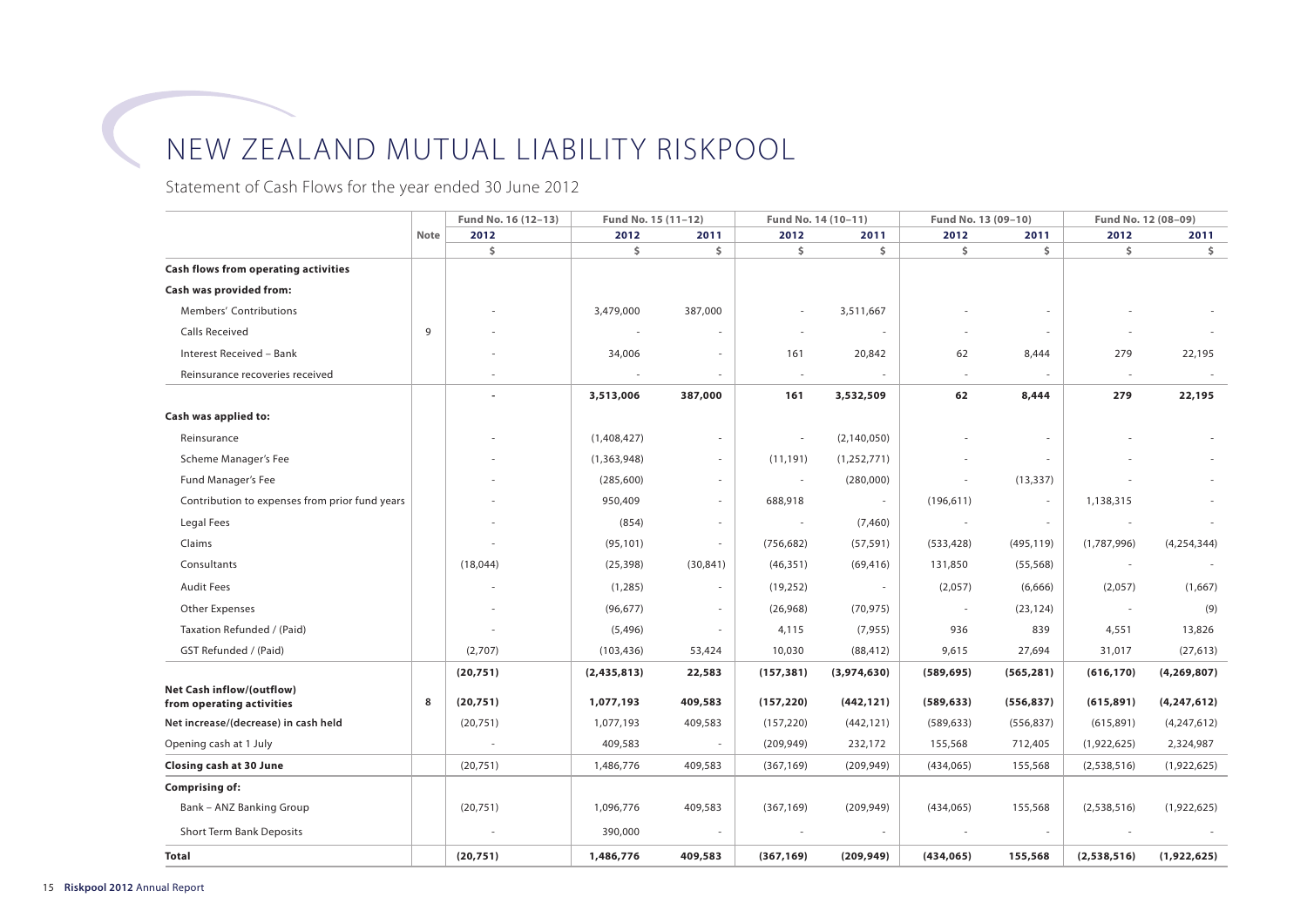| Fund No. 11 (07-08) |                          |                          | Fund No. 10 (06-07)      |             | Fund No. 9 (05-06)       |             | Fund No. 8 (04-05) |               | Fund No. 7 (03-04)       |               | Fund No. 6 (02-03)       |            | Fund No. 1-5 (97-02)     |                               | <b>TOTAL</b>   |
|---------------------|--------------------------|--------------------------|--------------------------|-------------|--------------------------|-------------|--------------------|---------------|--------------------------|---------------|--------------------------|------------|--------------------------|-------------------------------|----------------|
| 2012                | 2011                     | 2012                     | 2011                     | 2012        | 2011                     | 2012        | 2011               | 2012          | 2011                     | 2012          | 2011                     | 2012       | 2011                     | 2012                          | 2011           |
| \$                  | \$                       | \$                       | \$                       | \$          | \$                       | \$          | \$                 | \$            | \$                       | \$            | \$                       | \$         | \$                       | \$                            | \$             |
|                     |                          |                          |                          |             |                          |             |                    |               |                          |               |                          |            |                          |                               |                |
|                     |                          |                          |                          |             |                          |             |                    |               |                          |               |                          |            |                          |                               |                |
|                     |                          |                          |                          |             |                          |             |                    |               |                          |               |                          |            |                          | 3,479,000                     | 3,898,667      |
|                     |                          |                          | $\overline{\phantom{a}}$ | 3,089,657   | 2,950,283                | 3,129,946   | 2,987,778          | 788,659       | 843,588                  |               | 13,625                   |            |                          | 7,008,262                     | 6,795,274      |
|                     |                          |                          |                          |             |                          |             |                    |               |                          |               |                          |            |                          |                               |                |
| 6,901               | 17,908                   | 2,294                    | 29,286                   | 94,911      | 4,249                    | 42,435      | $\overline{2}$     | 3,977         | 1,288                    | 64,976        | 7,928                    | 99,165     | 76,681                   | 349,167                       | 188,823        |
| $\sim$              | $\overline{\phantom{a}}$ | 200,000                  | 59,683                   | 7,537,881   | 5,415,085                | 628,077     | 6,064,756          | 794,289       | (797, 700)               | 8,215,984     | 6,893,881                | 200,000    | 2,583,028                | 17,576,231                    | 20,218,733     |
| 6,901               | 17,908                   | 202,294                  | 88,969                   | 10,722,449  | 8,369,617                | 3,800,458   | 9,052,536          | 1,586,925     | 47,176                   | 8,280,960     | 6,915,434                | 299,165    | 2,659,709                | 28,412,660                    | 31,101,497     |
|                     |                          |                          |                          |             |                          |             |                    |               |                          |               |                          |            |                          |                               |                |
|                     |                          |                          |                          |             |                          |             |                    |               |                          |               |                          |            |                          | (1,408,427)                   | (2, 140, 050)  |
|                     |                          |                          |                          |             |                          |             |                    |               |                          |               | $\overline{\phantom{a}}$ |            |                          | (1, 375, 139)                 | (1, 252, 771)  |
|                     | $\overline{\phantom{a}}$ |                          | $\sim$                   |             | $\overline{\phantom{a}}$ |             |                    |               | $\overline{\phantom{a}}$ |               | $\sim$                   |            | ٠                        | (285,600)                     | (293, 337)     |
| (502,904)           | $\sim$                   | (847, 463)               | $\overline{\phantom{a}}$ | 548,972     | $\overline{\phantom{a}}$ | (393, 839)  |                    | 309,526       | $\sim$                   | (256, 524)    | $\overline{\phantom{a}}$ | (488, 390) |                          | 950,409                       |                |
|                     | $\overline{\phantom{a}}$ | (6,927)                  | $\sim$                   |             |                          |             |                    |               |                          |               | $\overline{\phantom{a}}$ |            | $\overline{\phantom{a}}$ | (7, 781)                      | (7, 460)       |
| (869, 238)          | (806, 770)               | (4,300,977)              | (1,965,066)              | (8,016,780) | (1, 290, 243)            | (1,928,529) | (7, 773, 875)      | (3,546,780)   | (1, 296, 317)            | (2,013,732)   | (6,328,651)              | (64, 345)  | (2,577,672)              | (23,913,588)                  | (26, 845, 648) |
| $\sim$ $-$          | $\sim$                   | $\overline{\phantom{a}}$ | $\overline{\phantom{a}}$ |             |                          | $\sim$      |                    |               | $\sim$                   |               | $\overline{\phantom{a}}$ |            | $\overline{\phantom{a}}$ | 42,057                        | (155, 825)     |
| (2,057)             | (1,667)                  | (2,057)                  | (1,667)                  | (2,057)     | (1,667)                  | (2,057)     | (1,667)            | (2,057)       | (1,667)                  | (2,057)       | (1,667)                  | (2,057)    | (1,667)                  | (39,050)                      | (20,002)       |
|                     |                          |                          |                          |             |                          |             |                    |               |                          |               |                          |            |                          |                               |                |
| $\sim$ $-$          | $\sim$                   |                          | $\sim$ $-$               | $\sim$      | $\overline{\phantom{a}}$ | $\sim 100$  | (15)               | $\sim$        | $\sim$                   | $\sim$        | $\sim$                   | $\sim$     | $\sim$                   | (123, 645)                    | (94, 123)      |
| 1,852               | 110,594                  | 6,937                    | (4, 495)                 | (15,702)    | (1, 157)                 | (8, 202)    | 79                 | (273)         | (396)                    | (11, 449)     | (2,028)                  | (3, 573)   | 4,187                    | (26, 304)                     | 113,494        |
| (28, 500)           | 95,238                   | (182, 567)               | (31,790)                 | (44,986)    | 380,164                  | 7,369       | 309,600            | 64,016        | 15,115                   | 29,569        | 272,383                  | 17         | 6,599                    | (210, 563)                    | 1,012,402      |
| (1,400,847)         | (602, 605)               | (5,333,054)              | (2,003,018)              | (7,530,553) | (912, 903)               | (2,325,258) | (7, 465, 878)      | (3, 175, 568) | (1, 283, 265)            | (2, 254, 193) | (6,059,963)              | (558, 348) | (2, 568, 553)            | $(26,397,631)$ $(29,683,320)$ |                |
| (1,393,946)         | (584, 697)               | (5, 130, 760)            | (1,914,049)              | 3,191,896   | 7,456,714                | 1,475,200   | 1,586,658          | (1,588,643)   | (1, 236, 089)            | 6,026,767     | 855,471                  | (259, 183) | 91,156                   | 2,015,029                     | 1,418,177      |
| (1, 393, 946)       | (584, 697)               | (5, 130, 760)            | (1,914,049)              | 3,191,896   | 7,456,714                | 1,475,200   | 1,586,658          | (1,588,643)   | (1,236,089)              | 6,026,767     | 855,471                  | (259, 183) | 91,156                   | 2,015,029                     | 1,418,177      |
| 906,412             | 1,491,109                | 950,958                  | 2,865,007                | 1,680,495   | (5,776,219)              | (477, 400)  | (2,064,058)        | (1,522,972)   | (286, 883)               | (951, 658)    | (1,807,129)              | 5,902,614  | 5,811,458                | 4,921,026                     | 3,502,849      |
| (487, 534)          | 906,412                  | (4, 179, 802)            | 950,958                  | 4,872,391   | 1,680,495                | 997,800     | (477, 400)         | (3, 111, 615) | (1,522,972)              | 5,075,109     | (951, 658)               | 5,643,431  | 5,902,614                | 6,936,055                     | 4,921,026      |
|                     |                          |                          |                          |             |                          |             |                    |               |                          |               |                          |            |                          |                               |                |
|                     |                          |                          |                          |             |                          |             |                    |               |                          |               |                          |            |                          |                               |                |
| (487, 534)          | 481,412                  | (4, 179, 802)            | 550,958                  | 3,762,391   | 830,495                  | 997,800     | (477, 400)         | (3, 111, 615) | (1,522,972)              | 4,075,109     | (951, 658)               | 3,433,431  | 3,457,614                | 2,226,055                     | 801,026        |
|                     | 425,000                  |                          | 400,000                  | 1,110,000   | 850,000                  |             |                    |               |                          | 1,000,000     |                          | 2,210,000  | 2,445,000                | 4,710,000                     | 4,120,000      |
| (487, 534)          | 906,412                  | (4, 179, 802)            | 950,958                  | 4,872,391   | 1,680,495                | 997,800     | (477,400)          | (3, 111, 615) | (1,522,972)              | 5,075,109     | (951, 658)               | 5,643,431  | 5,902,614                | 6,936,055                     | 4,921,026      |

This statement is to be read in conjunction with the Statement of Accounting Policies and Notes to the Financial Statements.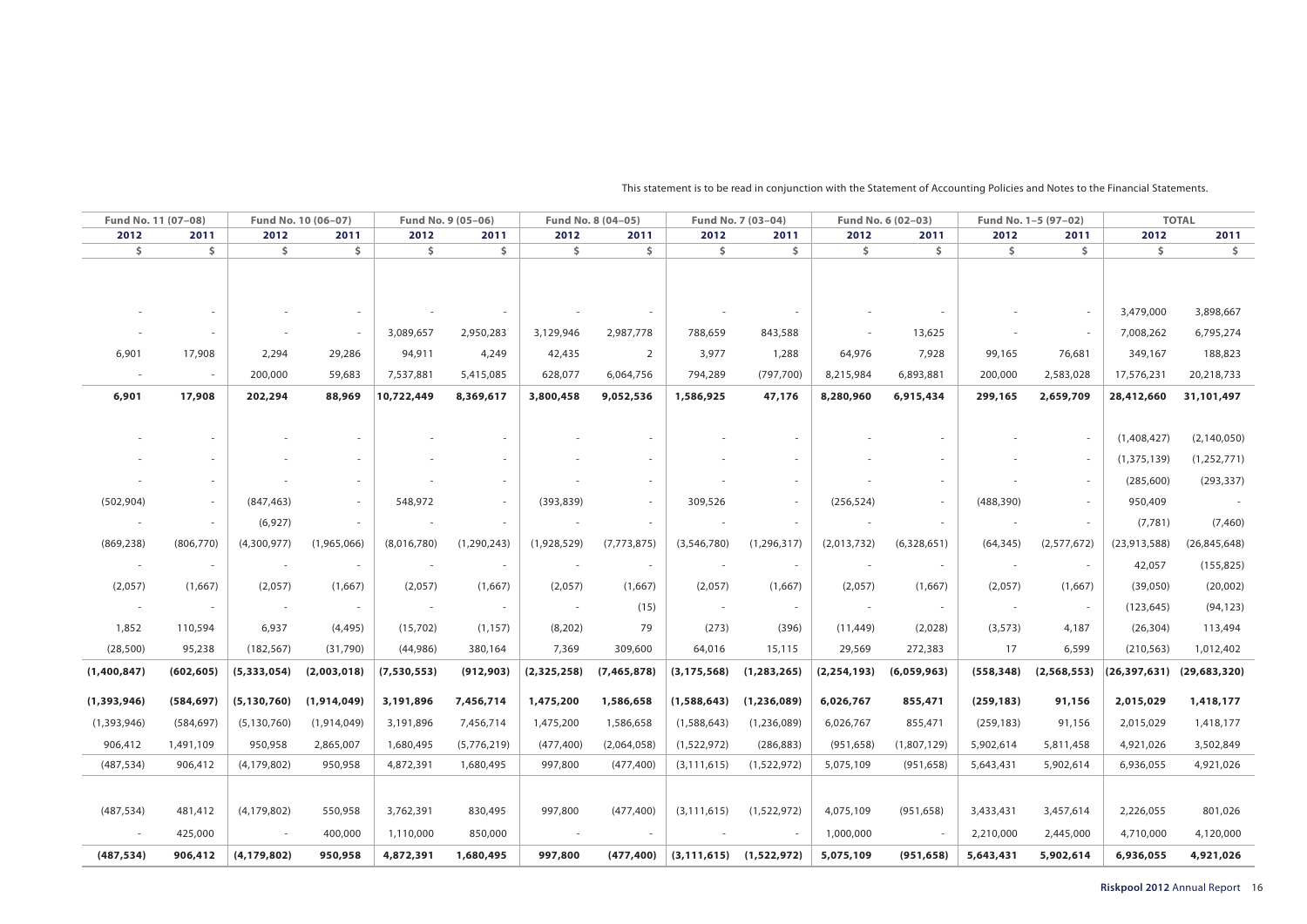# New Zealand Mutual Liability Riskpool

Notes to the Financial Statements for the year ended 30 June 2012

# **Note 1. Statement of Accounting Policies**

#### **Reporting Entity**

The New Zealand Mutual Liability Riskpool (the "Scheme") is governed by a Deed of Trust dated 1 July 1997 and the provision of the Deed of Variation of Deed of Trust dated 22 June 2007.

The purpose of the Scheme is to provide professional indemnity and public liability cover to Member local governments and to manage all claims for civil liabilities made against Members. A separate Fund is established for each year providing cover for the period from 4pm 30 June to the following 4pm 30 June.

Local Government Mutual Funds Trustee Limited (LGMFTL) has been appointed to act as the Trustee for the Scheme.

New Zealand Local Government Insurance Corporation Limited trading as Civic Assurance (Civic) is the Fund Manager for the Scheme and holds all the shares in LGMFTL in trust for the Members of the Scheme.

#### **General Accounting Policies**

The financial statements for each fund year have been prepared in accordance with generally accepted accounting practice in New Zealand. Accrual accounting is used to match expenses and revenue.

#### **Measurement Base**

The measurement base adopted is that of historical cost.

#### **Particular Accounting Policies**

The following particular accounting policies which materially affect the measurement of financial performance and financial position have been applied:

#### *Goods and Services Tax*

The financial statements are prepared on a GST exclusive basis except for receivables and payables which are stated inclusive of GST.

#### *Revenue*

Members' contributions are recognised in the relevant fund in the year for which they are invoiced.

#### *Claims*

All claims are provided for when notified and claims provisions are recognised at management's best estimate of future expected claims costs. The claims provision includes provision for future expected claims settlement, incurred but not reported claims, and incurred but not enough reported. It also includes expected future claims handling costs.

#### *Reinsurance Recoverable*

Reinsurance recoveries are provided for when the claims incurred exceed the reinsurance excess level. These debtors are stated at estimated realisable value.

#### *Short Term Deposits*

Short Term Deposits are held at cost and any accrued interest is recorded separately in the Statement of Financial Position.

#### *Taxation*

The income tax expense charged against the surplus for the year is the estimated liability in respect of that surplus and is calculated after an allowance for permanent differences. The liability method of accounting for deferred taxation is applied on a comprehensive basis. Future tax benefits attributable to tax losses or timing differences are only recognised when there is virtual certainty of realisation.

#### **Differential Reporting**

The Scheme qualifies for differential reporting as it is not publicly accountable and is not large. The Scheme has taken advantage of all exemptions except for FRS-10: *Statement of Cash Flows*.

#### **Changes in Accounting Policies**

In 2012, a risk margin has been included in the claims provision. More detail is provided in Note 10. There have been no other changes in accounting estimates during the year. The claims provision as at 30 June 2011 has not been recalculated to include a risk margin.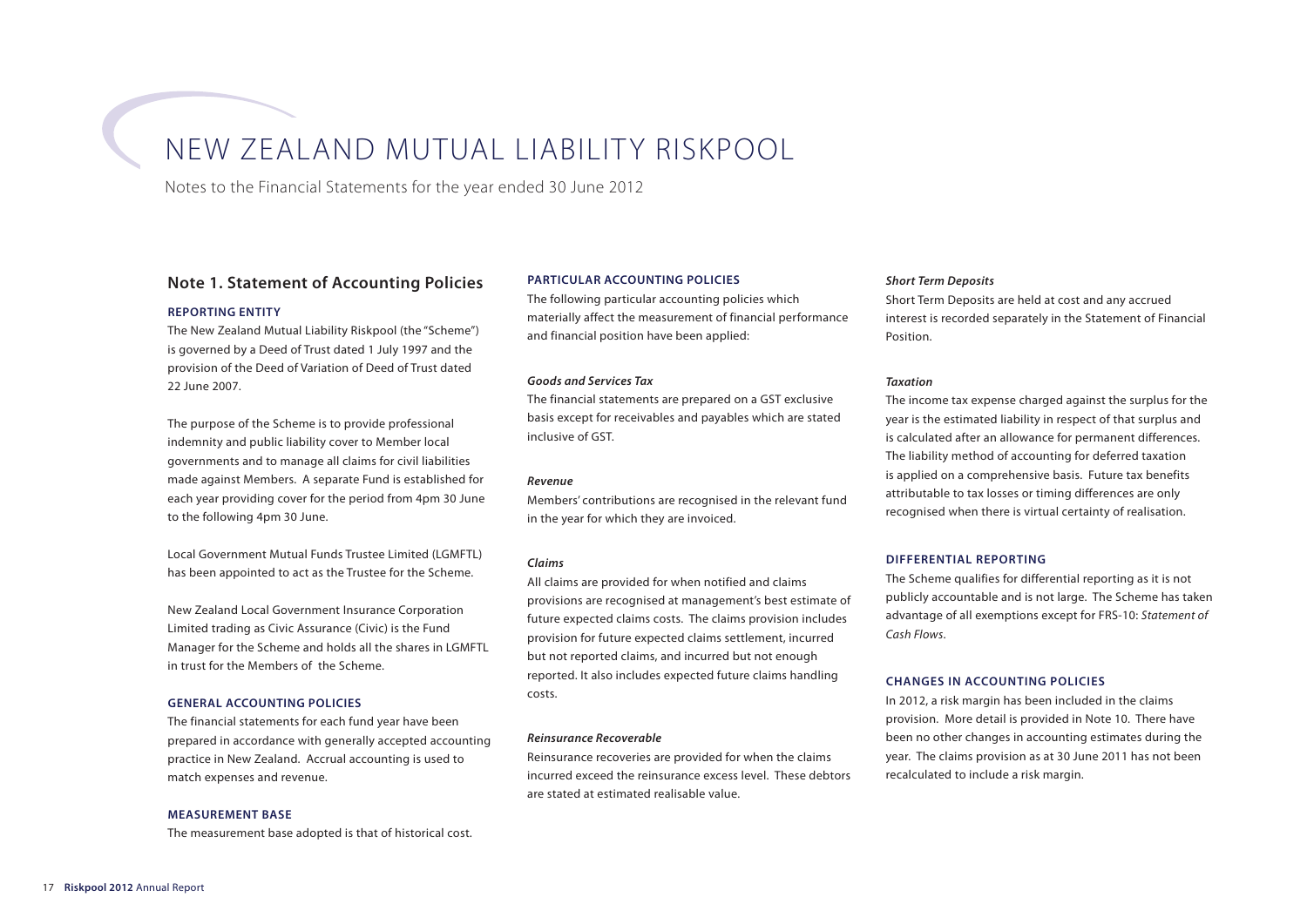# **Note 2. Going concern and areas of estimation uncertainties**

Many assumptions were made in arriving at the estimated figure of the claims provision. The final outcome will depend on many variables including the percentage of WHRS (The Weathertightness Home Resolution Service) registrations that will not proceed, the percentage that will involve private certifiers and will have no impact on Riskpool and the contribution applied to other parties. The estimate takes into account all known relevant factors and draws on Riskpool's historical experience of these types of claims and external actuarial advice. The figure invariably will be subject to upwards or downwards adjustments in the future as claims are resolved.

For Funds 7 and 10 to 14, while the total liabilities exceed total assets, indicating a shortfall in equity, their ability to continue in existence on a going concern basis is appropriate because the Scheme provides mutual protection from risk on a discretionary basis and because the Trustee is able to levy the members of the Funds to cover any shortfall in equity in any Fund under the terms of the Deed of Trust.

# **Note 3. Taxation**

The Scheme has not recognised a deferred tax asset in respect of either tax losses of \$11.4M (2011: \$24.5M) or timing differences of \$3.5M (2011: \$0.8M) as at 30 June 2012.

# **Note 4. Statement of cash flows**

The Statement of cash flows is prepared on a GST exclusive basis which is consistent with the Statement of Financial Performance.

- a) Cash is considered to be cash on hand and current accounts in banks, net of overdrafts, and short term bank deposits.
- b) Investing activities are those relating to the acquisition, holding and disposal of investments.
- c) Financing activities are those activities which result in changes in the size and composition of the capital structure of the Scheme.
- d) Operating activities include all transactions and other events that are not investing or financing activities.

# **Note 5. Merger of funds**

Prior to 30 June 2009 the Board decided that as all Fund 1 claims had been settled resulting in a small surplus and that Funds 2 – 4 had excess assets over liabilities and it was extremely unlikely to have claims settlements which would result in those excesses turning into deficits, it was appropriate that in exchange for the surplus within each of Funds 1 to 4, that Fund 5 (2001-02) accept any losses not recoverable by reinsurance on the operations of Funds 1 to 4 and that the surplus remaining in Funds 1 to 4 be applied by way of transfer to Fund 5 on or before 30 June 2009.

# **Note 6. Related parties**

During the reporting period the Scheme had related party transactions with Civic who is the Fund Manager and a Reinsurer for the Scheme and holds all the shares in LGMFTL in trust for the Members of the Scheme.

In addition the Board of Directors of the Trustee consists of a number of Chief Executive Officers of Member local governments who transact with the Scheme on an arms length basis.

# **Note 7. Contingent liabilities and commitments**

Other than possible future liabilities in respect of claims which have not yet been notified, the Scheme had no contingent liabilities at 30 June 2012 (2011: Nil).

The Scheme had no capital or operating lease commitments at 30 June 2012 (2011: Nil).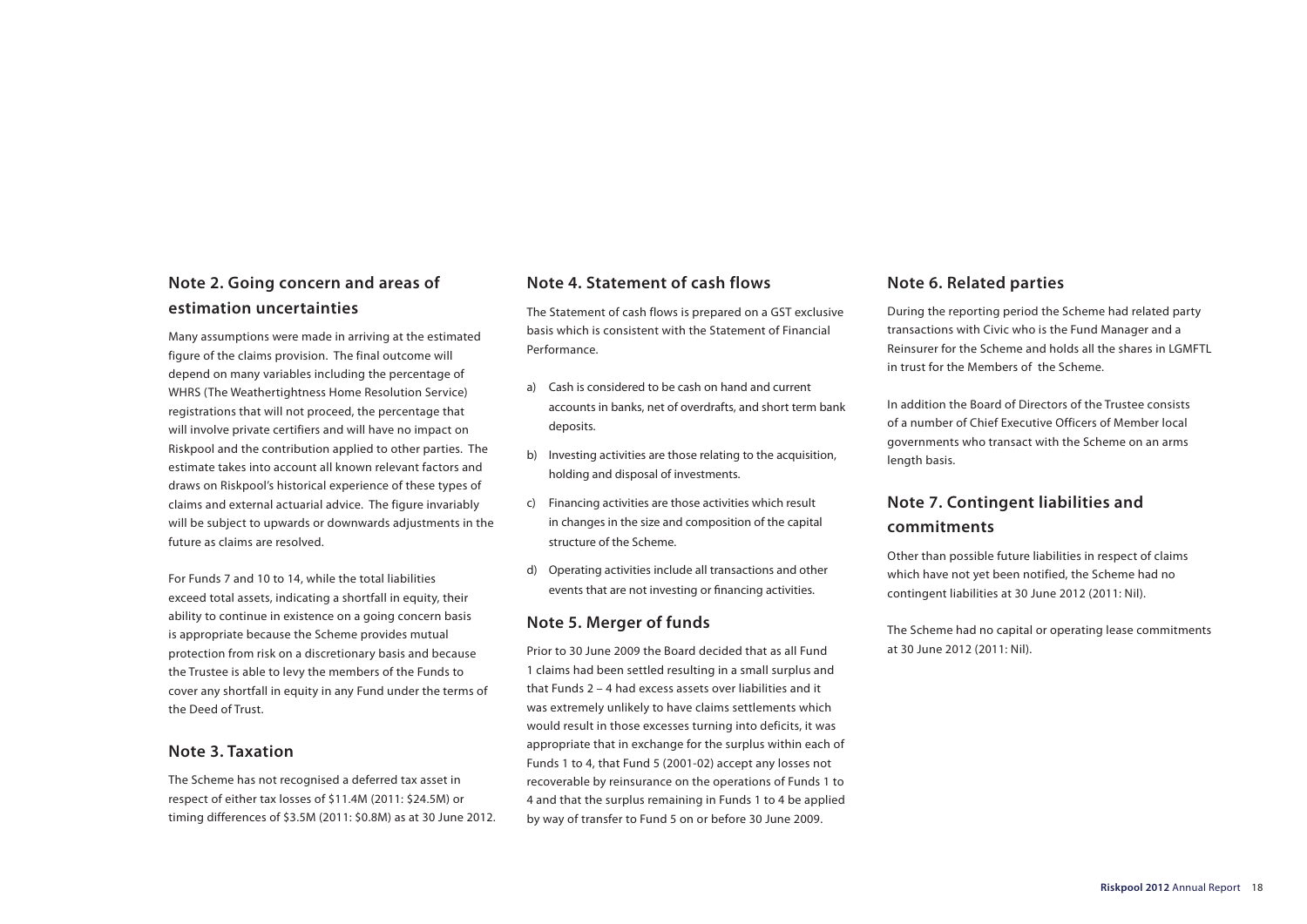# New Zealand Mutual Liability Riskpool

Notes to the Financial Statements for the year ended 30 June 2012 *(continued)*

# **Note 8. Reconciliation of Net Surplus/(Deficit) to Net Cash Flows from Operating Activities**

|                                                        | Fund No. 16 (12-13)      | Fund No. 15 (11-12) |                          |            | Fund No. 14 (10-11) |            | Fund No. 13 (09-10) |             | Fund No. 12 (08-09)      |               | Fund No. 11 (07-08)          |               | Fund No. 10 (06-07) |
|--------------------------------------------------------|--------------------------|---------------------|--------------------------|------------|---------------------|------------|---------------------|-------------|--------------------------|---------------|------------------------------|---------------|---------------------|
|                                                        | 2012                     | 2012                | 2011                     | 2012       | 2011                | 2012       | 2011                | 2012        | 2011                     | 2012          | 2011                         | 2012          | 2011                |
|                                                        | \$                       | Ś                   | \$                       | \$         | \$                  | \$         | Š.                  | \$          | Ś                        | Ś             | \$                           | \$            | Ŝ.                  |
| <b>Net Surplus/(Deficit)</b>                           | ÷.                       | (178, 394)          | $\sim$                   | (119, 796) | 101,293             | (145, 671) | 16,133              | 1,451,115   | (2, 104, 195)            | (553, 376)    | 754,540                      | 65,732        | (3,733,004)         |
| Add/(less) non cash items                              |                          |                     |                          |            |                     |            |                     |             |                          |               |                              |               |                     |
| <b>Claims Provision</b>                                | $\overline{\phantom{a}}$ | 1,703,346           | $\sim$                   | (651, 664) | 363,951             | (387, 338) | (628, 588)          | (2,901,763) | (2,456,303)              | (253, 247)    | (1,639,854)                  | (3,960,469)   | 1,704,028           |
|                                                        |                          | 1,703,346           | $\overline{\phantom{a}}$ | (651, 664) | 363,951             | (387, 338) | (628, 588)          | (2,901,763) | (2,456,303)              |               | $(253, 247)$ $(1, 639, 854)$ | (3,960,469)   | 1,704,028           |
| Add/(less) movements in<br>other working capital items |                          |                     |                          |            |                     |            |                     |             |                          |               |                              |               |                     |
| <b>Accrued Interest</b>                                |                          |                     |                          |            |                     |            | 18                  |             | 28                       | 64            | (45)                         | 60            | (19)                |
| <b>GST Receivable</b>                                  | (2,707)                  | (103, 661)          | 53,424                   | 10,030     | (90, 154)           | 9,615      | 31,451              | 31,017      | (25,905)                 | (28, 500)     | 95,709                       | (182, 567)    | (52,052)            |
| <b>Taxation Receivable</b>                             |                          | (5, 496)            | $\overline{\phantom{a}}$ | 6,580      | (7, 955)            | 936        | 839                 | 4,551       | 13,826                   | 1,852         | 110,594                      | 6,937         | (4, 495)            |
| Interfund Payable/Receivable                           | $\sim$                   |                     | $\sim$                   | 688,918    | (688, 918)          | (196, 611) | 204,610             | 1,138,315   | 338,271                  | (502, 904)    | 96,600                       | (847, 463)    | 21,884              |
| <b>Trust Income Distribution</b>                       |                          |                     | $\sim$                   |            | $\sim$              |            |                     |             | $\sim$                   |               | $\overline{\phantom{a}}$     |               |                     |
| Prepayments                                            | (18, 044)                | 30,841              | (30, 841)                |            | 38,953              |            |                     |             | $\overline{\phantom{a}}$ |               | $\sim$                       |               |                     |
| Deferred Tax                                           |                          |                     |                          |            |                     |            |                     |             |                          |               |                              |               |                     |
| Contribution received in advance                       | $\sim$                   | (387,000)           | 387,000                  |            | (241,000)           |            |                     |             | $\sim$                   |               | $\overline{\phantom{a}}$     |               |                     |
| <b>Accounts Receivable</b>                             | $\overline{\phantom{a}}$ |                     | $\sim$                   | (11,500)   | $\sim$              | 129,550    | (131, 850)          | (339,012)   |                          | (57, 500)     | $\sim$                       | (12, 876)     |                     |
| Accounts Payable                                       |                          | 17,557              | $\sim$                   | (79, 788)  | 81,709              | (114)      | (49, 450)           | (114)       | (13, 334)                | (335)         | (2,241)                      | (200, 114)    | 149,609             |
|                                                        |                          |                     |                          |            |                     |            |                     |             |                          |               |                              |               |                     |
|                                                        | (20, 751)                | (447, 759)          | 409,583                  | 614,240    | (907, 365)          | (56, 624)  | 55,618              | 834,757     | 312,886                  | (587, 323)    | 300,617                      | (1, 236, 023) | 114,927             |
| Net Cash inflow/(outflow) from<br>operating activities | (20, 751)                | 1,077,193           | 409,583                  | (157, 220) | (442, 121)          | (589, 633) | (556, 837)          | (615, 891)  | (4, 247, 612)            | (1, 393, 946) | (584, 697)                   | (5, 130, 760) | (1,914,049)         |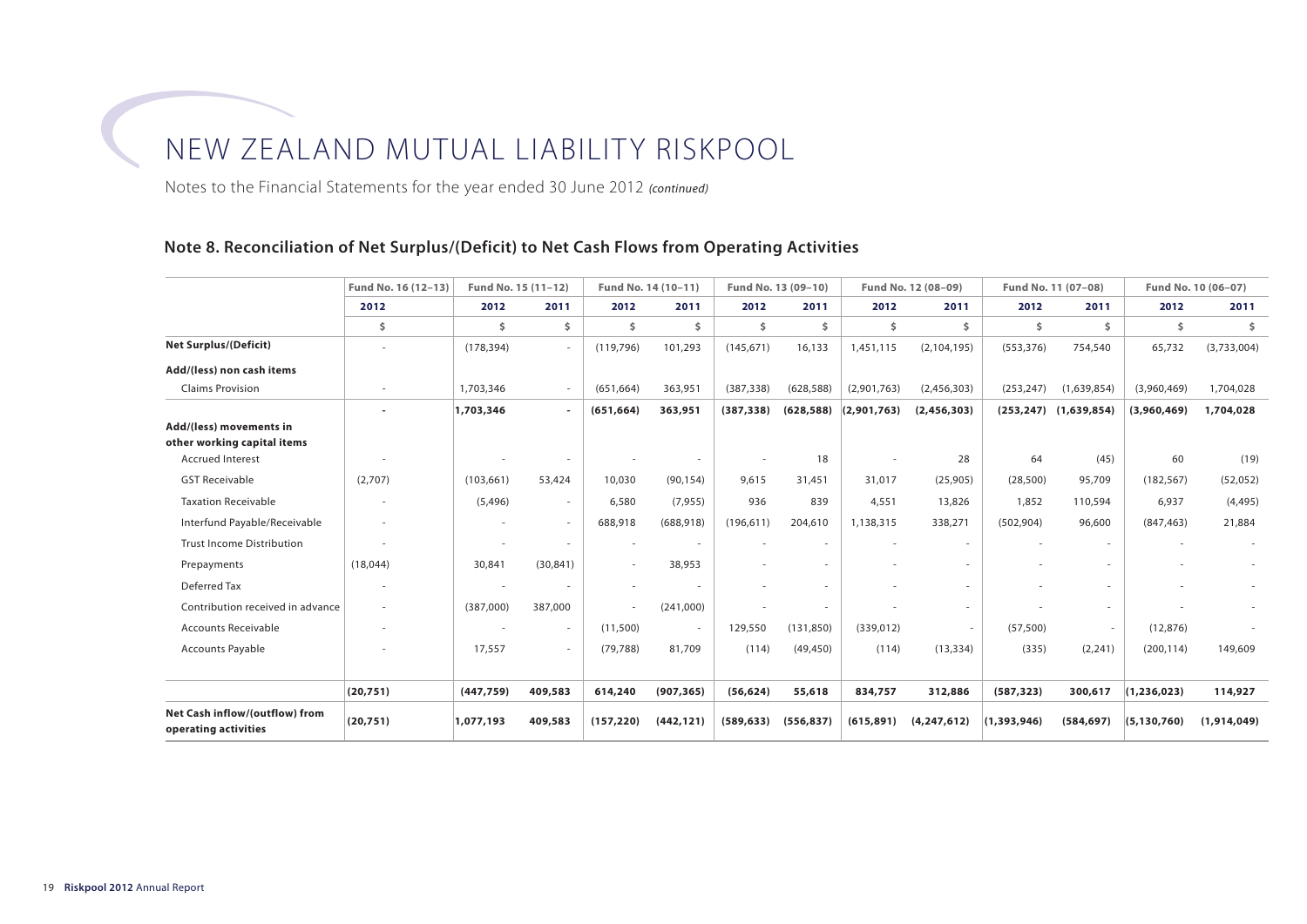|                          | Fund No. 9 (05-06)<br>Fund No. 8 (04-05) |                          | Fund No. 7 (03-04)          |                          | Fund No. 6 (02-03)              |            | Fund No. 1-5 (97-02) |            | <b>TOTAL</b>             |             |            |
|--------------------------|------------------------------------------|--------------------------|-----------------------------|--------------------------|---------------------------------|------------|----------------------|------------|--------------------------|-------------|------------|
| 2012                     | 2011                                     | 2012                     | 2011                        | 2012                     | 2011                            | 2012       | 2011                 | 2012       | 2011                     | 2012        | 2011       |
| \$                       | \$                                       | \$                       | \$                          | \$                       | \$                              | \$         | \$                   | \$         | \$                       | \$          | \$         |
| 4,231,187                | 2,491,056                                | 3,588,224                | 2,898,275                   | 1,335,814                | 287,674                         | 578,505    | (194, 043)           | 96,321     | (8,965)                  | 10,349,661  | 508,764    |
|                          |                                          |                          |                             |                          |                                 |            |                      |            |                          |             |            |
| (1,523,182)              | 4,724,803                                | (1,598,739)              | (1,481,207)                 | (3, 157, 358)            | (1,714,155)                     | 5,794,281  | 717,766              | 141,936    | 88,518                   | (6,794,197) | (321, 041) |
| (1,523,182)              | 4,724,803                                |                          | $(1,598,739)$ $(1,481,207)$ |                          | $(3, 157, 358)$ $(1, 714, 155)$ | 5,794,281  | 717,766              | 141,936    | 88,518                   | (6,794,197) | (321, 041) |
|                          |                                          |                          |                             |                          |                                 |            |                      |            |                          |             |            |
| 127                      | (128)                                    |                          |                             |                          |                                 |            |                      | 368        | (322)                    | 619         | (468)      |
| (44,986)                 | 380,699                                  | 7,369                    | 310,735                     | 64,016                   | (2, 145)                        | 29,568     | 266,610              | 18         | 6,830                    | (210, 788)  | 975,202    |
| (15,702)                 | (1, 157)                                 | (8, 202)                 | 79                          | (273)                    | (396)                           | (11, 449)  | (2,028)              | (3, 572)   | 4,187                    | (23, 838)   | 113,494    |
| 548,972                  | 4,352                                    | (393, 839)               | 9,122                       | 309,526                  | 4,871                           | (256, 524) | 8,252                | (488, 390) | 956                      |             |            |
|                          | $\overline{\phantom{a}}$                 |                          |                             | $\overline{\phantom{a}}$ | $\overline{\phantom{a}}$        | ٠          | $\sim$               |            |                          |             |            |
|                          | ٠                                        |                          | ÷                           |                          | $\sim$                          |            | ٠                    |            |                          | 12,797      | 8,112      |
|                          |                                          |                          |                             |                          |                                 |            |                      |            | $\overline{\phantom{a}}$ |             |            |
| $\overline{\phantom{a}}$ | (139, 370)                               | $\overline{\phantom{a}}$ | (142, 167)                  |                          | (34,994)                        |            |                      |            |                          | (387,000)   | (170, 531) |
|                          | $\overline{\phantom{a}}$                 | (119, 499)               |                             | (842)                    | 89,925                          | (57, 500)  | 13,625               | (5,751)    | $\overline{\phantom{a}}$ | (474, 930)  | (28, 300)  |
| (4,520)                  | (3, 541)                                 | (114)                    | (8, 179)                    | (139, 526)               | 133,131                         | (50, 114)  | 45,289               | (114)      | (48)                     | (457, 296)  | 332,945    |
|                          |                                          |                          |                             |                          |                                 |            |                      |            |                          |             |            |
| 483,891                  | 240,855                                  | (514, 285)               | 169,590                     | 232,901                  | 190,392                         | (346, 019) | 331,748              | (497, 441) | 11,603                   | (1,540,436) | 1,230,454  |
| 3,191,896                | 7,456,714                                | 1,475,200                | 1,586,658                   |                          | $(1,588,643)$ $(1,236,089)$     | 6,026,767  | 855,471              | (259, 184) | 91,156                   | 2,015,028   | 1,418,177  |
|                          |                                          |                          |                             |                          |                                 |            |                      |            |                          |             |            |

# **Note 9. Calls – Funding the Deficit**

The Board of the Trustee resolved in June 2009 that based on the claims outturn deficit estimates it was prudent to make a call for Funds 6 and 7. Subsequently, following actuarial advice, the Board determined and advised members of the expected further calls needed to cover the expected overall deficit of \$27M in Fund years 7 to 12. The terms of those calls were: \$9M on 1 July 2010, \$9M on 1 July 2011 and the balance (if \$9M or less) on 1 July 2012. Five of the larger members (in terms of claims made) were requested to pay their share of the three calls in advance on the condition they will receive a refund if less than \$9M was required for the call in 2012. Consequently the calls for these five members totalling \$6.679M were invoiced during the year ended 30 June 2010 and were recognised as income during that year. As at balance date, the Board of the Trustee determined that there would be no adjustment to the 1 July 2012 call amount.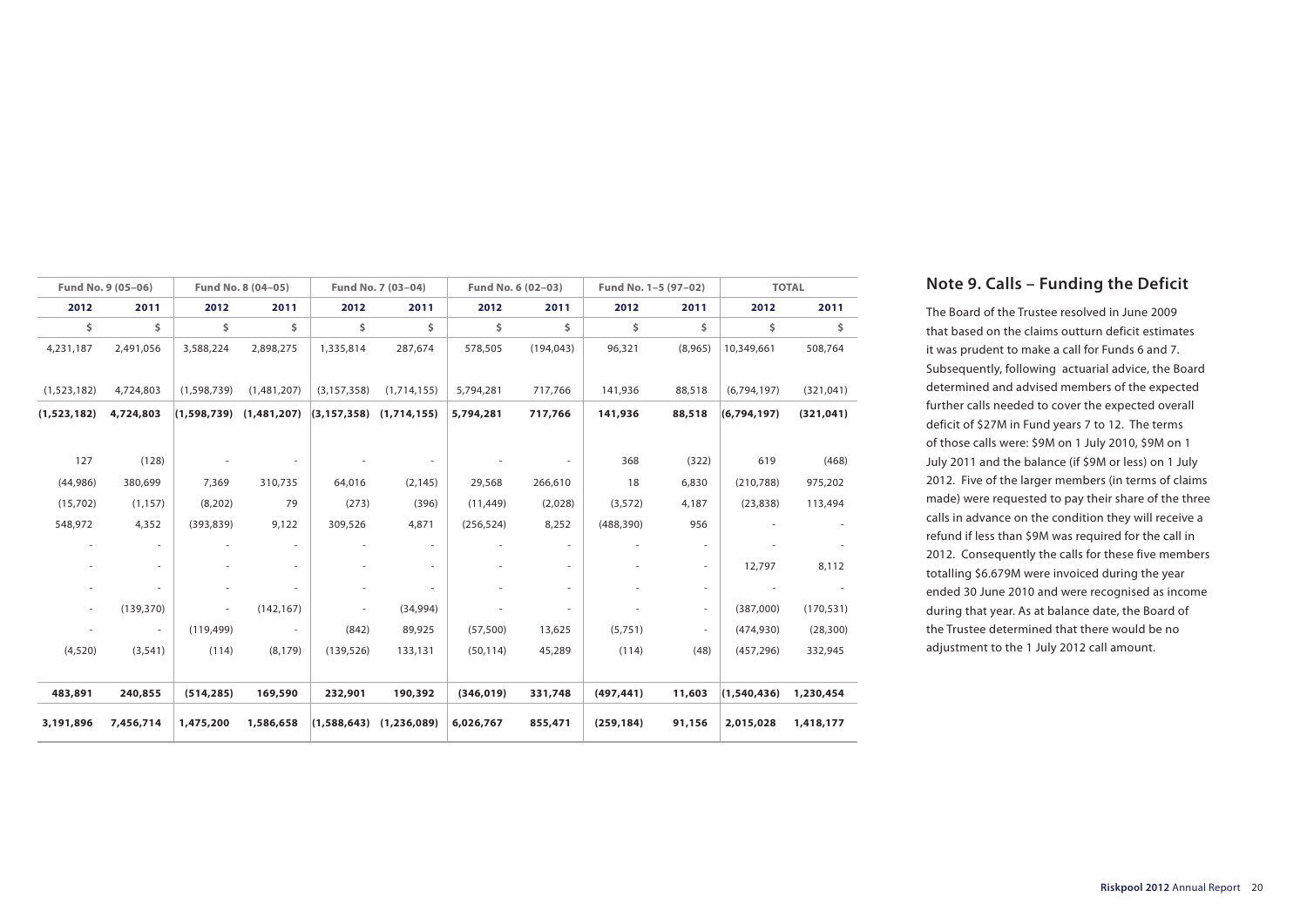# New Zealand Mutual Liability Riskpool

Notes to the Financial Statements for the year ended 30 June 2012 *(continued)*

# **Note 10. Claims**

|                                            | Fund No. 15 (11-12) |                          | Fund No. 14 (10-11) |                          | Fund No. 13 (09-10) |             | Fund No. 12 (08-09) |                          | Fund No. 11 (07-08) |            | Fund No. 10 (06-07) |             |
|--------------------------------------------|---------------------|--------------------------|---------------------|--------------------------|---------------------|-------------|---------------------|--------------------------|---------------------|------------|---------------------|-------------|
|                                            | 2012                | 2011                     | 2012                | 2011                     | 2012                | 2011        | 2012                | 2011                     | 2012                | 2011       | 2012                | 2011        |
|                                            | \$                  | Ś                        | Ŝ.                  | \$.                      | Ś                   | Ś.          | Ś                   | Ś.                       | Ŝ.                  | Ś          | Ś.                  | Ŝ.          |
| <b>Cumulative Claims Experience</b>        |                     |                          |                     |                          |                     |             |                     |                          |                     |            |                     |             |
| Claims paid - Prior year(s)                |                     | $\sim$                   | 57,591              | $\sim$                   | 606,784             | 126,411     | 5,854,289           | 1,611,754                | 4,478,566           | 3,673,749  | 7,857,496           | 5,763,266   |
| Claims paid - Current year                 | 95,101              | $\sim$                   | 618,758             | 57,591                   | 174,841             | 480,373     | 1,063,967           | 4,242,535                | 769,388             | 804,817    | 4,066,634           | 2,094,230   |
| <b>Claims Provision</b>                    | 1,703,346           | $\sim$                   | 1,489,871           | 1,828,248                | 1,558,484           | 2,578,456   | 2,850,688           | 7,582,333                | 1,844,855           | 2,556,703  | 3,885,763           | 8,046,232   |
| Gross claims incurred (Paid and estimated) | 1,798,447           | $\sim$                   | 2,166,220           | 1,885,839                | 2,340,109           | 3,185,240   | 9,768,944           | 13,436,622               | 7,092,809           | 7,035,269  | 15,809,893          | 15,903,728  |
| Less reinsurance received                  |                     | ۰.                       |                     | $\overline{\phantom{a}}$ |                     | $\sim$      |                     | $\overline{\phantom{a}}$ |                     |            | (259, 683)          | (59, 683)   |
| Less reinsurance recoverable               |                     | $\sim$                   | (1,777,584)         | (1,464,297)              | (1, 127, 059)       | (1,759,693) | (933, 511)          | (2,763,393)              | (289, 010)          | (747, 611) | 259,683             | 59,683      |
| <b>Total Net Claims</b>                    | 1,798,447           | $\sim$                   | 388,636             | 421,542                  | 1,213,050           | 1,425,547   | 8,835,433           | 10,673,229               | 6,803,799           | 6,287,658  | 15,809,893          | 15,903,728  |
| <b>Claims Reconciliation</b>               |                     |                          |                     |                          |                     |             |                     |                          |                     |            |                     |             |
| Claims Provision 1 July                    |                     | $\sim$                   | 1,828,248           |                          | 2,578,456           | 1,828,308   | 7,582,333           | 8,183,965                | 2,556,703           | 3,448,946  | 8,046,232           | 6,401,887   |
| Claims paid - Current year                 | (95, 101)           | $\sim$                   | (618, 758)          | (57.591)                 | (174, 841)          | (480, 373)  | (1,063,967)         | (4, 242, 535)            | (769, 388)          | (804, 817) | (4,066,634)         | (2,094,230) |
| Reinsurance recoveries received            |                     | $\sim$                   | ۰                   | $\sim$                   |                     | $\sim$      |                     | ٠                        |                     |            | 200,000             | 59,683      |
| Current year's claims received             | 1,798,447           | $\sim$                   | ٠                   | 1,885,839                |                     |             |                     |                          |                     |            |                     |             |
| Current year's reinsurance recoverable     |                     | $\sim$                   |                     | (1,464,297)              |                     | $\sim$      |                     |                          |                     |            |                     |             |
| Reassessment of prior years claims         |                     | $\sim$                   | (32,906)            | $\overline{\phantom{a}}$ | (212, 497)          | (148, 215)  | (1,837,796)         | 1,786,232                | 516,141             | (835,037)  | (93, 835)           | 3,738,575   |
| Movement in reinsurance recoveries         |                     | $\overline{\phantom{a}}$ | 313,287             | 1,464,297                | (632, 634)          | 1,378,736   | (1,829,882)         | 1,854,671                | (458, 601)          | 747,611    | (200,000)           | (59, 683)   |
| <b>Claims Provision at 30 June</b>         | 1,703,346           | $\blacksquare$           | 1,489,871           | 1,828,248                | 1,558,484           | 2,578,456   | 2,850,688           | 7,582,333                | 1,844,855           | 2,556,703  | 3,885,763           | 8,046,232   |

Included in the reinsurance recoveries is an amount following a commutation of the first layer of reinsurance and a portion of the upper layers with Swiss Re for fund years 3 to 10. There is reinsurance for the remainder of the higher layers. Each Fund entered into a reinsurance contract with the effect that the Funds had maximum claims paying exposure of: Fund 1 \$2M, Fund 2 \$2.5M, Funds 3, 4 & 5 \$3M, Fund 6 \$3.25M, Fund 7 \$3.5M, Funds 8 & 9 \$4M, Fund 10 \$6M, Fund 11 \$1.5M, Fund 12 \$1.625M, Fund 13 \$1M, Fund 14 \$0 and Fund 15 \$1.35M. Refer to the commutation commment above. However Funds 7 -9 do not have reinsurance cover for WHRS "leaky homes" claims and Funds 10 and thereafter do not have reinsurance cover for any "leaky homes" claims. All claims for Fund 14 are covered by reinsurance.

The Future Claims Administration Expense reflects the level of claims being handled. The table below shows the respective reserves for future claims administration expenses included in the claims provision.

| inistration Reserve<br>. Claims Admi<br>Future ( | 492,815 |  | 343,824 | 470,248 | 50,169 | 416,456 | 163,317 | 548,333 | $-1 - -$<br>- 574, ا ر | $03.70^{\circ}$<br>33,703 | 68,76 | 90,232 |
|--------------------------------------------------|---------|--|---------|---------|--------|---------|---------|---------|------------------------|---------------------------|-------|--------|
|--------------------------------------------------|---------|--|---------|---------|--------|---------|---------|---------|------------------------|---------------------------|-------|--------|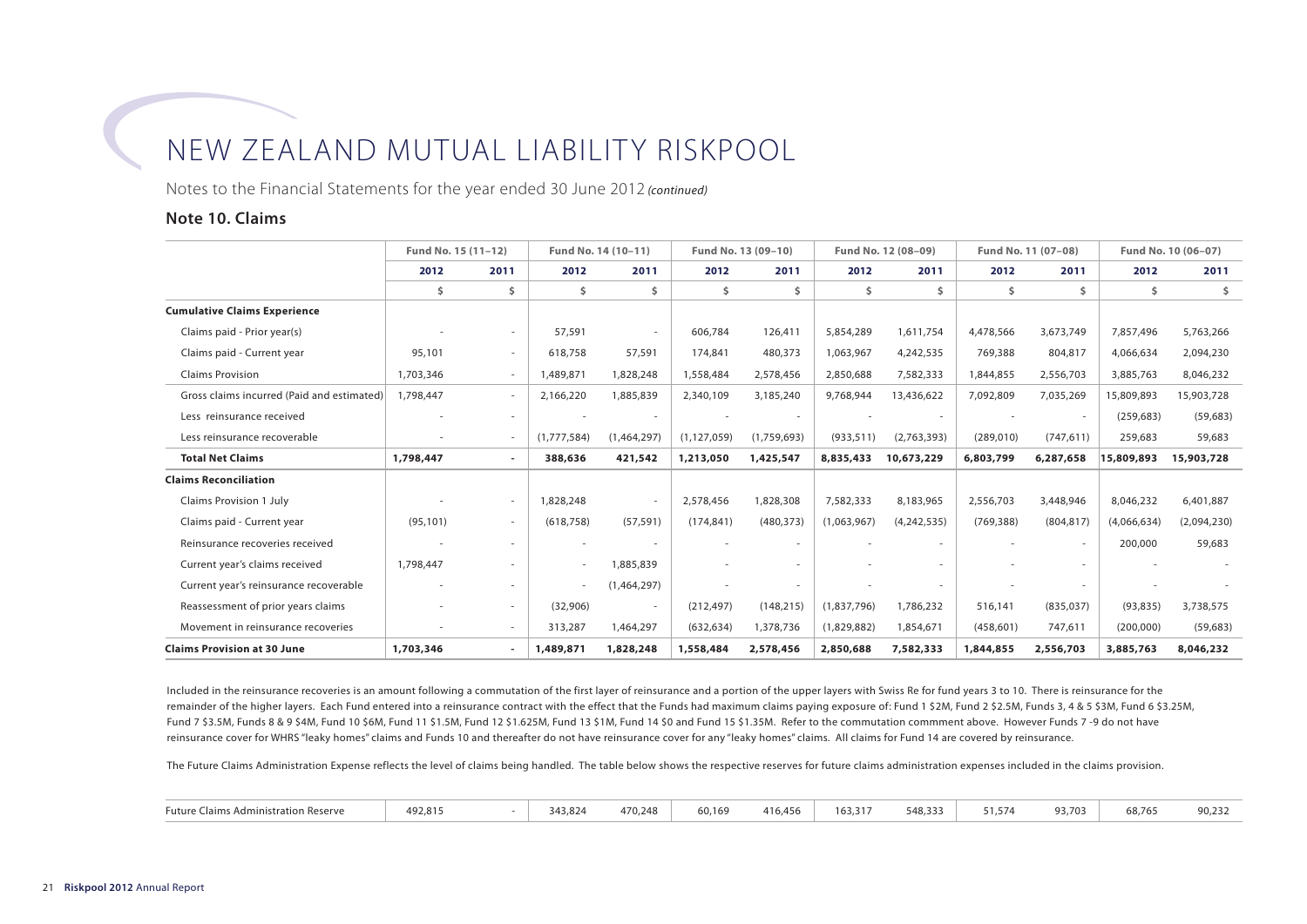|               | Fund No. 9 (05-06)<br>Fund No. 8 (04-05) |               | Fund No. 7 (03-04) |                          | Fund No. 6 (02-03) |                | Fund No. 1-5 (97-02) |             | <b>TOTAL</b>  |                |              |
|---------------|------------------------------------------|---------------|--------------------|--------------------------|--------------------|----------------|----------------------|-------------|---------------|----------------|--------------|
| 2012          | 2011                                     | 2012          | 2011               | 2012                     | 2011               | 2012           | 2011                 | 2012        | 2011          | 2012           | 2011         |
| Ŝ.            | \$.                                      | Ś.            | Ś.                 | \$                       | Ś                  | \$             | Ŝ.                   | Ś.          | Ś.            | \$             | Ŝ            |
|               |                                          |               |                    |                          |                    |                |                      |             |               |                |              |
| 16,351,828    | 15,064,775                               | 16,978,724    | 9,212,077          | 12,475,061               | 11,063,056         | 18,081,505     | 11,713,520           | 15,104,275  | 12,526,603    | 97,846,119     | 70,755,211   |
| 8,003,136     | 1,287,054                                | 1,809,030     | 7,766,648          | 3,400,757                | 1,412,005          | 1,906,232      | 6,367,984            | 54,519      | 2,577,672     | 21,962,363     | 27,090,909   |
| 1,802,786     | 10,724,409                               | 2,857,080     | 4,624,263          | 3,817,597                | 10,000,939         | 4,441,768      | 6,836,381            | 717,379     | 749,411       | 26,969,617     | 55,527,375   |
| 26,157,750    | 27,076,238                               | 21,644,834    | 21,602,988         | 19,693,415               | 22,476,000         | 24,429,505     | 24,917,885           | 15,876,173  | 15,853,686    | 146,778,099    | 153,373,495  |
| (15,986,689)  | (8,448,808)                              | (7, 127, 559) | (6,499,483)        | (1,748,568)              | (954, 280)         | (21, 101, 027) | (12,885,042)         | (4,866,683) | (4,666,683)   | (51,090,209)   | (33,513,979) |
| 2,753,924     | (4,644,518)                              | (3,016,139)   | (3, 184, 582)      | (3,675,167)              | (6,701,150)        | (186,061)      | (8,374,956)          | (145, 837)  | (319, 804)    | (8, 136, 761)  | (29,900,321) |
| 12,924,985    | 13,982,912                               | 11,501,136    | 11,918,923         | 14,269,680               | 14,820,570         | 3,142,417      | 3,657,887            | 10,863,653  | 10,867,199    | 87,551,129     | 89,959,195   |
|               |                                          |               |                    |                          |                    |                |                      |             |               |                |              |
| 10,724,409    | 12,703,972                               | 4,624,263     | 12,743,294         | 10,000,939               | 7,764,502          | 6,836,381      | 12,628,590           | 749,411     | 1,796,127     | 55,527,375     | 67,499,591   |
| (8,003,136)   | (1, 287, 054)                            | (1,809,030)   | (7,766,648)        | (3,400,757)              | (1,412,005)        | (1,906,232)    | (6,367,984)          | (54, 519)   | (2,577,672)   | (21, 962, 363) | (27,090,909) |
| 7,537,882     | 5,415,085                                | 628,077       | 6,064,756          | 794,288                  | (797, 700)         | 8,215,984      | 6,893,881            | 200,000     | 2,583,028     | 17,576,231     | 20,218,733   |
|               |                                          |               | $\sim$             | $\overline{\phantom{a}}$ | $\sim$             |                | $\sim$               | $\sim$      | $\sim$        | 1,798,447      | 1,885,839    |
|               |                                          |               |                    |                          |                    |                |                      |             |               | $\sim$         | (1,464,297)  |
| (1,057,927)   | 596,772                                  | (417, 787)    | 220,685            | (550, 890)               | 495,550            | (515, 470)     | 191,869              | (3,546)     | 83,162        | (4, 206, 513)  | 6,129,593    |
| (7, 398, 442) | (6,704,366)                              | (168, 443)    | (6,637,824)        | (3,025,983)              | 3,950,592          | (8, 188, 895)  | (6,509,975)          | (173, 967)  | (1, 135, 234) | (21,763,560)   | (11,651,175) |
| 1,802,786     | 10,724,409                               | 2,857,080     | 4,624,263          | 3,817,597                | 10,000,939         | 4,441,768      | 6,836,381            | 717,379     | 749,411       | 26,969,617     | 55,527,375   |

| 69,409<br>60,169 | 60,169 | 57,263 | 60,169 | 65,939 | 48,708 | 43,381 | 8,596 | 10,411 | 1,418,275 | 1,865,375 |
|------------------|--------|--------|--------|--------|--------|--------|-------|--------|-----------|-----------|
|------------------|--------|--------|--------|--------|--------|--------|-------|--------|-----------|-----------|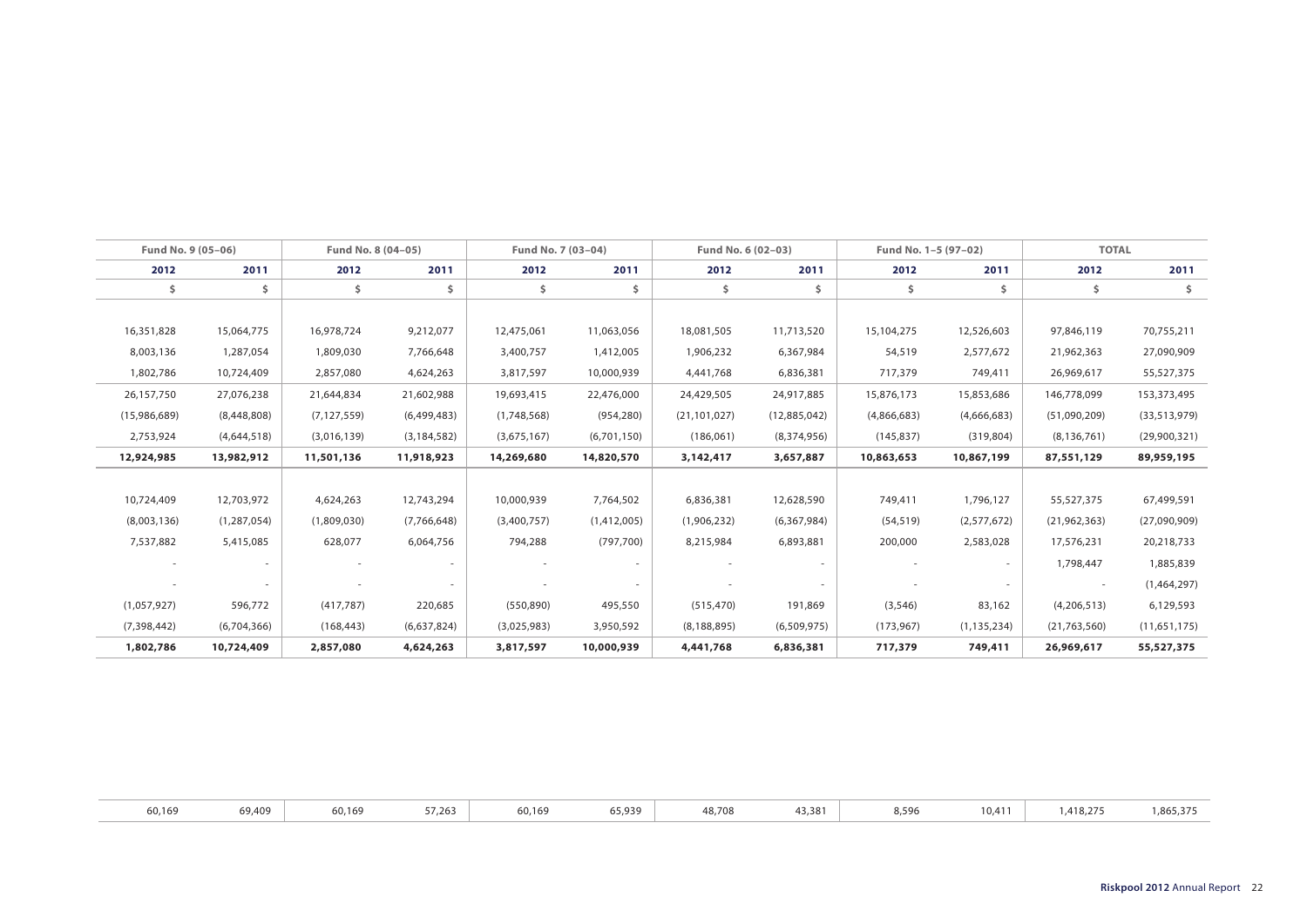# New Zealand Mutual Liability Riskpool

Notes to the Financial Statements for the year ended 30 June 2012 *(continued)*

### **Note 10. Claims (***continued***)**

#### *Claims*

The claims provision is measured as the central estimate of expected future payments relating to claims incurred at the reporting date. The expected future payments include those in relation to claims incurred but not enough reported ("IBNER"). These claims are discounted in the financial statements at the average expected term to settlement. Claims expense represents claim payments adjusted for movement in the claims provision. The estimation of the claims provision involves a number of key assumptions and is the most critical accounting estimate. Risk margins are held to allow for uncertainty surrounding the outstanding claims liability estimation process. Potential uncertainties include those relating to the actuarial models and assumptions, the quality of the underlying data used in the models, general statistical uncertainty and the general environment. The risk margin is applied to the net central estimates in order to arrive at an overall net provision that is intended to provide a probability of sufficiency of 75%.

The Directors take all reasonable steps to ensure that they have appropriate information regarding claims exposures. External actuarial advice is sought and the use of other experts is used to assess open claims. However, given the uncertainty in establishing the liability, it is likely that the final outcome will be different from the original liability established. Changes in claims estimates impact profit and loss in the year in which the estimates are changed.

#### *Central Estimate of Claims Provision*

As at 30 June 2012 the central estimate of the claims provision was evaluated by Jeremy Holmes (Fellow of the NZ Society of Actuaries) of Melville Jessup Weaver in accordance with the requirements of NZ Society of Actuaries: *Professional Standards No. 4 General Insurance Business*. The interest rates used for discounting were gross yields to redemption of NZ government debt of appropriate duration taken from the NZ Debt Management office website.

The estimation of the claims provision is based on an actuarial method that takes into account experience, trends, and other relevant data. The estimation of the claims provision is subject to a level of uncertainty. For 'leaky building' claims, the estimation is subject to a greater degree of uncertainty due to the nature of the claims, which are variable in size and settle over a longer term. The claims provision is considered the Fund Manager's best estimate as at the date of the signed accounts, but should be viewed in respect of the uncertainties.

# **Note 11. Subsequent Events**

On 11 October 2012 the Supreme Court gave a decision in the Spencer on Byron case which affirmed that a council owes the same duty of care for building inspections to nonresidential property owners as it does to residential owners. The effect of this decision on members and Riskpool has not been, and cannot be, determined as at the date of signing these accounts.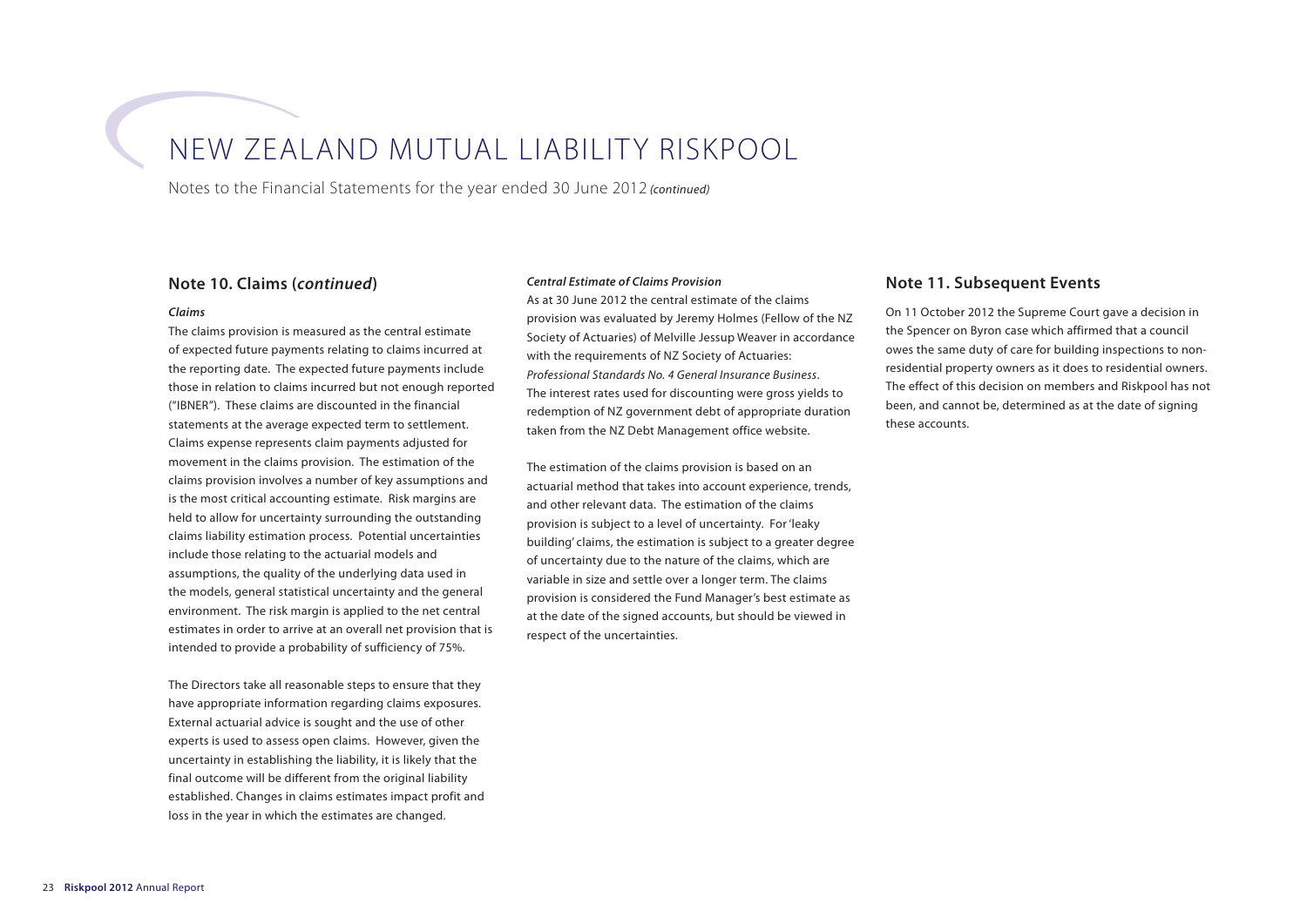# Scheme Rules

# 1. Definitions

#### In these Rules:

*'Board'* means the Board of Directors formed pursuant to clause 5 of the Deed of Trust;

*'Coverage'* is defined in Rule 8;

*'Claim'* means any claim made under the Protection Wording;

*'Deed of Trust'* means the deed dated the 1st day of July 1997 establishing the Scheme (as amended from time to time);

*'Fund'* means each separate annual fund established pursuant to clause 4 of the Deed of Trust; *'Fund Year'* has a corresponding meaning; the first Fund Year is from 4.00 pm on 30 June 1997 to 4.00 pm on 30 June 1998; subsequent Fund Years are from 4.00 pm on 30 June in a calendar year to 4.00 pm on 30 June in the next calendar year, unless otherwise determined by the Board;

*'Fund Manager'* means the Fund Manager appointed pursuant to clause 10 of the Deed of Trust;

*'Member'* means any person or body (whether incorporated or not) admitted as a member of the Scheme pursuant to clause 11.1 of the Deed of Trust and these Rules; *'Membership'* has a corresponding meaning;

*'Protection Wording'* means, in relation to any particular Member and Fund Year, the combined liability protection wording issued to that Member by the Scheme setting out the risks covered by the Scheme and the terms, conditions and limits in respect of those risks: this term equates to the term '*Guidelines*' in clause 8.1 of the Deed of Trust;

*'Scheme'* means the scheme more formally known as the New Zealand Mutual Liability Riskpool;

*'Scheme Manager'* means the Scheme Manager appointed pursuant to clause 9 of the Deed of Trust.

# 2. Purpose and Status of Rules

- **2.1** The purpose of these Rules is to set out the administrative mechanisms by which the Scheme is administered so as to put the purpose and intent of the Deed of Trust into effect.
- **2.2** In the case of conflict between the provisions of the three principal constituent documents of the Scheme, which are the Deed of Trust, these Rules and the Protection Wording, the Deed of Trust shall prevail over the Scheme's Rules which shall prevail over the Protection Wording.

### 3. Offer of Membership and Notices

- **3.1** An offer of Membership may be made to any organisation or person approved for admission by the Board.
- **3.2** Membership of the Scheme is by Fund, so one Member may hold one or more Memberships.
- **3.3** Not later than 50 days prior to the end of a Fund Year, the Board shall provide written notice to each Member of that Fund advising whether that Member will be offered Membership for the next Fund Year and if so,

the initial contribution payable by that Member in respect of that Fund Year.

- **3.4** An offer to become a Member of a Fund must include:
	- a) A copy of the Protection Wording unless this has already been provided;
	- b) A copy of the Deed of Trust unless this has already been provided;
	- c) An up-to-date copy of these Rules unless this has already been provided; and
	- d) Advice as to the initial contribution payable for that Fund as determined by the Board.
- **3.5** Members offered Membership in the notice referred to in Rule 3.3 who do not accept that Membership shall give the Scheme Manager written notice of this decision prior to the later of:
	- a) 20 days after receiving the notice; and
	- b) 30 days prior to the start of the new Fund Year.
- **3.6** If a Member fails to give the notice described in Rule 3.5 within the required time frame, then the Member must reimburse the Scheme within 20 days for its share of reinsurance and other expenses that have or will be incurred by the Scheme because of the Scheme's expectation of that Member's participation. The amount to be reimbursed will be 25% of the initial contribution that the Member would have paid for Membership of the next Fund Year, being a reasonable pre-estimate of the reimbursement required.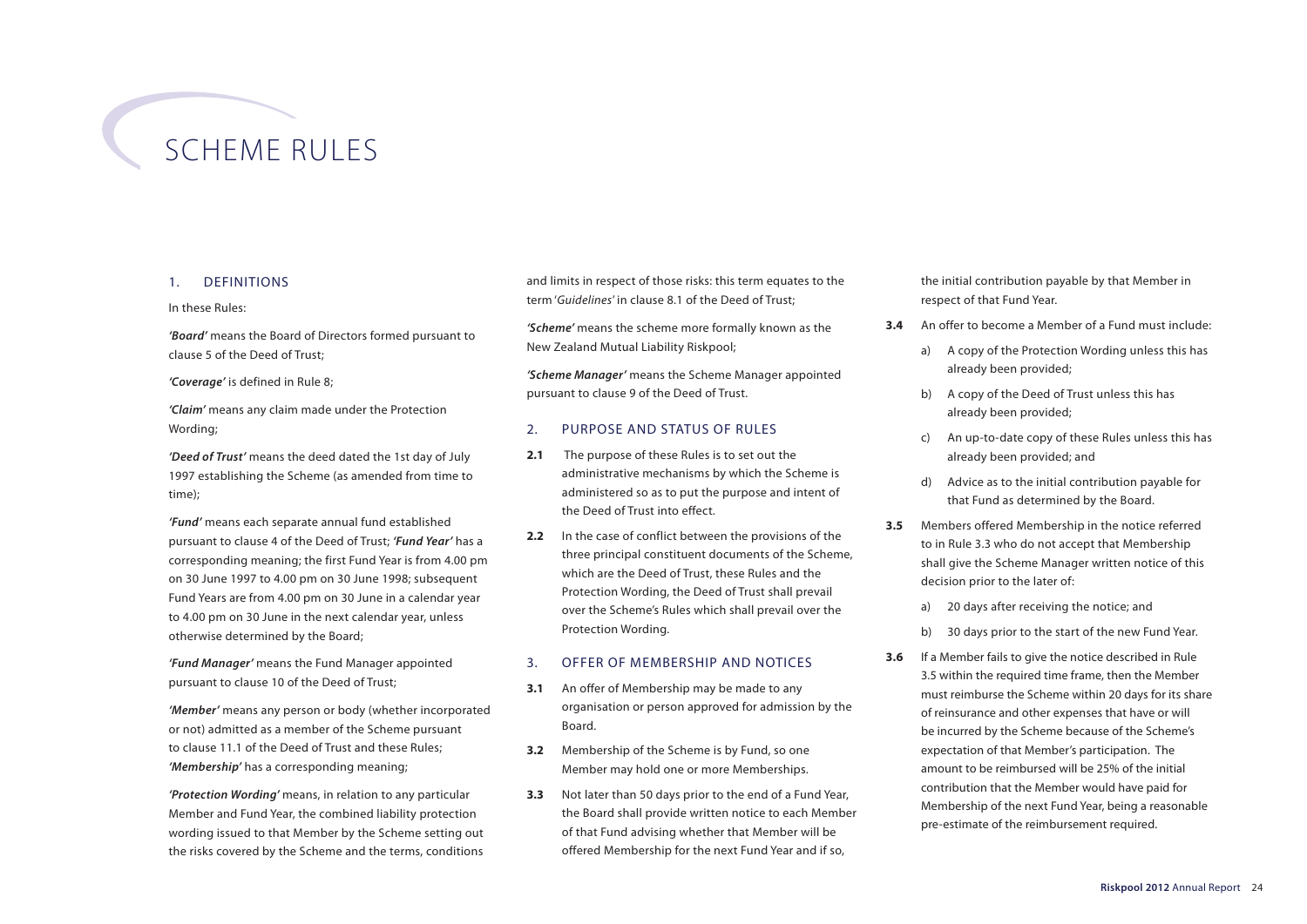# 4. Acceptance of Membership Offer

A body becomes a Member of a Fund by:

- a) Notifying the Scheme Manager in writing that it has accepted the offer of Membership; and
- b) Paying the initial contribution for that Fund Year as determined by the Board within 20 days of the start of the Fund Year (or for such longer period as determined by the Board) failing which, unless otherwise determined by the Board, the offer of Membership lapses.

### 5. Membership Obligations

- **5.1** By its acceptance of an offer of Membership a Member agrees that:
	- a) The Deed of Trust and these Rules as amended from time to time constitute a contract between the Scheme and the Member subject to Rule 5.3;
	- b) The Member will be bound by the Deed of Trust and these Rules as amended from time to time and perform the obligations of a Member under the same accordingly;
	- c) The Member will make available to the Scheme Manager or Fund Manager all information and data which the Scheme Manager or Fund Manager reasonably requires in order to determine the claims and risk management experience of the Member for the purpose of assessing contributions;
	- d) The Scheme Manager shall be permitted (but not obligated) to carry out a risk management

audit or otherwise inspect the Member's property and operations at any time; and

- e) The Scheme Manager may examine and audit the Member's books and records at any time (but only so far as they relate to the Membership of the Scheme or risks covered by the Scheme).
- **5.2** For the avoidance of doubt, the contract the subject of Rule 5.1 (a) is a contract between a Member and the Scheme only and the contract does not create, as between a Member and any other Member or Members, any joint rights or obligations or any mutual rights or obligations.
- **5.3** To the extent, if any, to which a provision of these Rules or the Deed of Trust provides or implies:
	- a) Anything in any way contrary to Rule 5.2; or
	- b) That the Scheme is constituted a joint or mutual agent for its Members or any of them –

that provision is, to that extent, inoperative and does not form part of the legal relationship between a Member and the Scheme.

### 6. End of Membership

- **6.1** Membership ends when and only when the Fund is closed.
- **6.2** The Board shall determine when a Fund and its accounts will be closed and final results for the Fund determined and declared.
- **6.3** Except in the event of the Scheme being wound up, no Member has any entitlement to be paid any amount on account of surplus for a Fund unless:
- a) The accounts for the Fund have been closed and final results determined and declared; and
- b) The Board has determined that a distribution or return should be paid to Members in respect of that Fund.
- **6.4** In the event that a Member is entitled to a distribution of a Fund's surplus, any amount due will be set-off against:
	- a) Any contribution or other monies due but unpaid by the Member to the Scheme; and
	- b) Any unrecovered loss or expense incurred by the Scheme by, through or in connection with the Member.

### 7. Members' Contributions

- **7.1** Members' contributions are determined by the Board.
- **7.2** In the event that a Member fails to comply with the Deed of Trust, these Rules or a direction from the Board and in so doing, in the opinion of the Board, exposes the Scheme to an increased, additional or readily avoidable risk or financial loss (including loss of interest) or additional expense the Board may:
	- a) Require the Member to top up its initial contribution to the relevant Fund to cover that increased, additional or readily avoidable risk; or
	- b) Require the Member to pay an additional contribution for the relevant Fund to cover that loss or expense; or
	- c) Exclude or limit that increased, additional or readily avoidable risk from the Member's Coverage.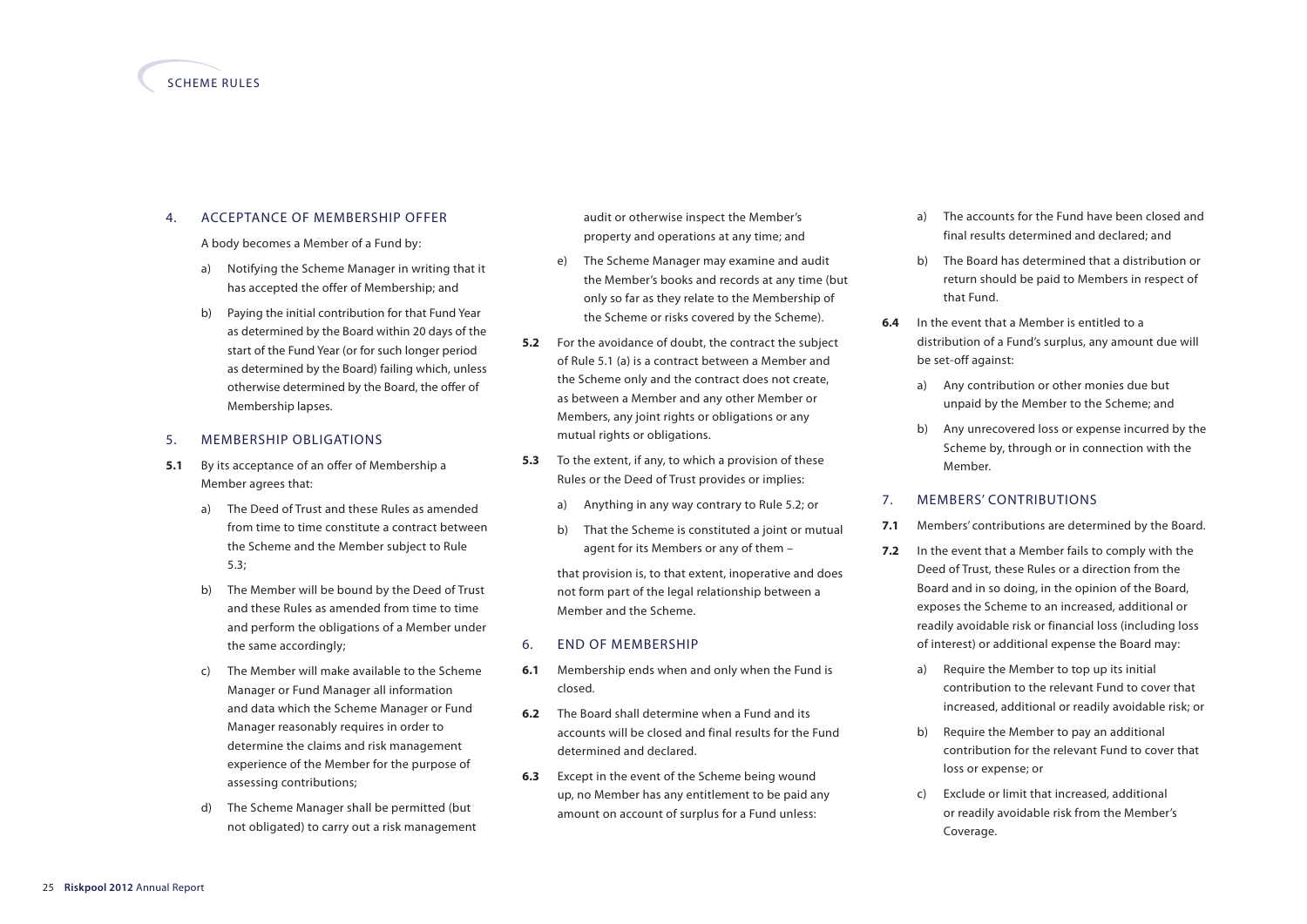

# 8. Coverage (Payment of Claims)

Subject always to the Deed of Trust and these Rules, the Scheme will indemnify each Member for damages or compensation in accordance with the Protection Wording. This is the definition of 'Coverage'. Coverage is only available once any other insurance has been fully utilised.

#### 9. Recourse to Scheme Assets Only

For the payment of any Claim or the performance of any obligation of the Scheme, recourse may be had solely to the relevant Fund and no claim may be made or endorsed by a Member against:

- a) Any Trustee of the Scheme;
- b) Except in the case of negligence or other breach of duty, any employee or agent of the Scheme;
- c) Any other Fund; or
- d) Any person described in clauses 13.1.1 to 13.1.4 of the Deed of Trust.

### 10. REIMBURSABLE DEDUCTIBLE OR EXCESS

If the Scheme pays a deductible or excess amount referred to in a Protection Wording the Member shall reimburse the Scheme within 14 days of written notice from the Scheme.

# 11. Notice of Claims

Notice in writing must be given as soon as possible to the Scheme Manager by the Member:

a) Of any occurrence, circumstance, claim, statement of claim, summons or proceedings or of any impending prosecution, inquest or inquiry, or knowledge of any occurrence or circumstances which may subsequently give rise to a Claim, irrespective of its quantum; and

b) Of any change materially affecting or varying any of the facts or circumstances existing at the commencement of Membership that shall come to the knowledge of the Member. A Member's knowledge shall be deemed to include the knowledge of any person whose knowledge would at law be that of the Member.

# 12. Admissions Not to be Made

The Member shall not make any admission, offer, promise or give any indemnity in respect of a Claim or potential Claim or Claim circumstance or potential Claim circumstance without the written consent of the Board.

### 13. Information to be Provided

The Member must provide to the Scheme Manager and any loss adjuster, solicitor or other agent appointed by the Scheme Manager with respect to a Claim or potential Claim all information requested by such party in the manner and format requested.

### 14. Grant or Refusal of Indemnity

- **14.1** Subject to clause 8.2 of the Deed of Trust, the Board shall advise the Member as soon as practicable after receipt of a Claim as to whether the Scheme grants or refuses indemnity.
- **14.2** Without limiting the discretions of the Board under the Deed of Trust, the Scheme may choose not to

indemnify the Member against any Claim or Claim circumstance and may withdraw any indemnity previously granted where the Member has:

- a) Breached or failed to comply with a condition or obligation in the Protection Wording or under the Deed of Trust or these Rules or committed any other act or made any other omission which entitles the Board to reduce or cancel a Member's Coverage under Rule 21; and
- b) The Scheme is prejudiced by that breach, failure, act or omission.

# 15. Subrogation

The Member agrees that in the event of payment of any Claim by the Scheme, the Scheme will be subrogated to all the rights of the Member against any person or other legal entity deemed responsible for the Claim, and in such event, the Member shall render to the Scheme Manager, loss adjuster, solicitor or other agent appointed by the Scheme Manager all assistance other than pecuniary, as is reasonably necessary to effect recovery.

#### 16. Settlement of Claims

- **16.1** If the Scheme Manager so desires, it may take over the conduct in the name of the Member the defence or settlement of any claim against the Member.
- **16.2** On notifying a Claim or Claim circumstance, the Member shall promptly take at its own expense all reasonable steps to prevent other loss, personal injury or property damage arising out of the same or similar conditions, but such expense shall not be recoverable from the Scheme.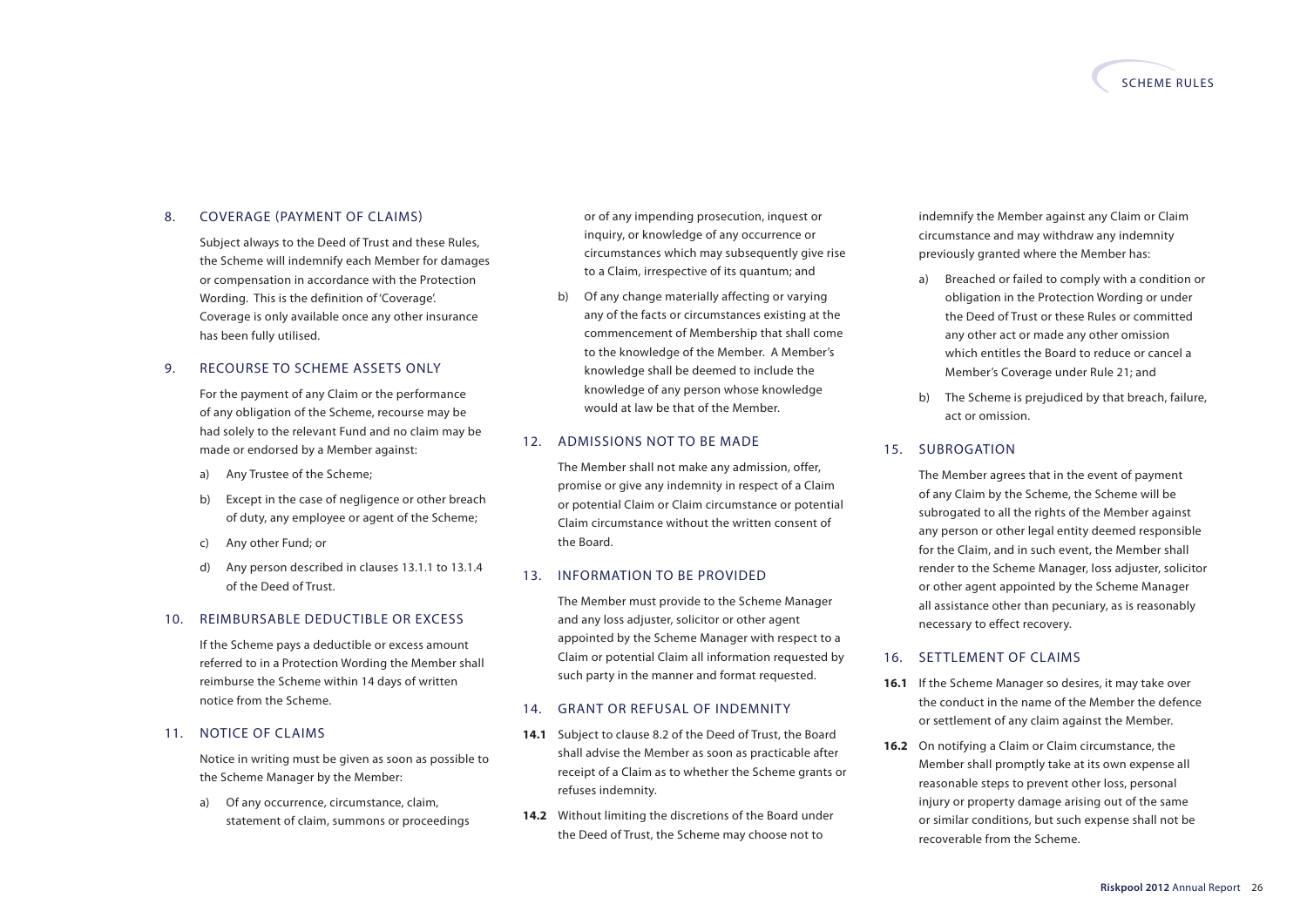# scheme rules

- **16.3** The Member shall use its best endeavours to preserve any damaged or defective property which might prove necessary or useful by way of evidence in connection with any Claim and except where some other course is required by Rule 16.2, but only so far as may reasonably be practical, the Member must not make any alteration or repair to any premises, machinery, fittings, appliances or plant without the consent of the Scheme until the Scheme has had an opportunity of inspection.
- **16.4** The Scheme has full discretion to conduct any proceedings in connection with any Claim.
- **16.5** The Scheme is entitled to prosecute in the name of the Member, at its own expense and for its own benefit, any claim for indemnity or damages or otherwise.
- **16.6** Notwithstanding Rules 16.1, 16.4 and 16.5, a Member shall not be required to contest any legal proceedings unless a solicitor (to be mutually agreed upon by the Member and the Scheme) advises that such proceeding should be contested, with the reasonable probability of success or partial success.

#### 17. MEMBERS' LITIGATION RESPONSIBILITIES

In connection with any litigation or claim settlement negotiations conducted by the Scheme in the name of a Member, or any action taken by the Scheme in exercise of its rights of subrogation:

a) if a personal appearance by an elected member, officer or agent of the Member is necessary at any conference, in any Court or elsewhere, the

expense of such an appearance shall be borne or paid by the Member;

- b) The Member shall fully co-operate by supplying any information and assistance requested by the Scheme Manager and any loss adjuster, solicitor or other agent appointed by the Scheme Manager or the Scheme with respect to the litigation claim;
- c) The Member may, upon notice in writing, prevent a settlement proposed by the Scheme of litigation or a claim brought or made against the Member, but if it does so and the claim is ultimately settled (or judgement is ultimately given) for a higher amount, then notwithstanding Rule 8, the Member must pay as estimated by the Board all amounts (including interest and legal costs) which exceed the amounts that the Scheme would have had to pay if the claim had been settled as proposed by the Scheme.

# 18. Automatic Reinstatement

Upon notification to the Scheme of a Claim, cover under the Protection Wording shall be reinstated for such amount as may be ultimately paid by the Scheme in respect of such Claim up to the limit, if any, imposed by the Protection Wording.

### 19. CONTRIBUTION FROM OTHER INSURFRS

When a loss paid is recoverable under an insurance policy, then the Scheme reserves its rights to seek full recovery from the insurer.

# 20. Notice to Show Cause Why All or Some Coverage Should Not be Cancelled

In the event that a Member (in this Rule referred to as the 'Defaulting Member'):

- a) Fails to comply with the reasonable directions of the Scheme as to the conduct of its operations so as to minimise risks;
- b) Fails to make available to the Scheme Manager or Fund Manager all information and data which either of them reasonably require in order to determine the claim and risk management experience of the Member for the purpose of assessing contributions;
- c) Fails to permit the Scheme Manager to carry out a risk management audit or otherwise inspect the Member's property and operations;
- d) Fails to permit the Scheme Manager to examine and audit the Member's books and records (but only so far as they relate to its Membership(s) of the Scheme or risks covered by the Scheme);
- e) Fails to pay contributions due to the Scheme within the time prescribed by these Rules or by the Board;
- f) Commits any other breach of these Rules which is not remedied within the time specified in a notice to the Defaulting Member - then in that regard the Board may by notice in writing to the Defaulting Member require that it show to the Scheme good cause within 14 days why all or some of its Coverage should not be cancelled.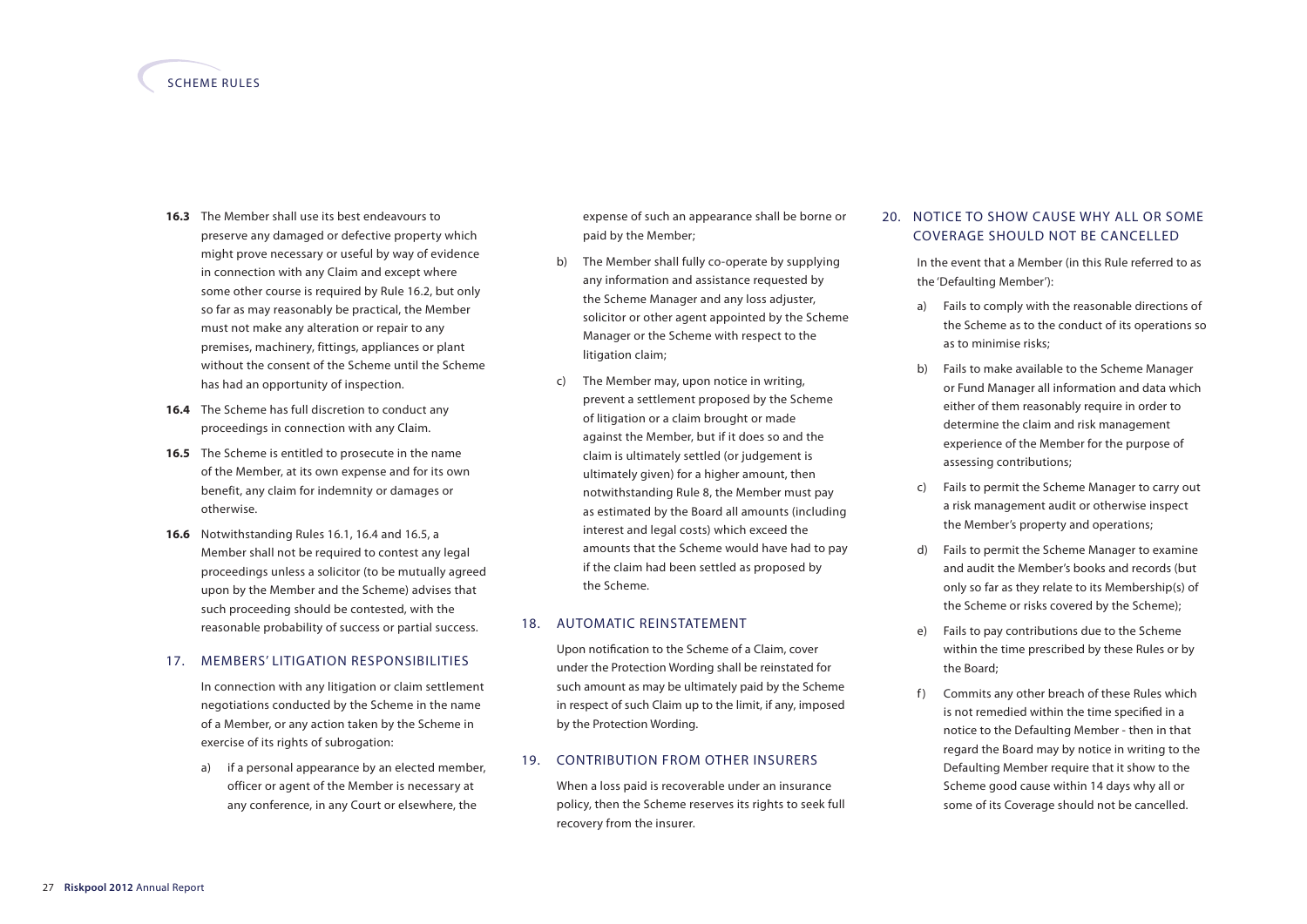

# 21. Reduction or Cancellation of **COVERAGE**

- **21.1** The Board may, by special resolution, cancel or reduce Coverage for a Member by giving that Member notice in writing to that effect where the Member:
	- a) Fails to comply with the duty of utmost good faith;
	- b) Fails to comply with the duty of disclosure;
	- c) Has made any fraudulent claim to the Scheme or under any contract of insurance; or
	- d) Fails to show sufficient cause to the contrary in response to a notice issued pursuant to Rule 20.
- **21.2** A notice of reduction or cancellation of Coverage takes effect at whichever occurs first between
	- a) The time when a policy of insurance between the Member and an insurer, being a policy of insurance that is intended by the Member to replace all or a good proportion of the cancelled Coverage is entered into; and
	- b) At 4.00 pm on the 30th day after the day on which notice was given to the Member (or such later time as specified in the notice).
- **21.3** Cancellation or reduction of Coverage does not vary or waive the obligations of a Member to comply with the Deed of Trust and the provisions of these Rules.

#### 22. REASONABLE CARE BY MEMBERS

Members shall:

- a) Exercise reasonable care that only competent employees are employed;
- b) Take reasonable measures to maintain all premises, fittings and plant in a safe and sound condition;
- c) Take all reasonable precautions to prevent loss or damage to property and personal injury;
- d) Take all reasonable precautions to prevent the manufacture, sale or supply of defective products;
- e) Take all reasonable precautions to prevent the release, issue, tender or supply of defective or erroneous advice or information;
- f) Comply and ensure that its employees, servants and agents comply with all statutory obligations, by-laws or regulations imposed on or by any local authority and
- g) At their own expense take all reasonable action to trace, recall or modify any item, document, information, advice or product manufactured, constructed, erected, installed, altered, repaired, serviced, treated, sold, supplied, distributed, prepared, provided, issued or tendered by the Member (including any container thereof other than a vehicle) containing any defect, error or deficiency of which the Member has knowledge or has reason to suspect.

### 23. Scheme Does Not Warrant Risk Levels

Each Member acknowledges that neither the Scheme's rights to make inspections nor the making thereof nor any report thereon constitutes an agreement or the assumption of an obligation, on behalf of or for the benefit of the Member or others, to determine or warrant that such property or operations are safe or represent any particular level of risk to liability.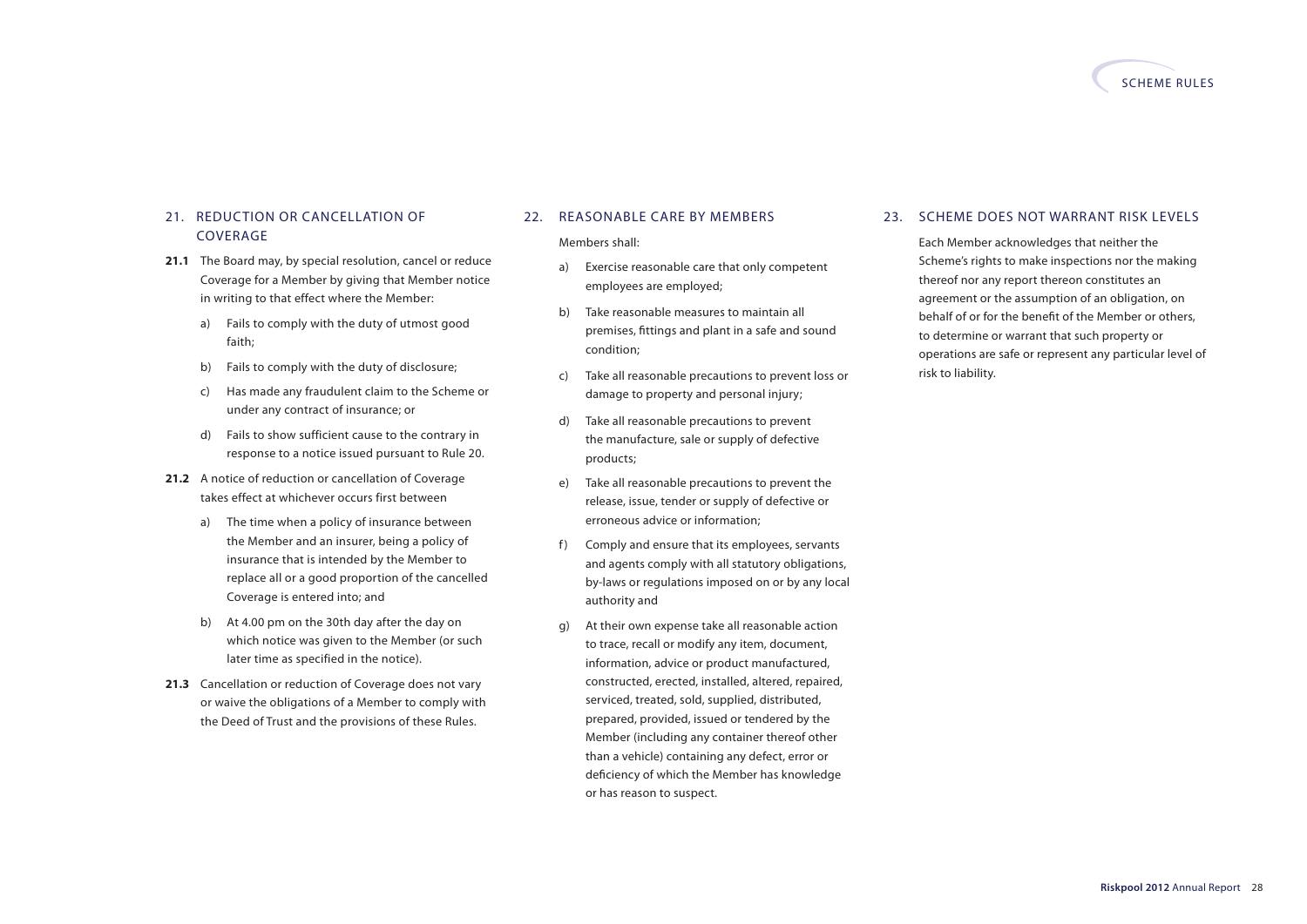# 2011–12 Fund Year Membership

Ashburton District Council Auckland Council Carterton District Council Central Hawke's Bay District Council Central Otago District Council Chatham Islands District Council Christchurch City Council Clutha District Council Environment Canterbury Environment Southland Far North District Council Gore District Council Hamilton City Council Hastings District Council Hauraki District Council Hawke's Bay Regional Council Hurunui District Council Hutt City Council Invercargill City Council Kaikoura District Council Kaipara District Council Kapiti Coast District Council

Kawerau District Council Mackenzie District Council Marlborough District Council Masterton District Council Matamata-Piako District Council Napier City Council New Plymouth District Council Northland Regional Council Opotiki District Council Otago Regional Council Otorohaunga District Council Palmerston North City Council Porirua City Council Queenstown Lakes District Council Selwyn District Council South Taranaki District Council South Waikato District Council South Wairarapa District Council Southland District Council Stratford District Council Taranaki Regional Council Tasman District Council

Taupo District Council Timaru District Council Waikato District Council Waikato Regional Council Waimakariri District Council Waimate District Council Waipa District Council Wairoa District Council Waitaki District Council Waitomo District Council West Coast Regional Council Whakatane District Council Whangarei District Council

#### **Membership enquiries are welcome and should be referred to:**

The General Manager New Zealand Mutual Liability Riskpool P O Box 5521, Wellington 6145 Attention: Juliet Martin Telephone: 04 978 1257 Facsimile: 04 978 1260 E-mail: juliet.martin@riskpool.org.nz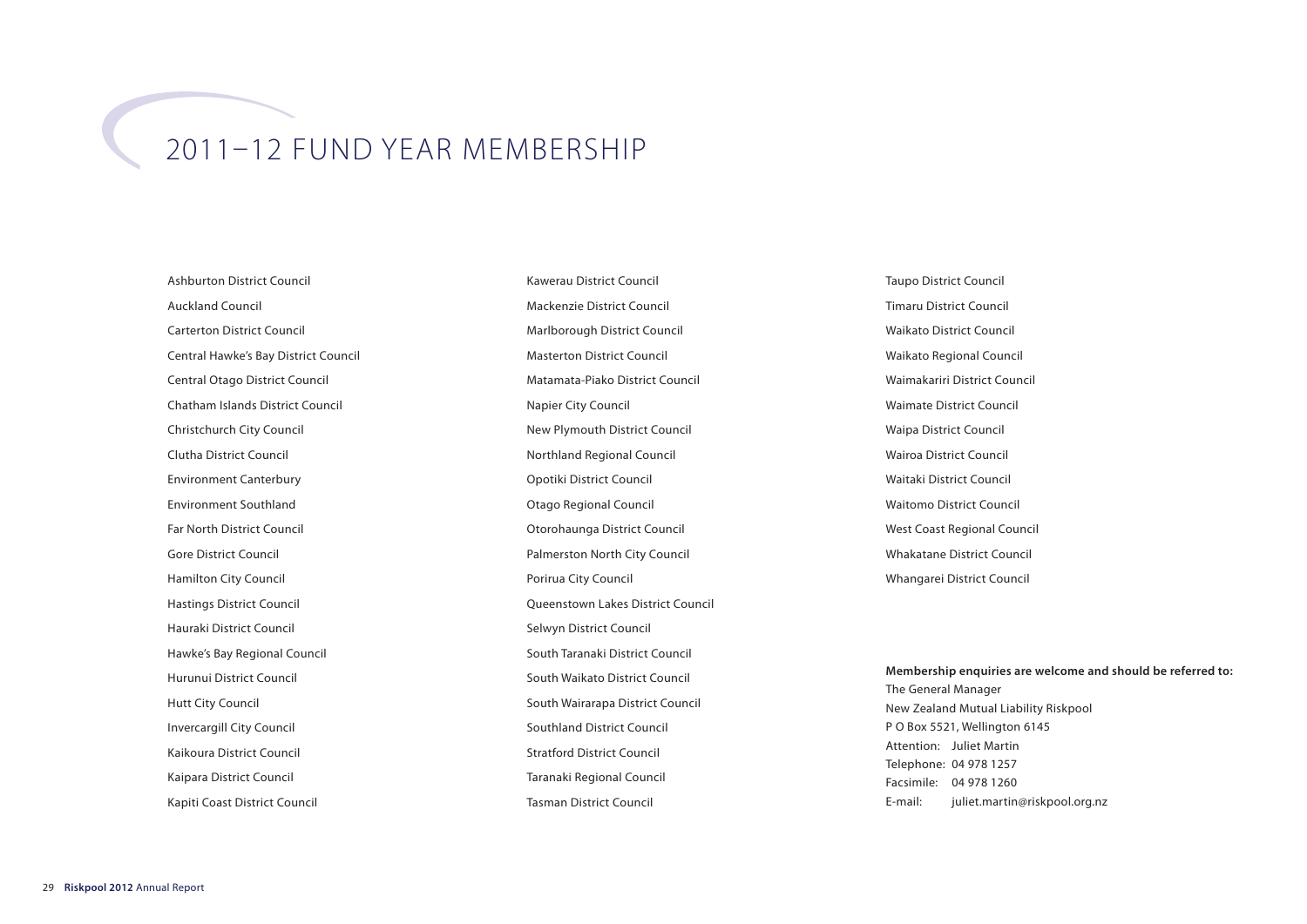# Local Government Mutual Funds Trustee Limited

#### **Directory**

| Registered Office        | 9th Floor                          |              |
|--------------------------|------------------------------------|--------------|
|                          | Civic Assurance House              |              |
|                          | 114 Lambton Quay                   |              |
|                          | PO Box 5521                        |              |
|                          | Wellington 6145                    |              |
| <b>Directors</b>         | Bryan Taylor (Chairman)            | Auckland     |
|                          | <b>Tony Marryatt</b>               | Christchurch |
|                          | <b>Andrew McKenzie</b>             | Auckland     |
|                          | Ross McLeod                        | Hastings     |
|                          | <b>Allan Morris</b>                | Auckland     |
|                          | Jim Palmer                         | Christchurch |
|                          | Denis Sheard (Advisory Director)   | Auckland     |
|                          | Michael Hannan (Advisory Director) | Auckland     |
| General Manager          | Juliet Martin                      |              |
| Claims Manager           | Jardine Lloyd Thompson Limited     |              |
| Scheme & Fund Manager    | Civic Assurance                    |              |
| <b>Scheme Solicitors</b> | Heaney & Co                        |              |
| <b>Scheme Auditors</b>   | Michael Wilkes, Deloitte           |              |
|                          | On behalf of the Auditor-General   |              |
|                          |                                    |              |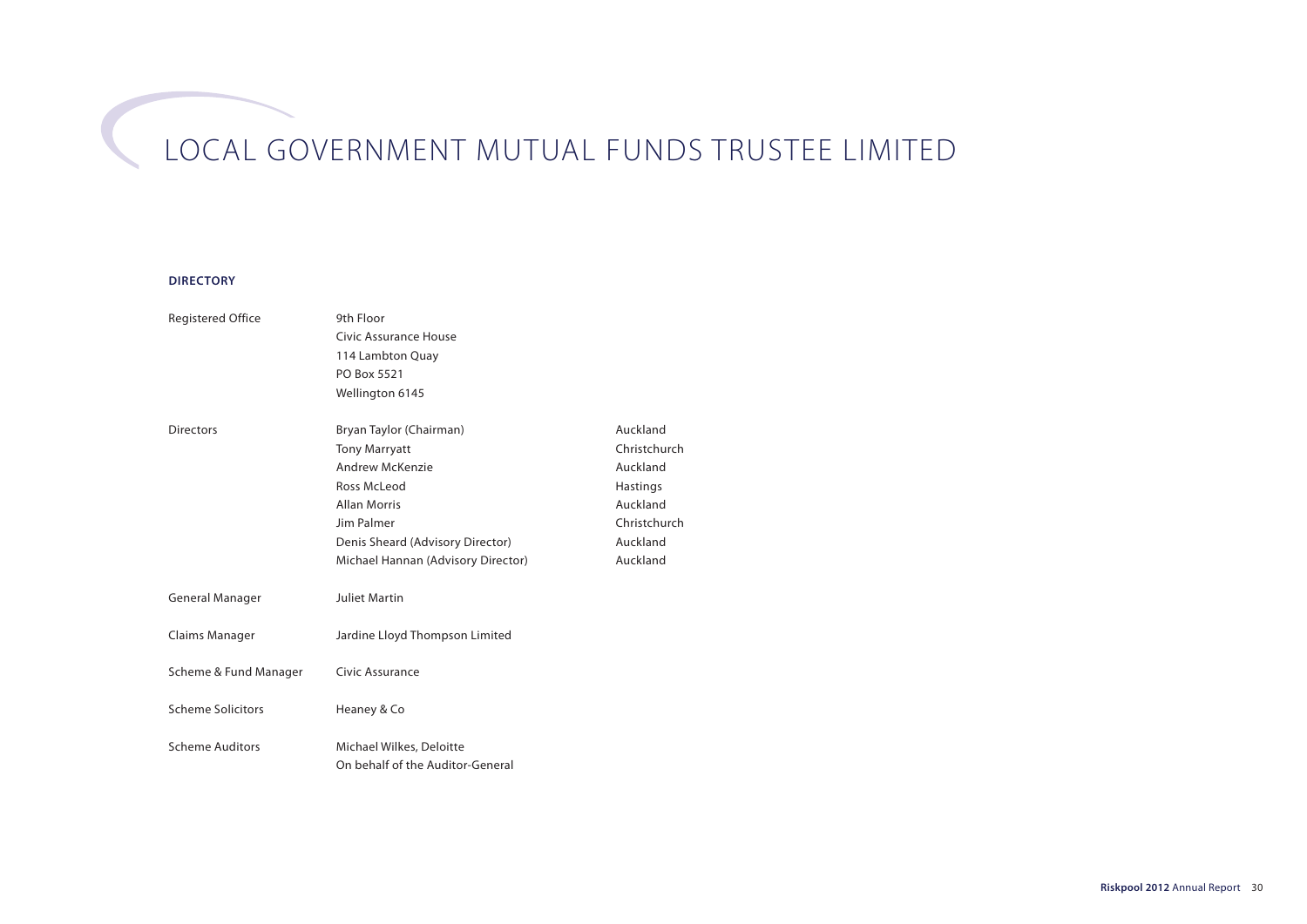# **NEW ZEALAND LOCAL GOVERNMENT INSURANCE CORPORATION LIMITED**  $(''LGIC'')$

**AND**

# **LOCAL GOVERNMENT MUTUAL FUNDS TRUSTEE COMPANY LIMITED**

("Trustee Company")

This document is an amalgamation of the DEED OF TRUST dated 1 July 1997 and the provisions of the DEED OF VARIATION OF DEED OF TRUST dated 22 June 2007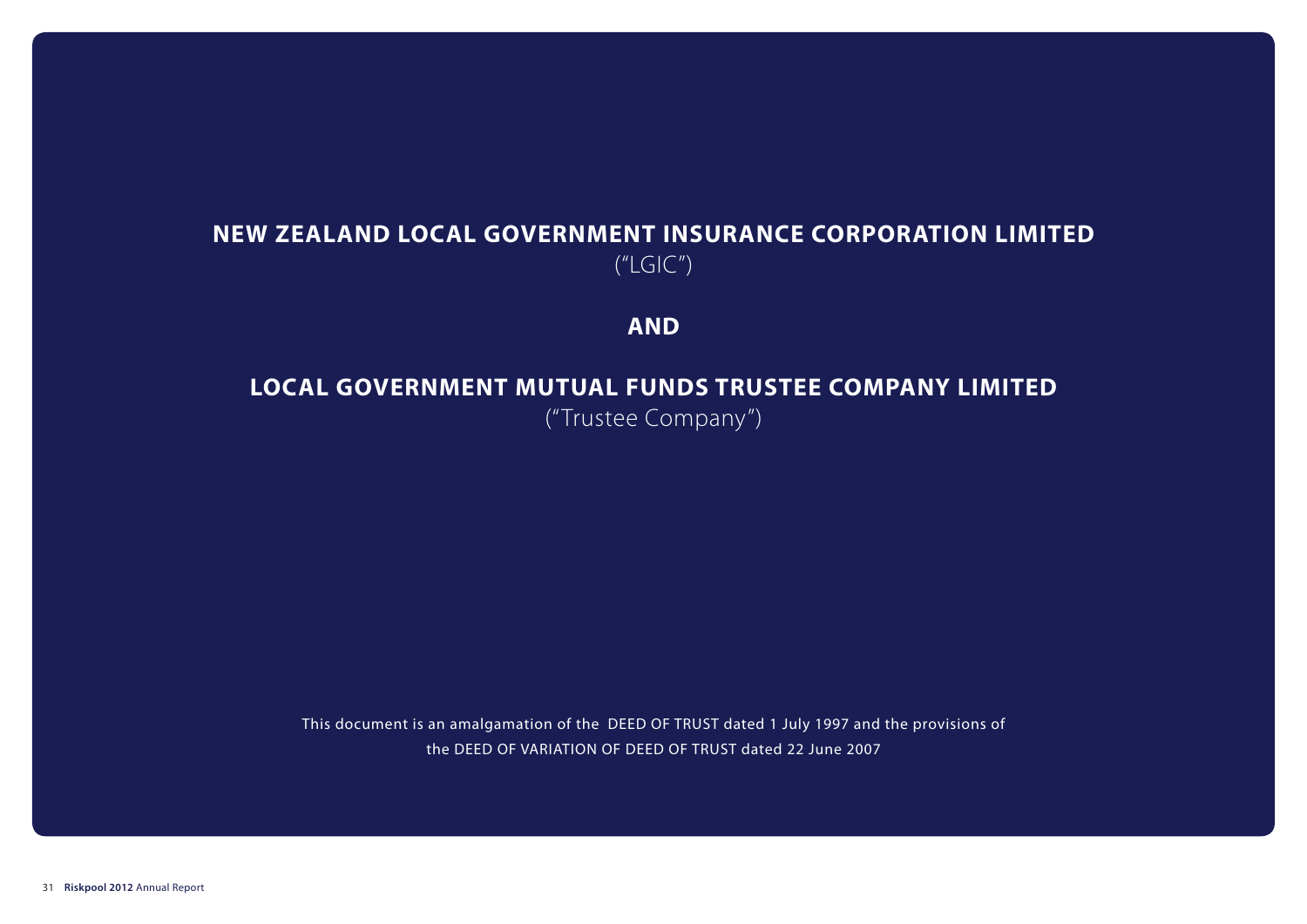**THIS DEED OF TRUST made the 1st day of July 1997**

# **PARTIES**

**NEW ZEALAND LOCAL GOVERNMENT INSURANCE CORPORATION LIMITED** at Wellington ("LGIC")

**LOCAL GOVERNMENT MUTUAL FUNDS TRUSTEE LIMITED** ("Trustee Company")

### **BACKGROUND**

- A. LGIC is a Local Authority Trading Enterprise as that term is defined in the Local Government Act 1974.
- B. Trustee Company is a company incorporated under the Companies Act 1993 and is a wholly owned subsidiary of LGIC.
- C. LGIC, in consultation with Jardine, has agreed to establish a Trust pursuant to this deed to provide the Fund and the Scheme (to be known as the New Zealand Mutual Liability Riskpool) for the benefit of the Members of the Scheme and to manage all Claims for Civil Liabilities against the Members of the Scheme which may arise in connection with the exercise by the Members of any of their powers, duties or functions.
- D. The purpose for establishing this Trust in consultation with Members is to benefit residents and ratepayers of New Zealand and in particular that purpose is to be achieved by enabling Members to be recompensed from the Fund in respect of liabilities thus reducing the need for insurance cover and reducing Members' annual expenses. In addition the Scheme Manager will work with Members to ensure that proper systems are developed to promote the efficient and safe fulfilment of each Member's functions thus providing a benefit to the community as a whole.
- E. LGIC has agreed to hold all the shares in Trustee Company on trust for the Members of the Scheme pursuant to this deed.
- F. Trustee Company has agreed to act as Trustee of the Scheme and to hold and apply the Fund in accordance with this deed and the other Scheme Documents so as to provide the benefits intended to be obtained by Members of the Scheme as envisaged by this deed and the other Scheme Documents.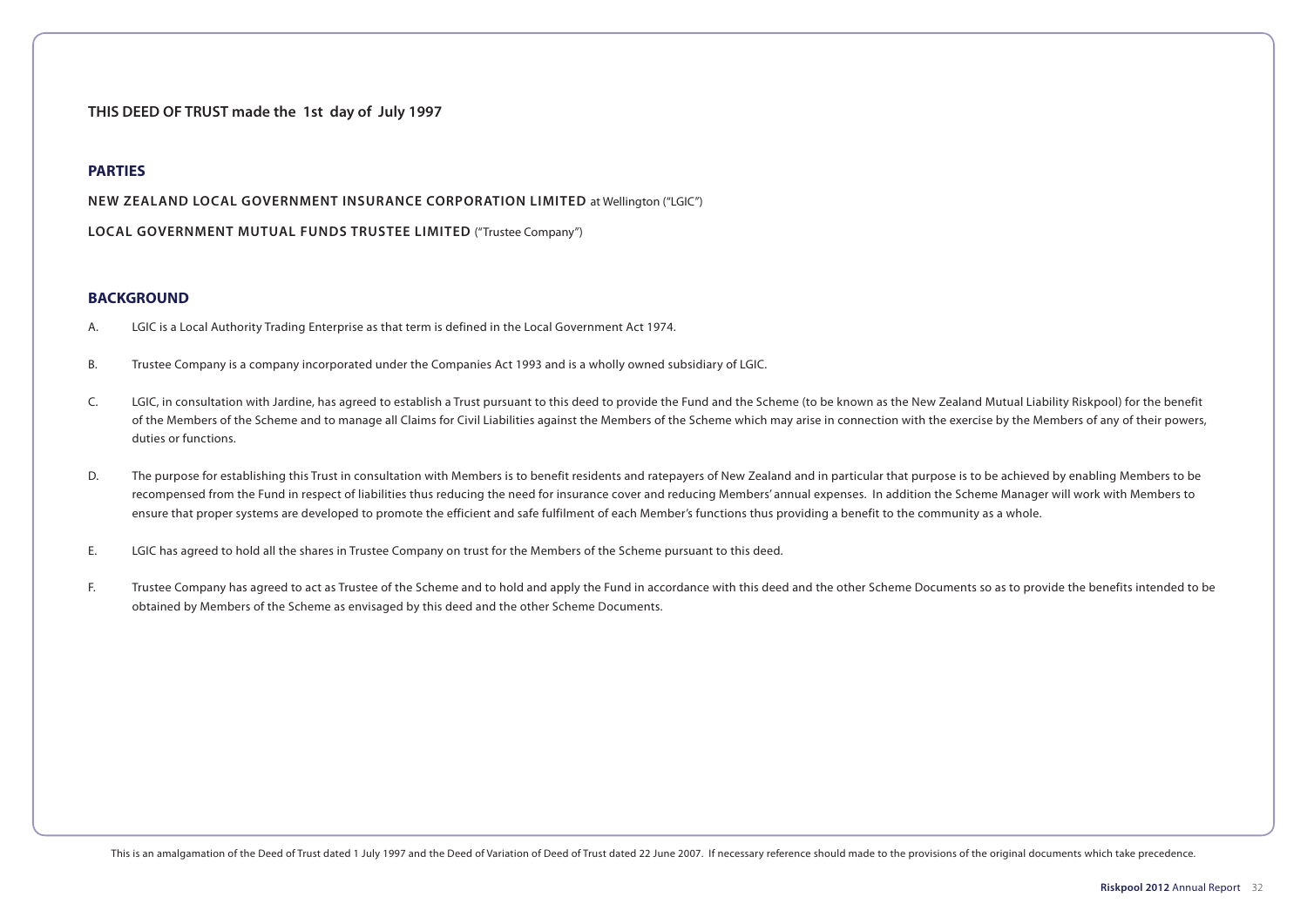# **THIS DEED WITNESSES:**

### 1. Interpretation:

1.1 In this deed unless the context clearly requires otherwise:

**"Act"** means the Companies Act 1993.

**"Additional Contribution"** means any additional or further contribution to an Annual Fund by a Member, after the initial Contribution to that Annual Fund, called for or demanded by the Board pursuant to this deed and the Scheme Rules.

**"Annual Fund"** means the separate fund established, pursuant to the Scheme Documents, for each Fund Year of the Scheme.

**"Board"** means the directors of Trustee Company who number not less than the quorum required pursuant to the Constitution acting together as a board of directors.

**"Call"** means each call or demand for an Additional Contribution.

**"Civil Liability"** means any civil liability resulting from an obligation, function, power or duty of a Member arising under law and includes any public liability and any liability for negligence of the Member.

**"Claim"** means any claim by a Member in respect of that Member's Civil Liability during the term of the Scheme in respect of the Risks.

**"Constitution"** means the constitution of Trustee Company as may be varied, or substituted from time to time.

**"Contribution"** includes each Member's initial contribution to each Annual Fund as determined by the Board, pursuant to clause 11 and each Additional Contribution.

**"Deed of Participation"** means the deed of participation required to be entered into by each Member pursuant to clause 16.

**"Fund"** means all assets and property of the Scheme and includes each separate Annual Fund.

**"Fund Manager"** means the manager of the Fund pursuant to clause 10.

**"Fund Year"** means the year commencing 4.00pm on 30th June in each year and terminating 4.00pm on 30th June in the next following year, or as otherwise determined by the Board.

**"Guidelines for Exercise of Discretion"** or **"Guidelines"** means the guidelines from time to time set out by the Board as detailed in clause 8.1.

**"Indemnity Cover"** means insurance cover purchased by the Board on behalf of Members to meet the Claims of the Members in the amount and in respect of the Risks determined from time to time by the Board being amounts payable in excess of the pooled cover.

**"Jardine"** means Jardine Risk Consultants Limited.

**"Local Authority"** means a local authority pursuant to the Local Government Act 1974.

**"Member"** means any person or body (whether incorporated or not) admitted as a Member to the Scheme pursuant to the Scheme Documents.

**"Pooled Cover"** means cover provided from the Fund to manage and, if the Claims are accepted by the Board, settle or pay the Claims against the Members in respect of the Risks.

**"Risks"** means those risks of Civil Liability of each Member and which fall within the Guidelines for Exercise of Discretion for the relevant Fund Year.

**"Scheme"** means the scheme, to be known as the New Zealand Mutual Liability Riskpool, constituted by this deed and the other Scheme Documents.

**"Scheme Documents"** means this deed, the Scheme Rules, and the Constitution of Trustee Company and for each Member, its Deed of Participation and the Guidelines.

**"Scheme Manager"** means the manager of the Scheme appointed from time to time pursuant to clause 9.

**"Scheme Manager's Quantum"** shall mean \$30,000 inclusive of self retained limit or such other amount as shall from time to time be fixed by the Board.

**"Scheme Rules"** means the rules of the Scheme as promulgated by the Board from time to time.

**"Scheme Solicitor"** means the solicitor appointed from time to time by the Board.

**"Self Retained Limit"** means the deductible or excess to be borne by each Member in respect of its Risks and Claims against it as provided in the Guidelines.

**"Shares"** means the shares in Trustee Company.

**"Underlying Claim"** means any claim for civil liability (covered for the time being under the Guidelines) made against a Member which may give rise to a Liability; but also includes a claim which may give rise to a Liability to a Member under any other category of risk to that Member which the Guidelines of the Scheme may properly have been extended to cover pursuant to the terms of this deed.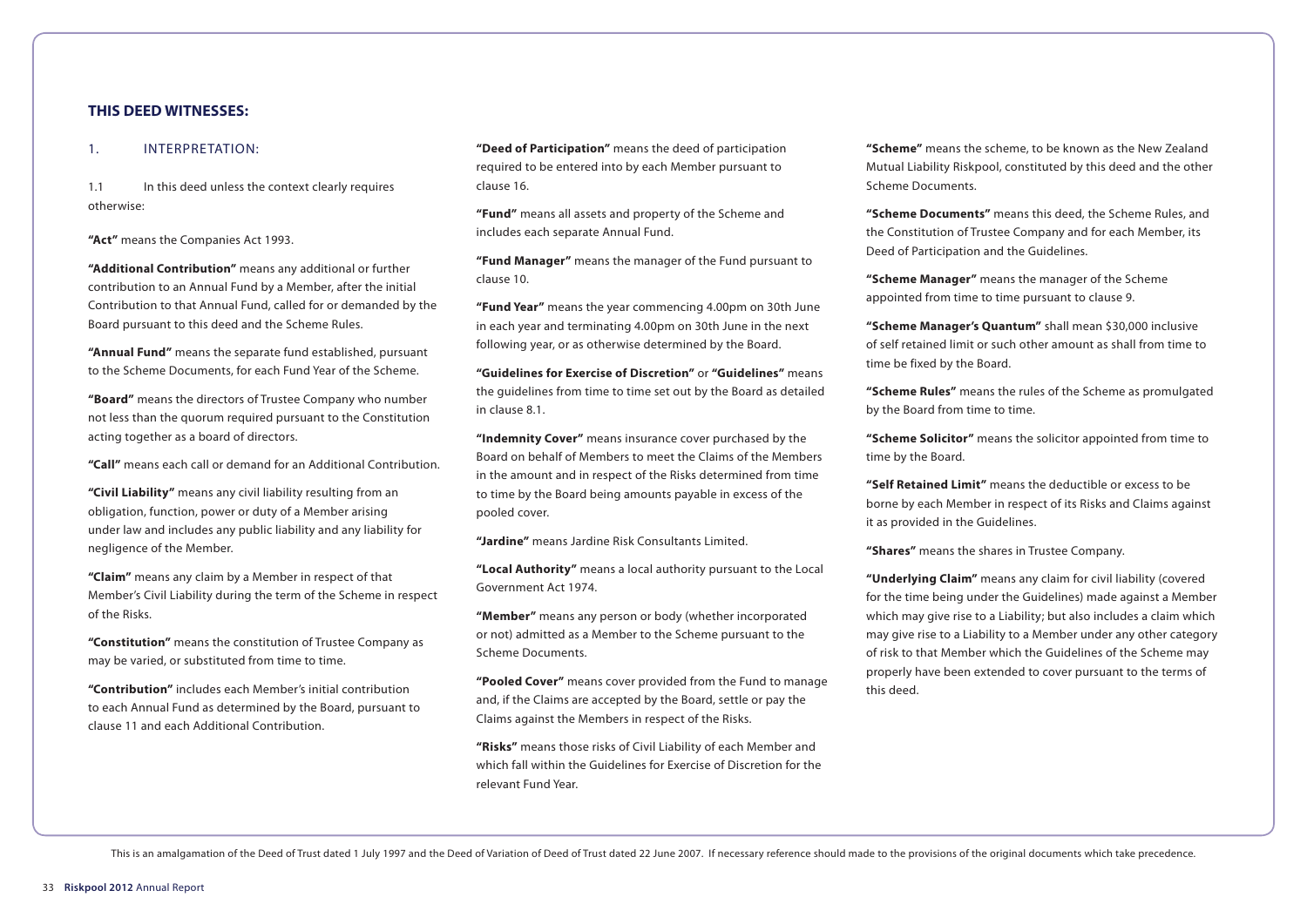- 1.2 In this deed, unless the context clearly otherwise requires:
	- 1.2.1 Words importing the singular shall include the plural and vice versa;
	- 1.2.2 References to any legislation shall include references to all amendments to that legislation and to any legislation passed in substitution for it (in whole or in part);
	- 1.2.3 References to "director" or "directors" shall be to a director, or directors, of Trustee Company, acting in their capacity as such; and;
	- 1.2.4 References to persons shall be deemed to include references to individuals, companies, corporations, firms, partnerships, joint ventures, associations, organisations, trusts, states or agencies of state, government departments and local and municipal authorities in each case whether or not having separate legal personality.

# 2. Constitution of the Scheme

- 2.1 A scheme is hereby established by LGIC and Jardines for the benefit of Members of the Scheme with the objects set out in clause 3. The name of the Scheme shall be the New Zealand Mutual Liability Riskpool.
- 2.2 The parties agree that Trustee Company shall act as the Trustee of the Scheme established under this deed and shall be responsible to ensure that the purposes of the Scheme as provided by this deed and the other Scheme Documents are carried into effect.
- 2.3 The Fund of the Scheme shall include all assets and property for the time being held by or on behalf of Trustee Company, derived from:
	- 2.3.1 Contributions;
	- 2.3.2 Additional Contributions:
	- 2.3.3 Any gifts, donations or grants
	- 2.3.4 Revenue from investments;
	- 2.3.5 Proceeds of realisation of investments;
	- 2.3.6 Any policies or contracts of re-insurance or indemnity;
	- 2.3.7 Any recoveries;
	- 2.3.8 Any other source.
- 2.4 The Fund shall be held in trust for the benefit of the Members of the Scheme by Trustee Company upon the trusts and for the objects contained in this deed and shall be managed, administered and applied by Trustee Company in accordance with the powers contained in this deed, in order to attain those objects.
- 2.5 LGIC hereby declares that it holds the Shares on trust for the benefit of the Members in accordance with the terms of this deed and the other Scheme Documents for the objects and purposes of the Scheme.
- 2.6 Trustee Company is and shall remain responsible for the safe custody of all money, policies, certificates and other documents of title and value in connection with the Fund and for the safe custody, realisation and distribution of all assets and property from the Fund, from time to time vested in Trustee Company.

# 3. Purposes and Objects

- 3.1 LGIC and Trustee Company declare that their purposes in entering into this deed and the objects of the Scheme are:
	- 3.1.1 To establish and maintain an Annual Fund for each Fund Year during the term of the Scheme for the benefit of the Members to meet the costs of establishing and running the Scheme and, subject to the terms of this deed and the other Scheme Documents and the Guidelines, to pay the Civil Liabilities of the Members arising from the Risks covered by the Scheme and specified in the Scheme Documents with the intention that Members' needs for insurance cover and insurance expenses are reduced for the benefit of residents and ratepayers;
	- 3.1.2 To provide Pooled Cover in respect of Risks as may be determined from time to time by the Board;
	- 3.1.3 To manage and settle or pay Claims made against Members;
	- 3.1.4 To develop programmes for the management of the risk of loss arising out of Civil Liability of the Members;
	- 3.1.5 To reduce the amount and frequency of losses to the Members arising out of Civil Liability;
	- 3.1.6 To purchase such Indemnity Cover or reinsurance in respect of such Risks as may be determined from time to time by the Board;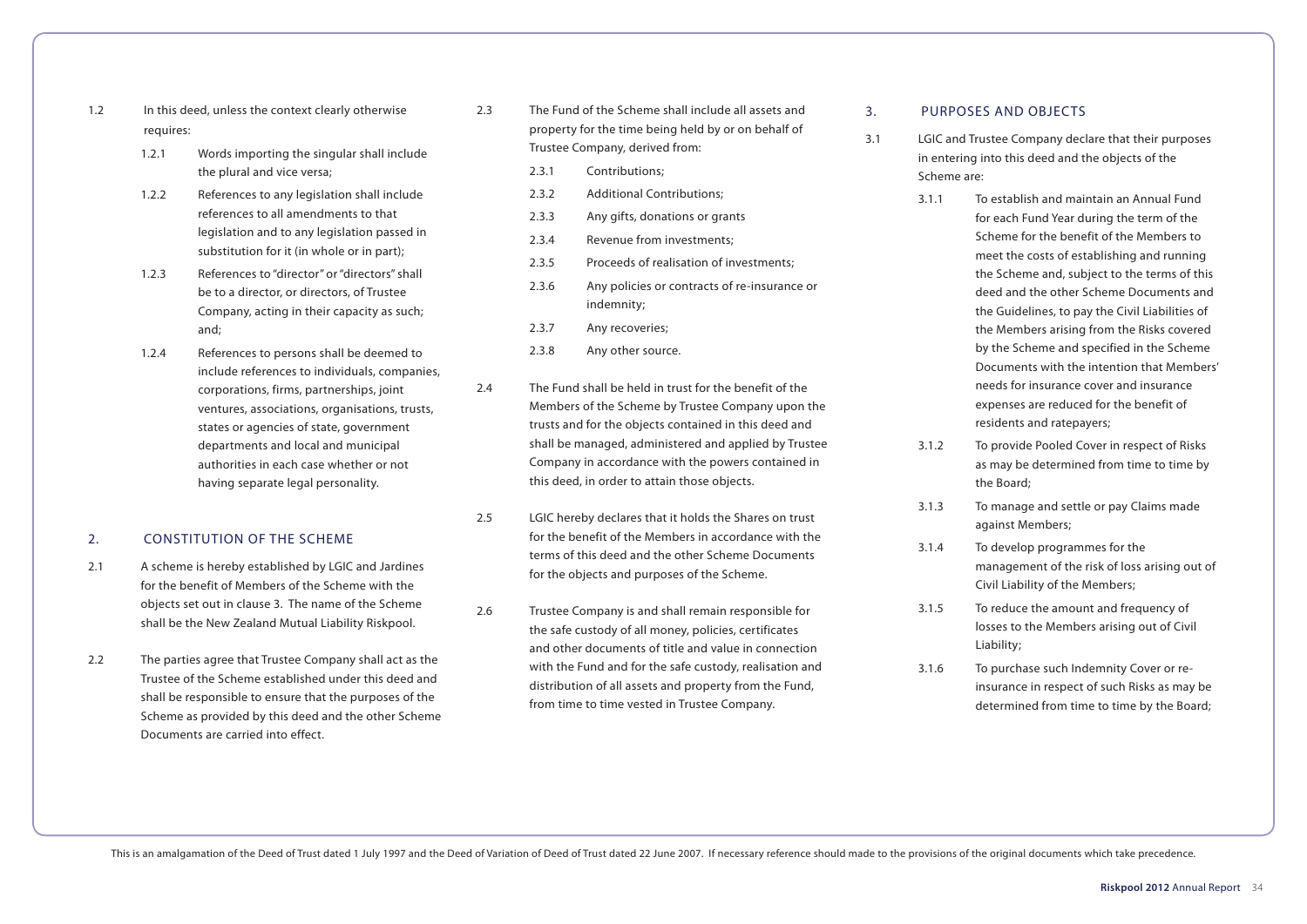- 3.1.7 To undertake such other functions in relation to the management of Civil Liability as the Board may from time to time require having regard to the interests of the Members, including making grants from the Fund to a Member or any other person or body approved by the Board;
- 3.1.8 To investigate and if deemed appropriate by the Board, establish other Funds to cater for the insurance needs of Local Authorities and other local government organisations;
- 3.1.9 To work with Members to ensure that proper systems are developed to promote the efficient and safe fulfilment of each Member's functions to provide to the Community as a whole;
- 3.1.10 To do all other things as may be necessary or desirable to further the above objects in the interests of the Members of the Scheme.
- 3.2 The parties agree that they will co-operate to the fullest extent with each other in the implementation of the purposes stated in clause 3.1 and act in accordance with the provisions and spirit and intent of this deed.
- 3.3 LGIC shall be entitled to be paid an administration fee to be determined from time to time by the Board for the performance of its functions and duties under this deed as Fund Manager and for the provision of any other services to Trustee Company.

4. The Fund

- 4.1 Trustee Company shall establish and maintain a Fund in the amount recommended by the Board and shall at the commencement of each Fund Year during the term of the Scheme on the advice of the Board invite the Members of the Scheme to contribute to the Fund at such levels as are determined pursuant to clause 6.6 to meet:
	- 4.1.1 such Underlying Claims as may be made against any one or more of the Members during that Fund Year in respect of Risks to the extent of the Pooled Cover.
	- 4.1.2 the premium payable to an appropriate indemnity insurer or insurers to provide Indemnity Cover for the Members during that Fund Year.
	- 4.1.3 the operating expenses of the Scheme for that year.
	- 4.1.4 the grants or allocations to be made pursuant to clauses 3.1.7 or 3.1.8 (if any).
	- 4.1.5 any other amount determined by the Board to be required for the continuation of the Scheme.
- 4.2 Each Underlying Claim made upon any of the Members during a Fund Year in respect of Risks may at the discretion of the Board be met:
	- 4.2.1 to the extent that the Underlying Claim does not exceed the amount of the Pooled Cover of the Annual Fund for that Fund Year from that Annual Fund;
- 4.2.2 to the extent that the Underlying Claim exceeds the amount of the Pooled Cover but does not exceed the amount of the Indemnity Cover for that Fund Year;
	- (i) to the amount of the Pooled Cover, from the relevant Annual Fund for that Fund Year;
	- (ii) thereafter from Indemnity Cover for that Fund Year to the extent of that Cover;
- 4.2.3 To the extent that the Underlying Claim exceeds the amount of the Pooled Cover and the Indemnity Cover for that Fund Year;
	- (i) to the amount of the Pooled Cover, from the relevant Annual Fund for that Fund Year;
	- (ii) to the amount of the Indemnity Cover for that Fund Year, to the extent of that cover;
	- (iii) the balance by the Fund from surpluses from previous Fund Years and from Additional Contributions from Members;
	- (iv) to the limit of any guarantee provided by LGIC, by LGIC.
- 
- 4.3 The Members shall be invited to Contribute to the Fund in the proportions to be determined annually by the Board. The Contributions by Members for each Fund Year shall be held and accounted for as a separate Annual Fund for that Fund Year.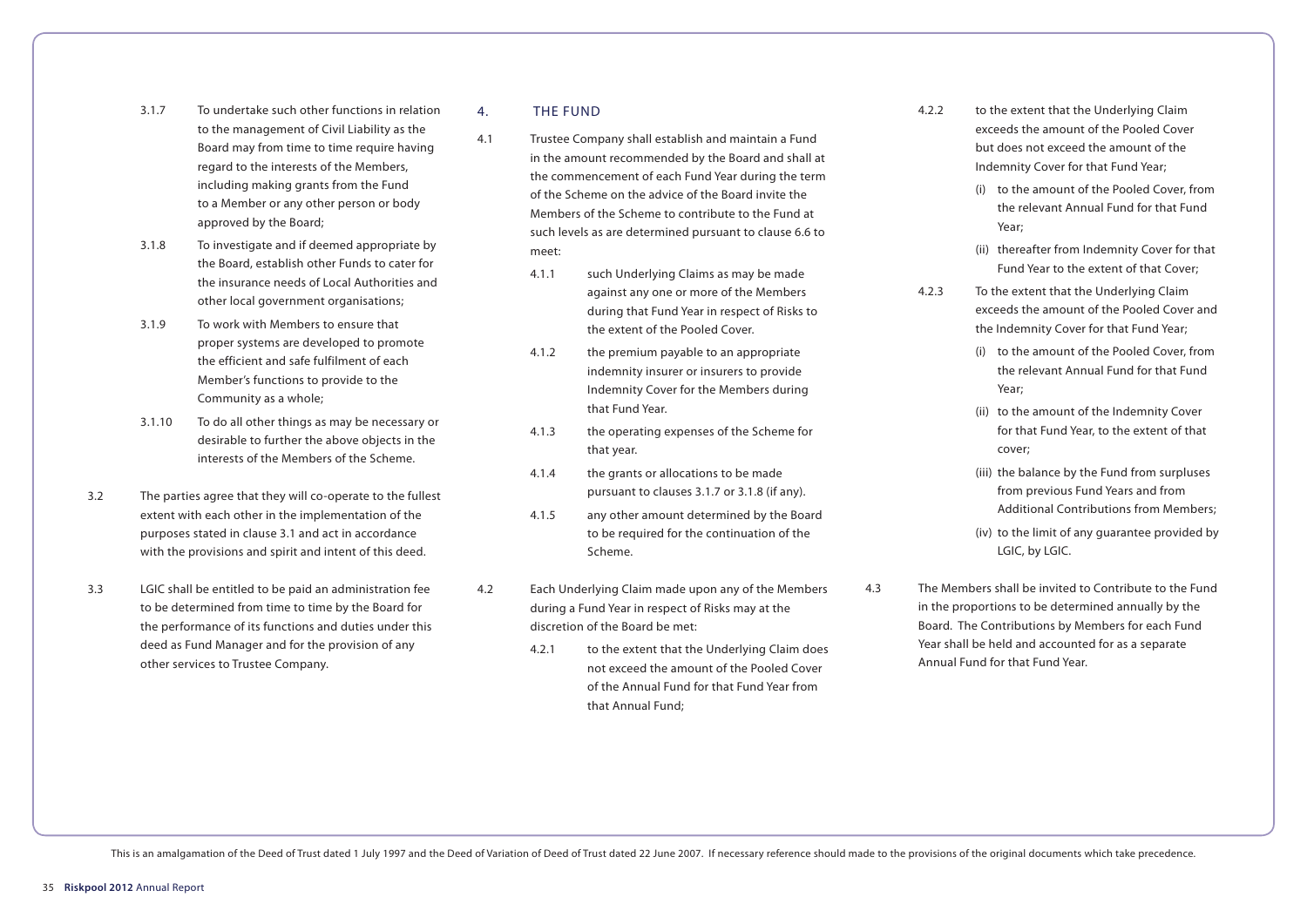- 4.4 Trustee Company shall administer the Fund with the intent that upon the settlement of all Claims made in respect of occurrences or events arising during the relevant Fund Year;
	- 4.4.1 any surplus or anticipated surplus remaining in the Fund attributable to that Fund Year shall be allocated at the absolute direction of the Board towards liabilities of the Fund for any later Fund Year; and
	- 4.4.2 any deficiency in the Fund shall be met by Additional Contributions by each Member in the proportion in which Contributions were made to the Annual Fund for that Fund Year.

# 5. Board of Trustee Company

- 5.1 LGIC shall, following consultation with the Board, appoint persons (not exceeding a maximum of six at any one time) as directors for a term not exceeding three years and one month, and may following consultation with the Board at any time remove, with or without a replacement, any director.
- 5.2 Unless otherwise expressly provided in this deed or the Constitution, questions arising at any meeting of the Board shall be decided by a simple majority of the votes of those directors present and voting.
- 5.3 The quorum necessary for the transaction of business at meetings of the Board shall be the majority of the Directors. A director is to be counted for quorum purposes whether entitled to vote or not.
- 5.4 Subject to the provisions of this deed and any applicable law, LGIC shall determine, from time to

time, what (if any) directors fees, other valuable consideration or other benefit shall be paid or given by Trustee Company out of the Fund to any director in respect of that person's performance of duties as a member of the Board.

5.5 No director may hold office for more than twelve years, whether continuously or in aggregate over several periods.

# 6. Duties of the Board

- 6.1 The Board shall be responsible to LGIC as shareholder (as trustee for the Members). Notwithstanding anything to the contrary in the Constitution, the duties of the Board shall include:
	- 6.1.1 Implementing and achieving the purposes and objects of the Scheme;
	- 6.1.2 Considering all Claims made against the Fund and determining whether or not the Board's discretion should be exercised to meet the Claim for the Member from the Pooled Cover;
	- 6.1.3 Ensuring the Scheme is and remains financially viable and solvent within the "solvency tests" laid down by the Act and generally at law;
	- 6.1.4 Conduct its business in accordance with this deed and other Scheme Documents, and otherwise in such manner as is resolved by the Board from time to time;
	- 6.1.5 Promulgating and amending the Scheme Rules and the Guidelines from time to time.

This is an amalgamation of the Deed of Trust dated 1 July 1997 and the Deed of Variation of Deed of Trust dated 22 June 2007. If necessary reference should made to the provisions of the original documents which take preced

- 6.2 The Board shall regard the purposes and objects of this deed and the Scheme as being of paramount importance in decisions made and policies adopted by it in relation to the Scheme and shall adopt and use such management and other techniques as will ensure that those main objectives are achieved.
- 6.3 The Trustee Company being a wholly-owned subsidiary of LGIC (as trustee for the Members), any director may act in a manner which he or she believes is in the best interests of LGIC (as trustee for the Members) and the Members, notwithstanding that it may not be in the best interests of the Trustee Company.
- 6.4 A director who is an officer, employee, nominee or representative of a Member shall only be disqualified from voting on any matter that affects that Member if it affects the Member directly and in a materially different way from which it affects other Members or there are personal reasons why that director has a conflict of interest.
- 6.5 The Board shall from time to time appoint the Scheme Solicitor for such tenure and upon such terms as it shall in its sole discretion decide, but such appointment shall be formally reviewed by the Board at least every three years.
- 6.6 The Board shall be responsible for the financial management of the Scheme to the extent that it shall:
	- 6.6.1 annually prepare the financial statements and, where considered necessary, report to the Members on any items arising from those statements;

**Riskpool 2012** Annual Report 36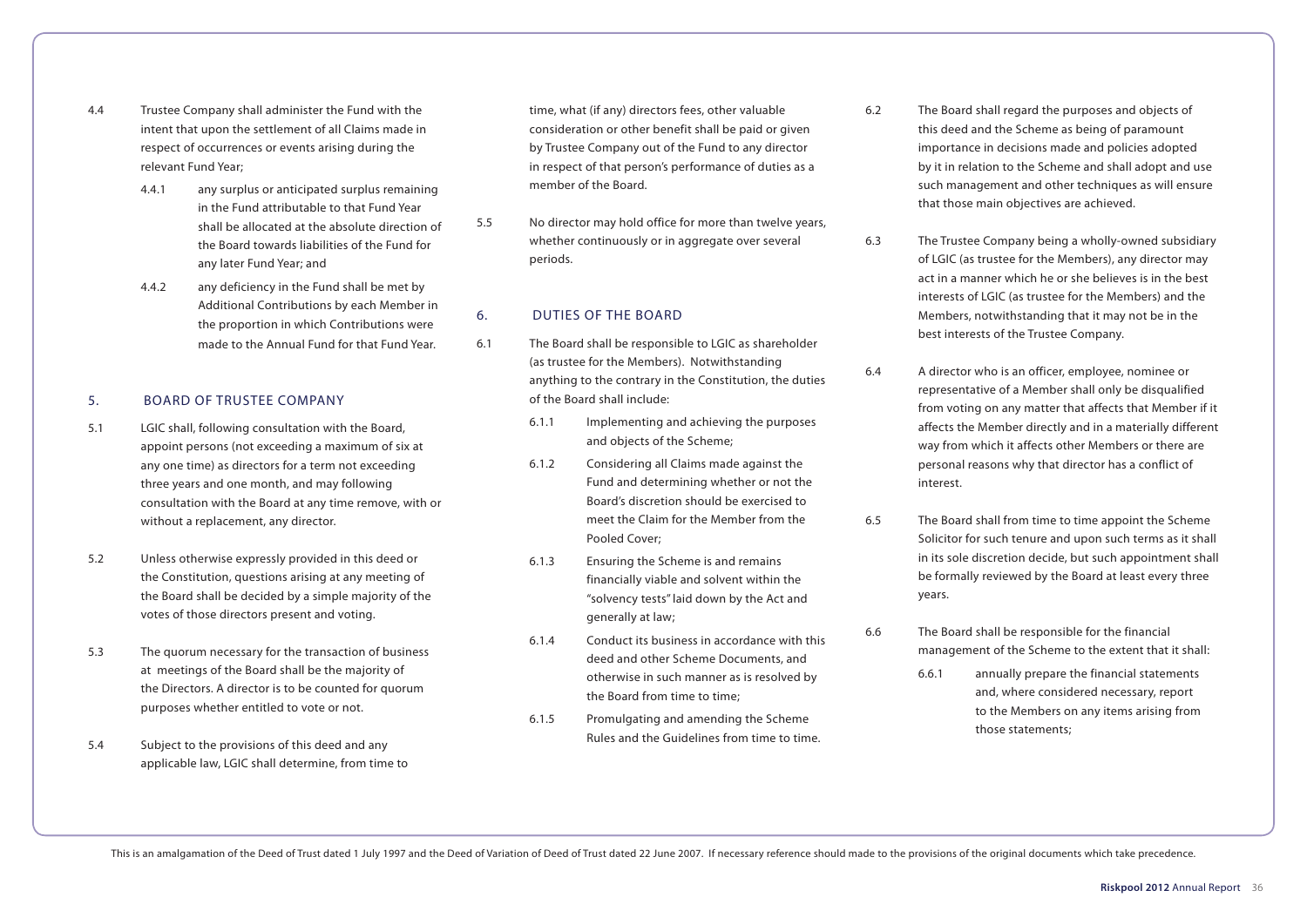- 6.6.2 annually determine the Guidelines for the Risks to be provided for from the Fund for any Fund Year;
- 6.6.3 annually determine the amount of Pooled Cover to be provided for the Members from the Fund for any Fund Year;
- 6.6.4 annually determine the amount and nature of Indemnity Cover to be purchased for the Members from the Fund for any Fund Year and to determine the indemnity insurer or insurers for this purpose;
- 6.6.5 be responsible for the assessment of the Members to determine the proportion in which they are to contribute to the Fund in each year. Each Member shall be required to and shall provide to the Board and to the Scheme Manager such information as the Board or the Scheme Manager may require in relation to the history of Civil Liability Claims made against the Member, the Member's operating procedures or such other matters as may be directed in order to permit the Board to carry out its obligations under this clause.
- 6.7 The Board may from time to time establish, or disestablish, a Claims Committee. Any such Claims Committee shall have such membership, duties, functions and powers, and be subject to such procedures, as the Board may from time to time stipulate. Where a Claims Committee is disestablished, its duties, functions and powers shall revert to the Board (but without prejudice to the validity or effectiveness of any act or omission of the Claims Committee prior to its disestablishment), and any reference in this deed to the Claims Committee shall be read accordingly.
- 6.8 The Board at its discretion may establish such other committees, to be constituted by such persons, as the Board may determine. The Board may delegate such of its powers, duties and functions as it may determine to any committee or person.
- 6.9 The Board at all times remains responsible for powers and duties delegated to any committee or person and must monitor, by means of reasonable methods properly used, the exercise of those powers and duties by the delegate.
- 6.10 The Board shall consider regularly the reports of the Scheme Manager and the Claims Committee in relation to Claims and:
	- 6.10.1 shall, on the recommendation of the Claims Committee and Scheme Manager, determine whether to accept or reject any Claim;
	- 6.10.2 from time to time shall issue instructions to the Claims Committee and Scheme Manager regarding the processing of Claims; and
	- 6.10.3 shall, on written request from a Member, reconsider any Claim that has been rejected.

### 6.11 [Intentionally Omitted]

6.12 Where it becomes apparent to the Board that the Annual Fund for any Fund Year will be insufficient to meet Claims payable from that Annual Fund, the Board may at any time require the payment by the Members of an Additional Contribution in the same proportions as the Contributions paid by each of the Members to that Annual Fund in order to ensure that all Claims upon that Annual Fund are able to be met.

- 6.13 In addition to the provisions of this clause the Board may at any time resolve to apply by way of transfer or loan any actual or anticipated surplus then remaining in any Annual Fund to any later Annual Fund or to such purposes as may be considered appropriate having regard to the purposes of the Scheme and this deed.
- 6.14 The Board, in accordance with the provisions of this deed, may make payments and grants from the Fund for the benefit of the Members and to further the objectives of the Scheme as the Board deems fit.
- 6.15 The Board shall within 12 months from the commencement of the Scheme hold an annual meeting of Members to be convened no earlier than 30 days after the mailing to Members of notice of such meeting. In each subsequent year in which the Scheme continues the Board shall in the same manner hold an annual meeting.
- 6.16 Any meeting of the Members shall be called and conducted as closely as is practicable in accordance with the Constitution and the Act as if it were a meeting of the shareholders of Trustee Company and as if the Members were shareholders of Trustee Company, and each meeting shall otherwise regulate its own proceedings, however at any such meeting:
	- 6.16.1 a Member shall have one vote;
	- 6.16.2 a Member may vote only in respect of matters arising in, from or relating to a Fund Year during which the Member was or is a Member of the Scheme; and
	- 6.16.3 matters arising in, from or relating to different Fund Years shall be considered and voted on separately.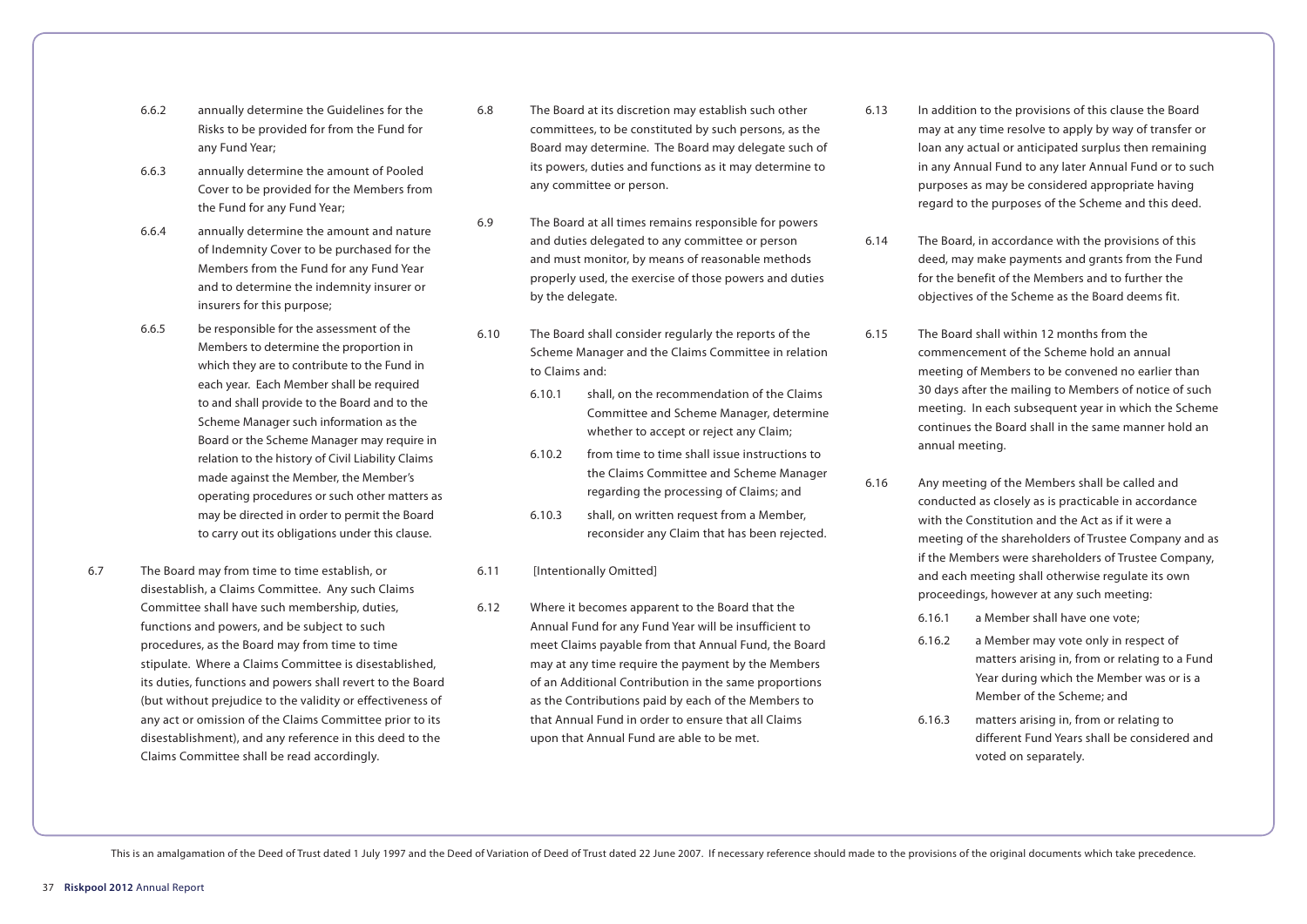#### 7. [Intentionally Omitted]

#### 8. Guidelines and Claims

- 8.1 The Board upon the recommendation of the Scheme Manager shall set at the commencement of each Fund Year Guidelines for the exercise of its discretion as to whether or not Claims by Members should be met out of the Pooled Cover.
- 8.2 The Board shall have absolute and unfettered discretion as to whether or not any Claim should be met out of the Pooled Cover and shall be influenced by but not bound by the Guidelines.
- 8.3 The Claims Committee may authorise the Scheme Manager to meet Claims out of the Pooled Cover where:
	- 8.3.1 Those Claims do not exceed the Scheme Manager's Quantum and;
	- 8.3.2 The Claim falls within the Guidelines and;
	- 8.3.3 The Underlying Claim against the Member is one for which the Member is reasonably liable and would in all probability be held liable at law for the amount of the Claim.
- 8.4 Where the quantum of any Underlying Claim exceeds the Scheme Manager's Quantum the Claims Committee shall authorise the Scheme Manager in conjunction with the Scheme Solicitor to administer and deal with that Underlying Claim but any settlement of a claim shall be authorised by the Claims Committee.

#### 9. Engagement of Scheme Manager

- 9.1 The Board shall appoint a person to be the Scheme Manager upon such conditions as to tenure and remuneration or otherwise as shall be determined by the Board in its sole discretion and agreed upon by the Scheme Manager and the first Scheme Manager shall be Jardine for a period of 5 years from commencement of the Scheme.
- 9.2 The Scheme Manager's duties shall be determined by the Board from time to time and may include:
	- 9.2.1 from time to time undertake an assessment of the Members or any of them and their activities to assist the Fund Manager in the determination of the proportion in which the Members are to contribute to the Fund in any year and upon the conclusion of any such investigation direct the Members or any of them as to the procedures to be adopted by them to prevent losses or to minimise Civil Liability.
	- 9.2.2 under the supervision and direction of the Claims Committee and the Board the management of Claims made against each Member including:
		- (a) the investigation and assessment of those Claims;
		- (b) the preparation of regular reports to the Board on the progress of Claims and the preparation of recommendations as to the acceptance, rejection, settlement, litigation or other handling of the Claims;
- (c) the issue of instructions to the Scheme Solicitor for advice in respect of Claims and for assistance in the defence of Claims.
- 9.2.3 the provision of loss prevention and risk minimisation guidelines to members.
- 9.3 The Scheme Manager shall be available at all times to any member of the Board or any member of the Claim Committee or any other committee of the Board or any of the Members of the Scheme to answer any questions on the conduct of the Scheme's activities.

#### 10. Fund Manager

- 10.1 LGIC shall be the Fund Manager upon such conditions as to remuneration or otherwise as shall be agreed by the Board and LGIC. In the event that LGIC becomes insolvent or ceases to trade then the Board shall appoint a new Fund Manager.
- 10.2 The Fund Manager's duties shall be determined by the Board from time to time and shall include:
	- 10.2.1 the keeping of the accounts of the Annual Fund for each Fund Year;
	- 10.2.2 the provision of administrative and secretarial services to Trustee Company and the Board including setting agendas and submitting reports;
	- 10.2.3 the preparation of advice and recommendations on the investment of any moneys of the Fund not immediately required and implementation of decisions of the Board;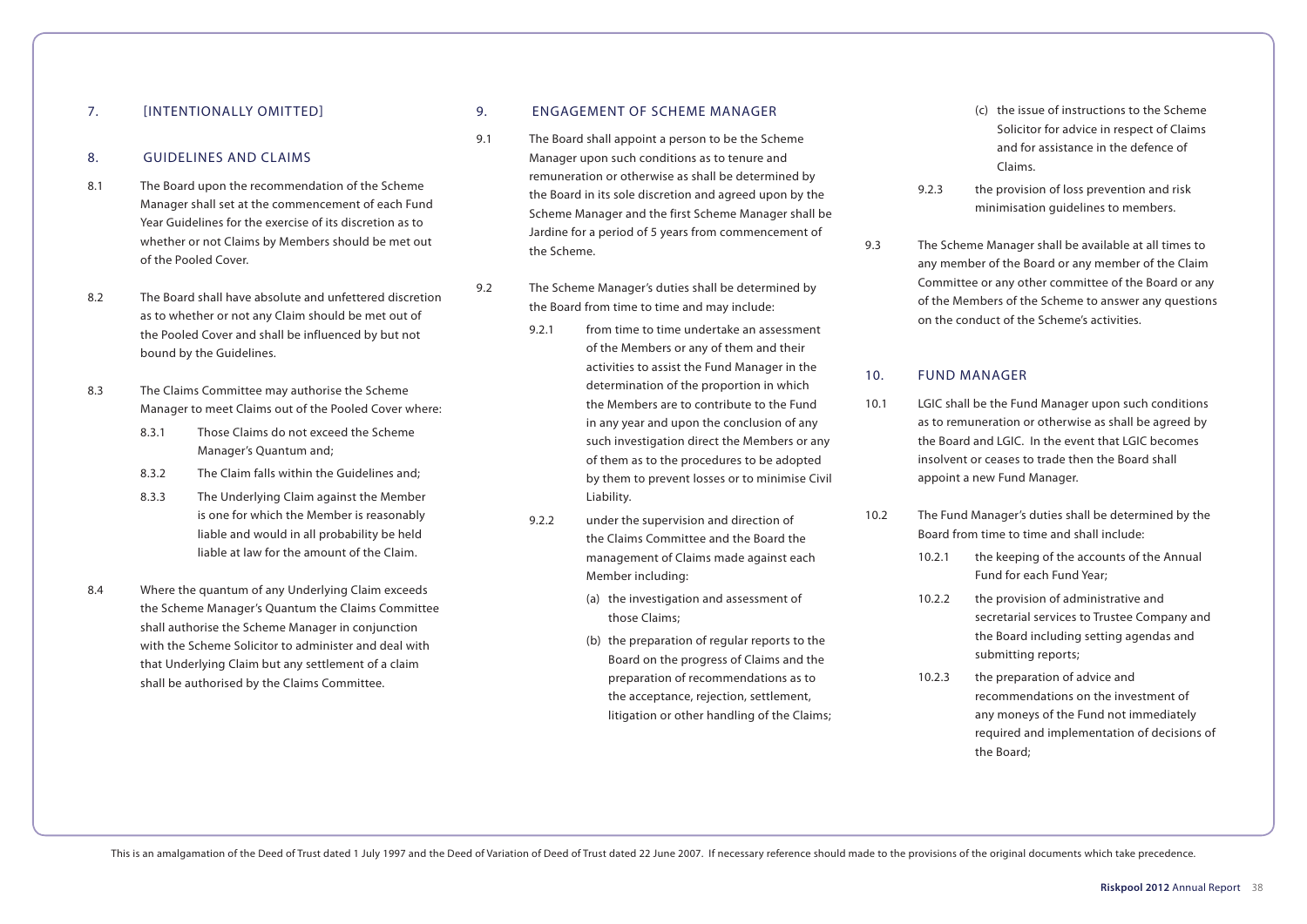- 10.2.4 the preparation of regular reports to the Board in such form as the Board shall from time to time direct in respect of each Annual Fund as to:
	- (i) Claims outstanding;
	- (ii) The Scheme Manager's assessment of liability in respect of each outstanding Claim;
	- (iii) The ability of the Fund to meet the assessment of liability;
	- (iv) The assessment of further Additional Contributions required, if any;
	- (v) The investment of the moneys of the Fund not immediately required;
	- (vi) The allocation of surplus moneys in the Fund, if any;
- 10.2.5 the preparation of the annual operating budget;
- 10.2.6 the calculation of Contributions in conjunction with actuarial advice and advice from the Scheme Manager;
- 10.2.7 the recommendation of the level of Pooled Cover to be provided in any Fund Year;
- 10.2.8 the recommendation of the level of Indemnity Cover to be provided in any Fund Year.
- 10.3 The Fund Manager shall be available at all times to any member of the Board or any member of the Claims Committee or any other committee of the Board or any Member of the Scheme to answer questions on the management of the Fund.

10.4 The Fund Manager shall negotiate Indemnity Cover as requested by the Board and satisfying any specific requirements of LGIC while LGIC's Deed of Guarantee is operative or while there are outstanding amounts due to LGIC under any Deed of Guarantee.

### 11. **CONTRIBUTIONS TO SCHEME**

- 11.1 Each Member, as a condition of membership of the Scheme for that Fund Year, shall pay the initial Contribution determined by the Board for that Member for that Fund Year.
- 11.2 The Contributions determined for any Member in respect of any Fund Year, shall be determined having regard to the advice from the Claims Committee, the Fund Manager and the Scheme Manager and such matters as the Board considers relevant to the Scheme Member's level of risk and may include, without limitation:
	- 11.2.1 the Member's revenue base;
	- 11.2.2 the geographical location of the Member's territory;
	- 11.2.3 the population of the Member's territory;
	- 11.2.4 the Member's Civil Liability claims history (both during and prior to its membership of the Scheme);
	- 11.2.5 any matter relating to the nature of the Member's territory or its operations which create increased or reduced risks of Civil Liability;
	- 11.2.6 any matters relevant to the Scheme Member's risk management practices that are known to the Board;
- 11.2.7 any other matters the Board considers relevant, having regard to the purposes and objects of the Scheme.
- 11.3 If during a Fund Year it becomes apparent to the Board that as a result of unexpected or exceptional circumstances the Fund for that Fund Year will be insufficient to meet Claims payable from the Fund, the Board may determine an Additional Contribution payable by each Member for the Fund Year (which will be in the same proportion to the Additional Contributions of all other Members as the initial Contribution paid by the Member for that Fund Year bears to the initial Contributions of all Members for that Fund Year).
- 11.4 All Contributions (including any Additional Contribution under sub-clause 11.3) must be paid within twenty days of the date of the contribution notice given to the Member by the Board, the Scheme Manager or the Fund Manager (or such longer period as stated in the notice or determined by the Board).
- 11.5 Without affecting any other Rule, if the amount of any Contribution (including any Additional Contribution under sub-clause 11.3) is not paid by the due date:
	- 11.5.1 interest may, if the Board so determines, accrue calculated daily, on daily balances (and compounding semi-annually) at the Bank of New Zealand Indicator Rate from the due date to the date of actual payment;
	- 11.5.2 an unpaid Contribution (and interest) constitutes a debt payable by the relevant Member to the Scheme and Trustee Company may bring proceedings for the recovery of that debt in its name on behalf of the Scheme.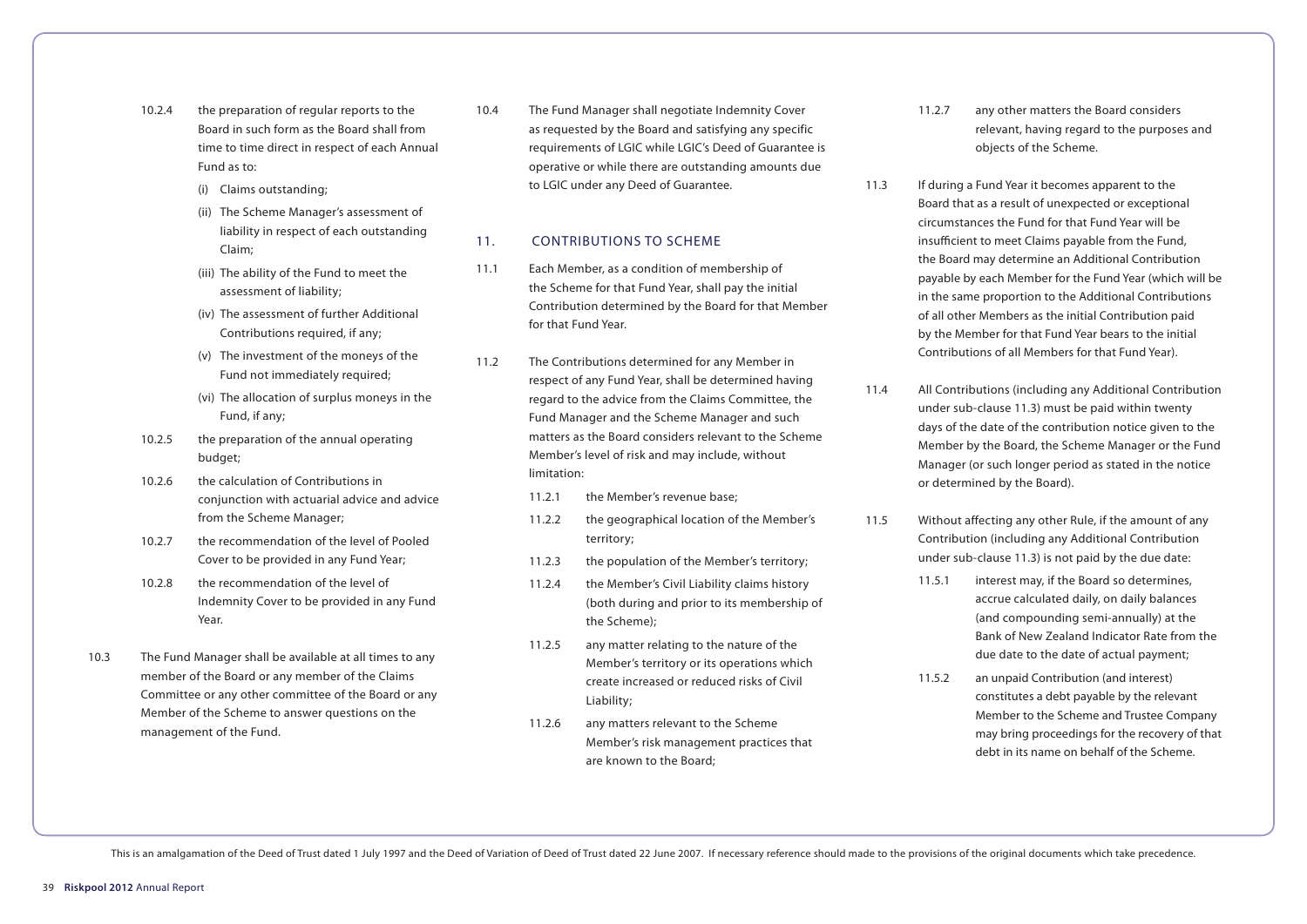# 12. Bank Account, Investment and Borrowing Powers

- 12.1 Trustee Company shall open a bank account for the Fund with a registered Bank determined by the Board.
- 12.2 The name of the bank account and the persons authorised as signatories to operate the bank account shall be determined by the Board.
- 12.3 The parties agree that the Trustee Company may invest moneys received in respect of the Fund and not immediately required to meet the liabilities of the Fund;
	- 12.3.1 with any registered Bank;
	- 12.3.2 in any security or investment authorised by the Trustee Act; or
	- 12.3.3 in any security or investment authorised by the Local Government Act 1974 or prescribed pursuant to and for the purposes of that Act; or
	- 12.3.4 with the Trustee of any other Trust Fund established for the benefit of Local Authorities or other local government organisations.
- 12.5 The parties agree that for any of the purposes of this deed Trustee Company may borrow moneys and for that purpose secure the repayment of its borrowings by granting security over the assets of the Scheme and the Fund.
- 12.6 All Contributions and other moneys received by Trustee Company shall be deposited to the credit of the Fund and shall be applied at its discretion as follows:
	- 12.6.1 in payment of any establishment costs for the Scheme;
- 12.6.2 in payment of all administrative and operating costs associated with the Scheme;
- 12.6.3 in payment of fees due to the Scheme Manager and the Fund Manager;
- 12.6.4 in payment of all Claims accepted by the Board;
- 12.6.5 by way of any grant or allocation approved under this deed; and
- 12.6.6 generally in furtherance of the Scheme's objectives including a transfer, payment or loan in accordance with the Scheme Documents.
- 12.7 The parties agree that Trustee Company and the Board shall keep or cause to be kept all such accounting records for the Scheme and the Fund as fully and correctly explain the transactions and financial position of the Scheme and the Fund.

# 13. Recourse to Scheme Assets Only

- 13.1 For the payment of any Claim against the Scheme or the performance of any obligation of the Scheme under this deed, resort may be had solely to the Fund and other assets and property of the Scheme and no claim may be made or endorsed by a Member against:
	- 13.1.1 any Member of the Board;
	- 13.1.2 the Scheme Manager or the Fund Manager in any capacity other than as Scheme Manager or Fund Manager of the Scheme;
	- 13.1.3 except to the extent of LGIC's indemnity to Trustee Company, LGIC; or
	- 13.1.4 any other Member.

# 14. ORDER OF PRIORITY OF SCHEME **DOCUMENTS**

- 14.1 The Scheme Documents shall be construed in the following order of priority:
	- 14.1.1 this deed, which shall be paramount; then
	- 14.1.2 the Scheme Rules; then
	- 14.1.3 the Constitution; and then
	- 14.1.4 the Deed of Participation and the Guidelines for each Member.

#### 15. SURPLUS ON LIQUIDATION OF SCHEME

15.1 Upon the winding up of the Scheme (including the liquidation of Trustee Company) the assets, if any, remaining after payment of the debts and liabilities of the Scheme and the costs of winding up ("the surplus assets") shall be distributed among the then Members of the Scheme in proportion to their Contributions to the Scheme over the Fund Year in which the winding up commenced and the previous four Fund Years, provided however that Members whose Contributions are not fully paid up at the commencement of the winding up shall receive only a proportionate share of their entitlement being the amount which is in proportion to the amount of their Contributions paid up. In calculating a Member's Contributions for the purposes of this clause the amount of the Contribution shall be reduced by the amount of any Claim or Claims paid or payable pursuant to the Scheme.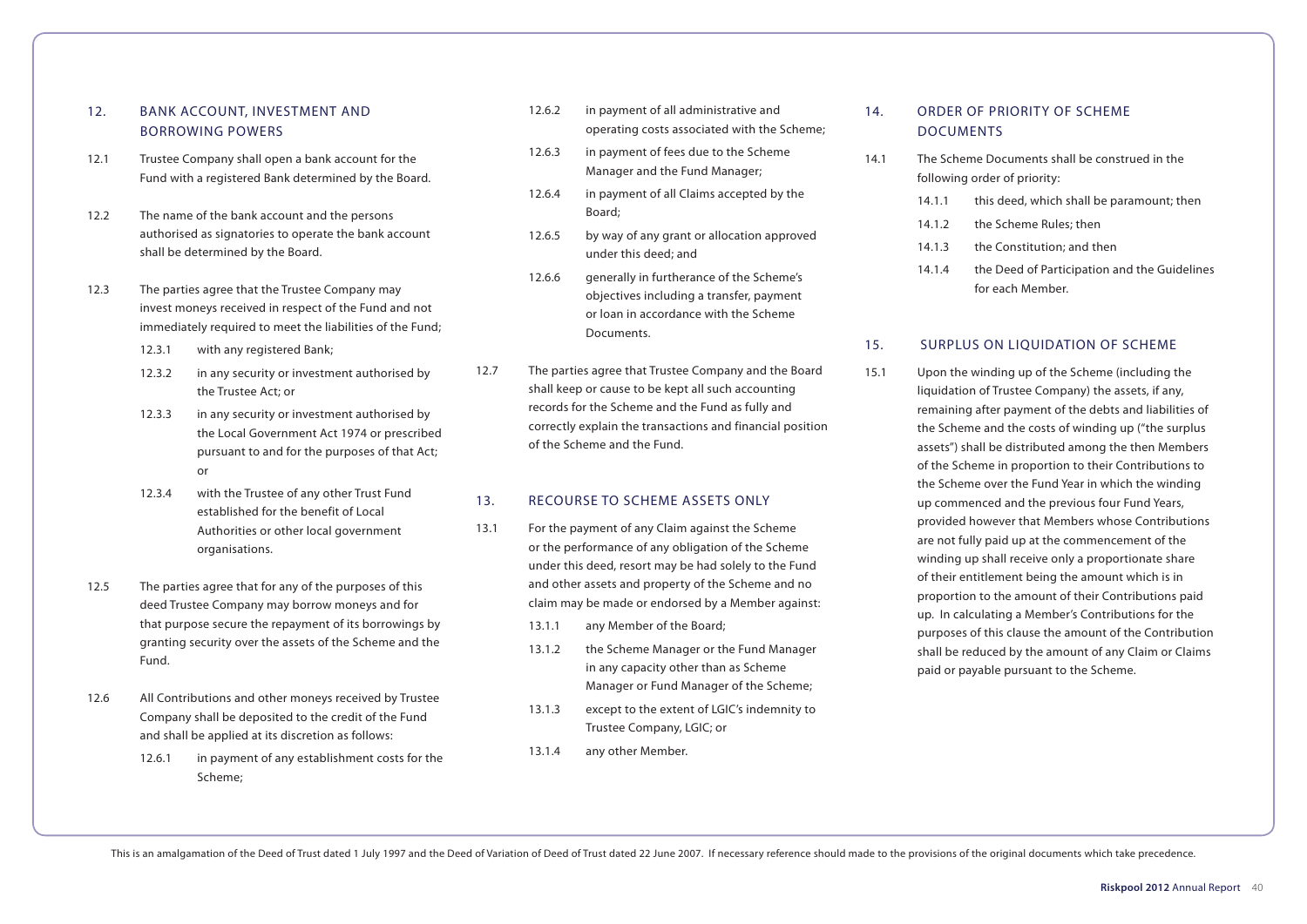#### 16. Deed of Participation

- 16.1 Each Member, as a condition of membership of the Scheme, shall be required to execute under seal and deliver to Trustee Company a Deed of Participation in the form annexed as Schedule 1, as may be varied or substituted by the Board from time to time, whereby the Member covenants and agrees, for the benefit of Trustee Company and LGIC, to be bound and to observe and perform all the terms of this deed and the other Scheme Documents as if the Member was a party to this Deed and the other Scheme Documents.
- 16.2 Members shall provide the Scheme Manager with all information as is necessary to give effect to the Scheme and in particular will:
	- 16.2.1 Disclose all material facts to the Scheme Manager as if the Member was an insured and the Scheme Manager was an agent for an insurer and;
	- 16.2.2 Conduct itself in its dealings with the Scheme in the same manner as if it was an insured under a policy of insurance with the Scheme and in particular act in good faith towards the Scheme.
	- 16.2.3 Immediately advise the Scheme Manager of any Underlying Claim and co-operate with the Scheme Manager and Scheme Solicitor in dealing with Underlying Claims.

### 17. Variations

17.1 LGIC and Trustee Company may make any variation or addition to this deed if it is consented to in writing by not less than 90% in number of Members, and any such variation or addition shall be binding on all Members.

#### EXECUTED as a Deed

EXECUTED by **NEW ZEALAND** ) **LOCAL GOVERNMENT** ) **INSURANCE CORPORATION** 

| Director (Signature) |
|----------------------|
| Name (Please Print)  |
|                      |
|                      |
| Director (Signature) |
| Name (Please Print)  |
|                      |
|                      |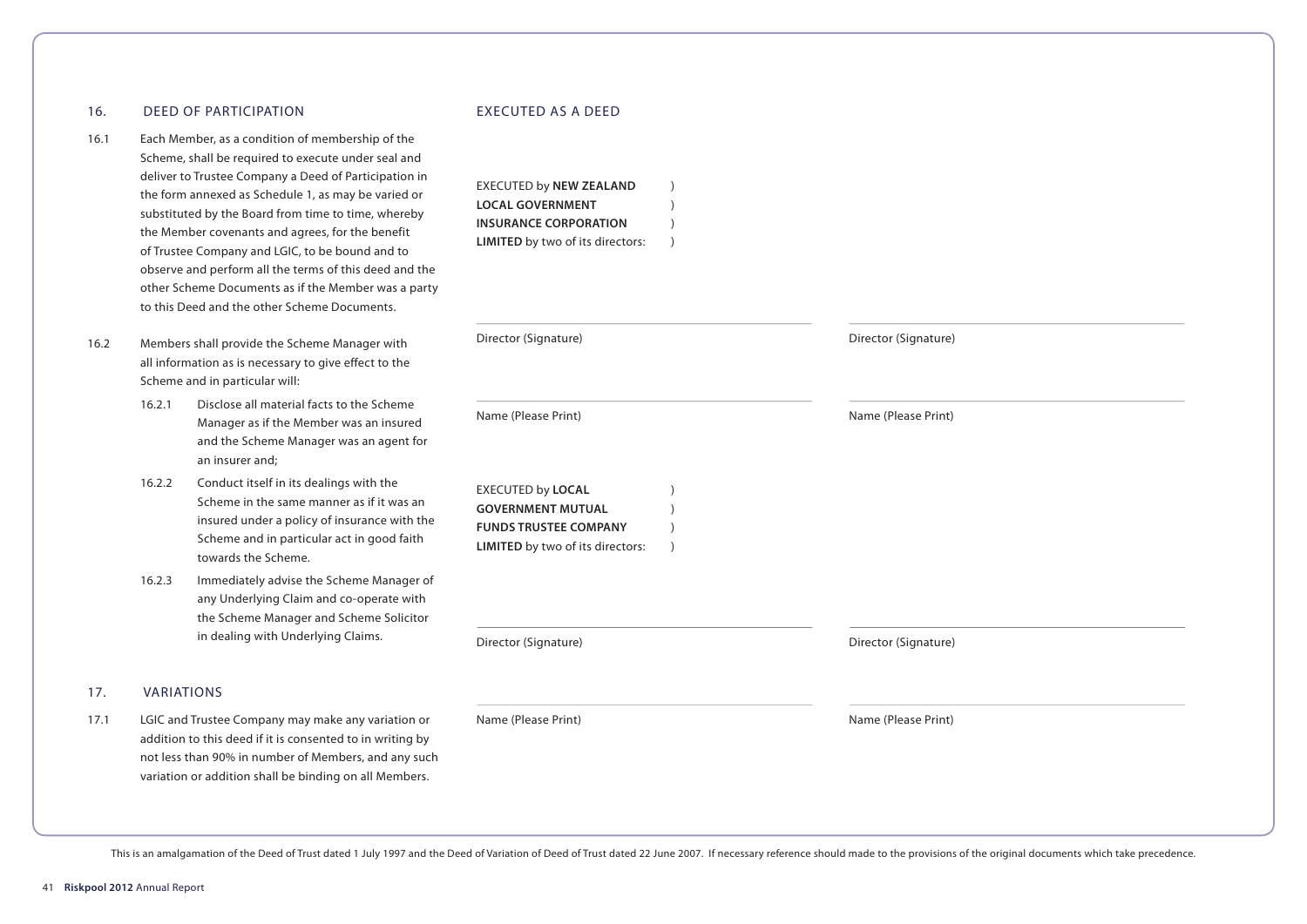SCHEDULE 1

# **DEED OF PARTICIPATION**

#### (Name of Member)

HEREBY DECLARES covenants and agrees for the benefit of Local Government Mutual Funds Trustee Company Limited and New Zealand Local Government Insurance Corporation Limited to be bound by and observe and perform all of the terms of the Deed of Trust establishing the New Zealand Mutual Liability Riskpool and the Scheme Documents referred to in that Deed of Trust as if it was a party to those documents (as amended from time to time).

SIGNED BY (SEP)

| as the duly authorised agent of |                                      |
|---------------------------------|--------------------------------------|
| the Member in the presence of:  | (Signature of duly authorised Agent) |

) and the contract of  $\mathcal{O}$ 

(Signature of Witness)

(Name of Witness)

(Address of Witness)

(Date)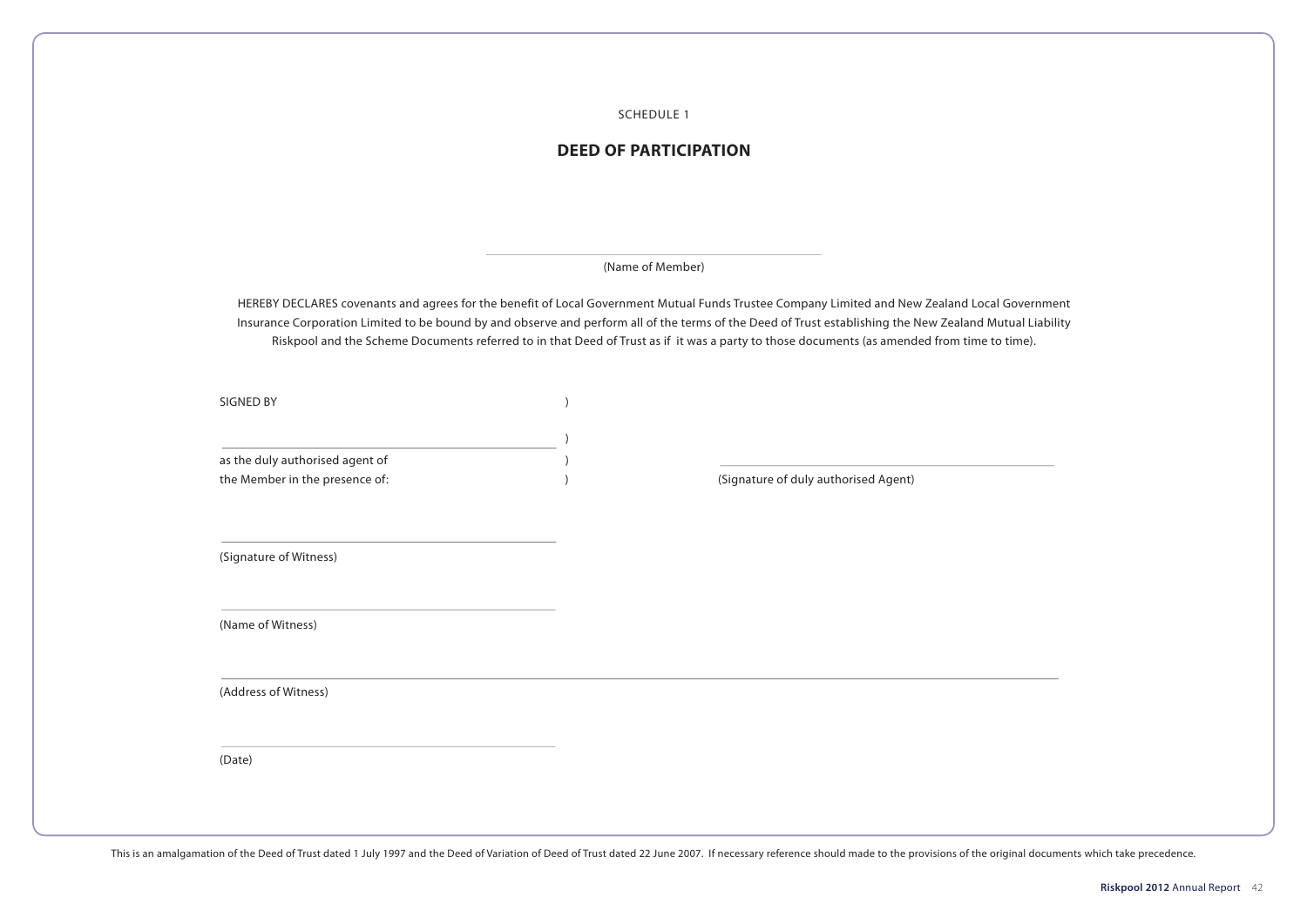